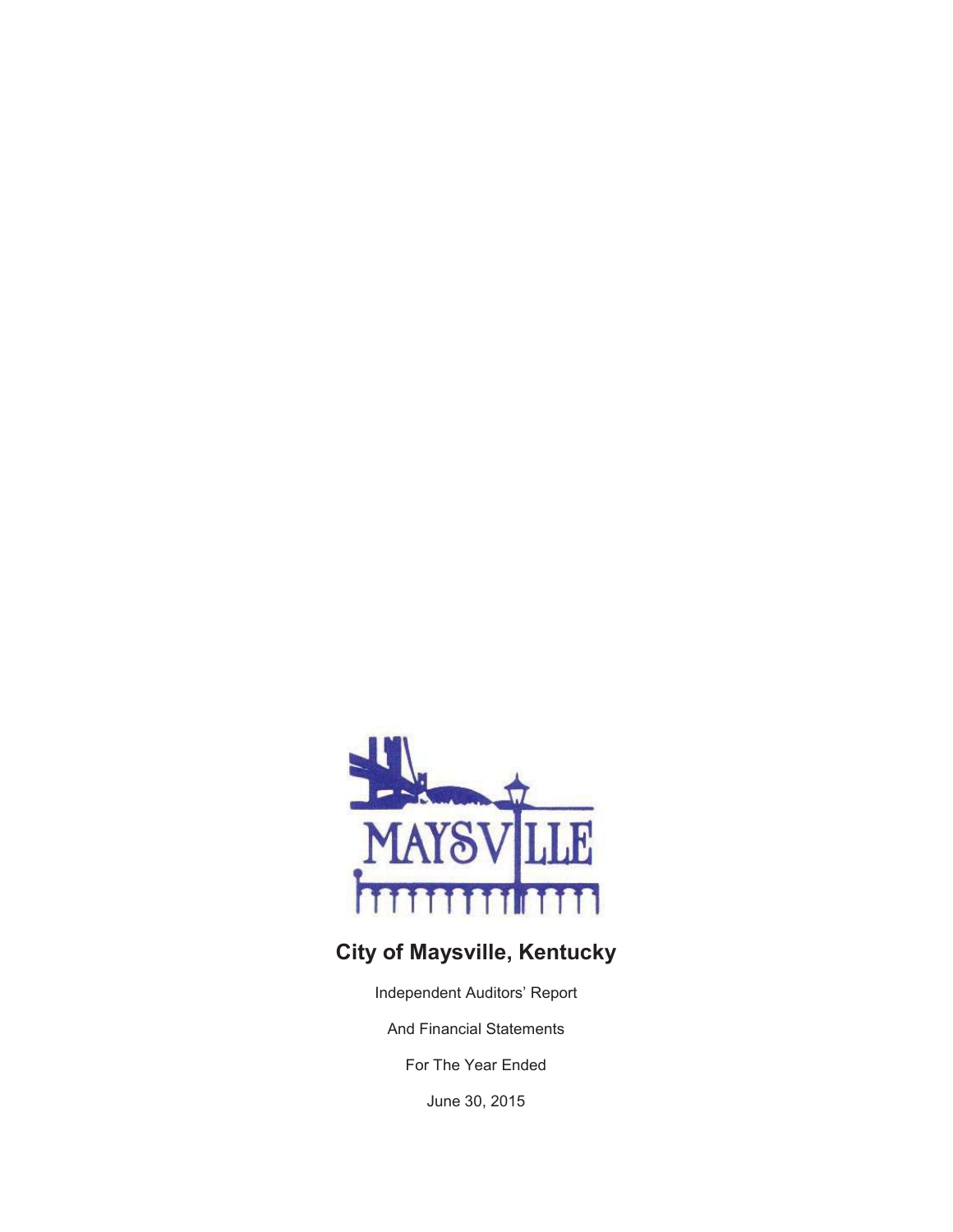# City of Maysville, Kentucky Table of Contents

|                                                                                                                                                    | Page    |
|----------------------------------------------------------------------------------------------------------------------------------------------------|---------|
| Management's Discussion and Analysis                                                                                                               | $1 - 7$ |
| <b>Independent Auditors' Report</b>                                                                                                                | $8-9$   |
| <b>Basic Financial Statements:</b>                                                                                                                 |         |
| Government-wide Financial Statements:                                                                                                              |         |
| <b>Statement of Net Position</b>                                                                                                                   | 10      |
| <b>Statement of Activities</b>                                                                                                                     | 11      |
| <b>Fund Financial Statements:</b>                                                                                                                  |         |
| <b>Balance Sheet - Governmental Funds</b>                                                                                                          | 12      |
| Reconciliation of the Balance Sheet - Governmental<br>Funds to the Statement of Net Position                                                       | 13      |
| Statement of Revenues, Expenditures and Changes in<br><b>Fund Balances - Governmental Funds</b>                                                    | 14      |
| Reconciliation of the Statement of Revenues,<br>Expenditures, and Changes in Fund Balances of<br>Governmental Funds to the Statement of Activities | 15      |
| Statement of Net Position - Proprietary Funds                                                                                                      | 16      |
| Statement of Revenues, Expenses, and Changes in<br>Net Position - Proprietary Funds                                                                | 17      |
| Statement of Cash Flows - Proprietary Funds                                                                                                        | 18      |
| <b>Statement of Net Position - Fiduciary Funds</b>                                                                                                 | 19      |
| Statement of Changes in Net Position - Fiduciary Funds                                                                                             | 20      |
| Notes to the Basic Financial Statements                                                                                                            | 21-42   |
| Required Supplementary Information                                                                                                                 |         |
| Statement of Revenues, Expenses and Changes<br>in Fund Balance - General Fund - Budget and Actual                                                  | 43      |
| Pension Schedules - Policemen and Firemen's Retirement Fund                                                                                        | 44      |
| Pension Schedules - CERS                                                                                                                           | 45-46   |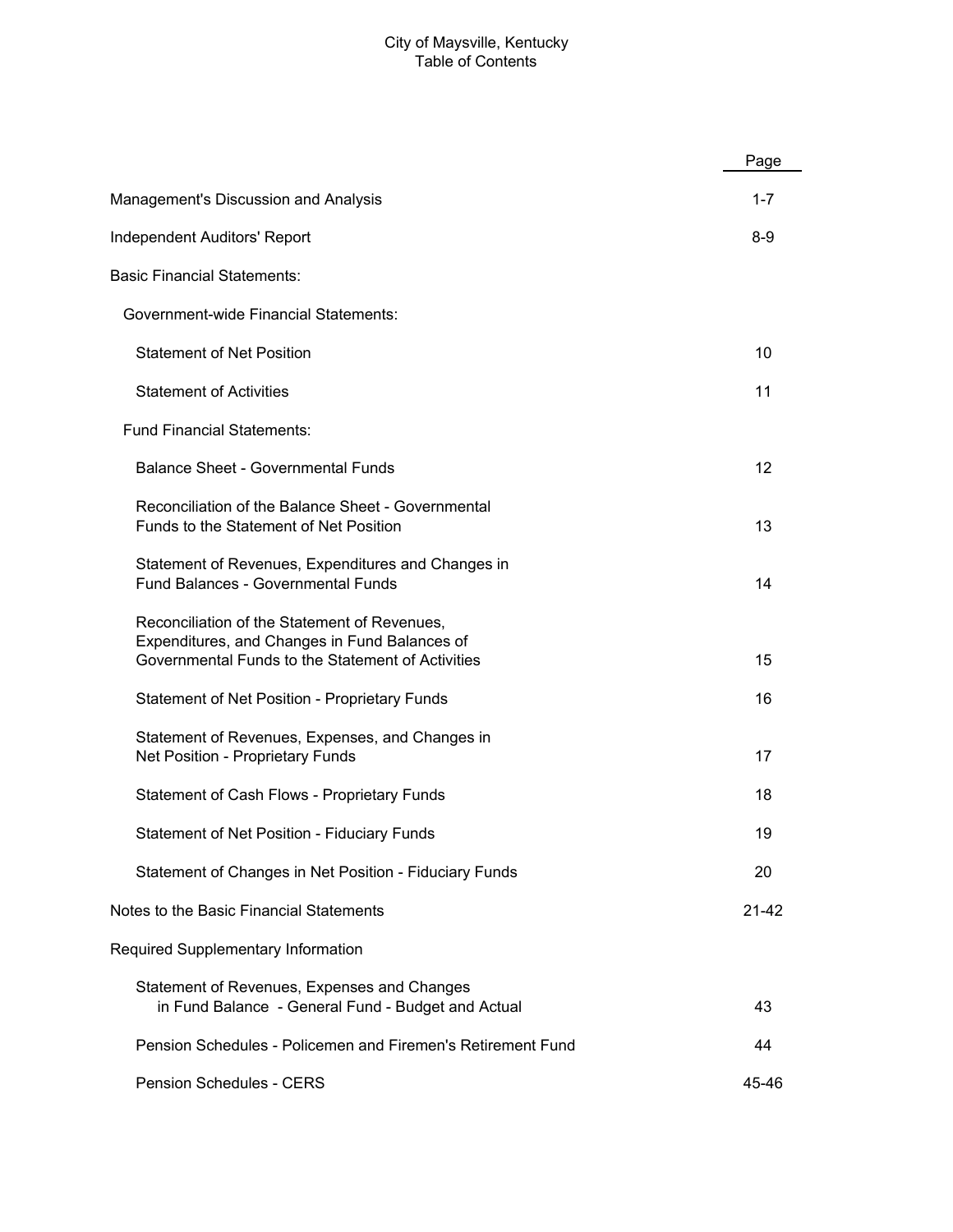# City of Maysville, Kentucky Table of Contents

| 47    |
|-------|
| 48    |
| 49    |
| 50-56 |
| 57    |
| 58-59 |
|       |
| 60-61 |
| 62-63 |
|       |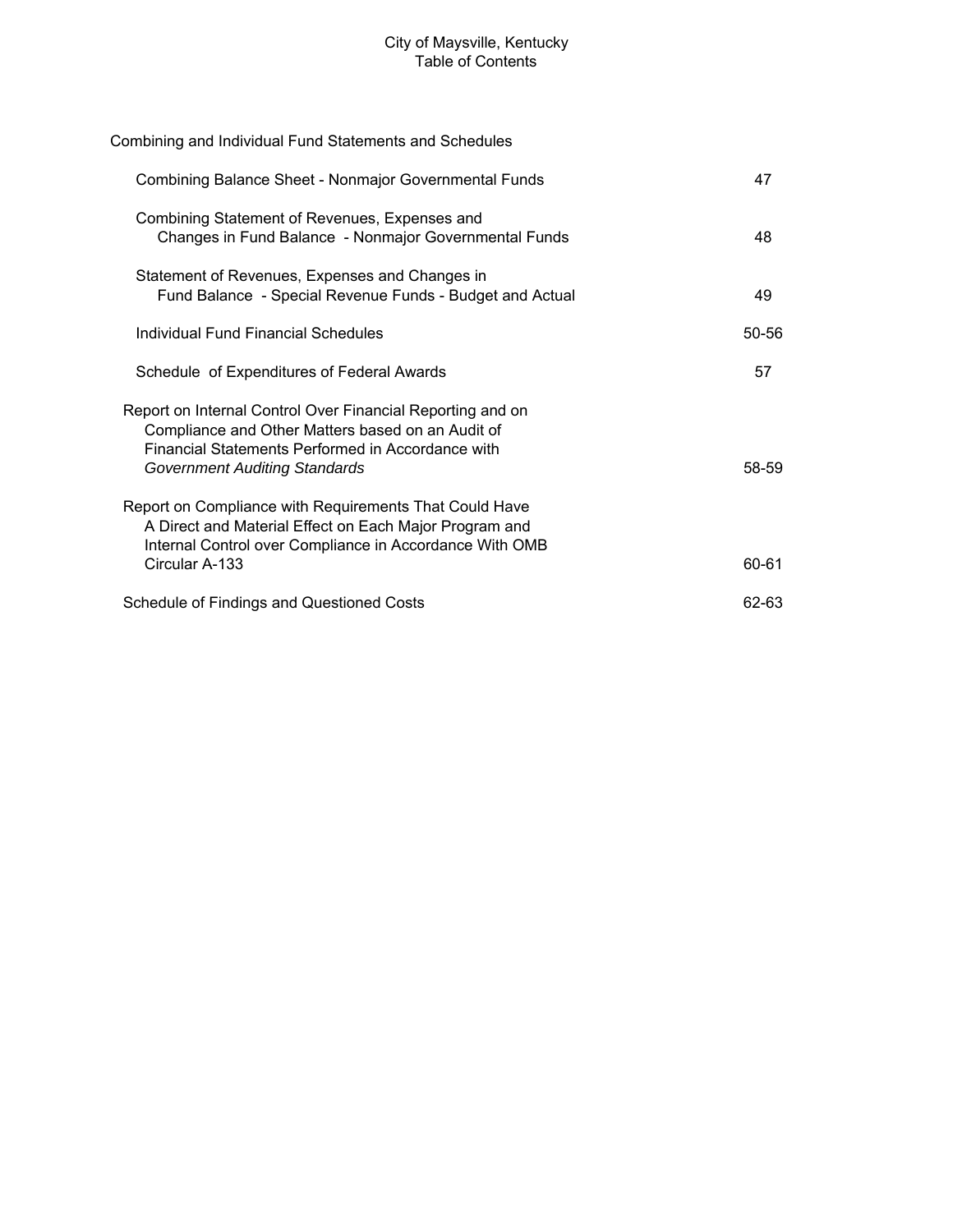

**City of Maysville**

**216 Bridge Street Maysville, Kentucky 41056 606-564-9419 606-564-9416 fax** 

# **Management Discussion and Analysis**

# **OVERVIEW**

The report on Audited Financial Statements and Supplementary information for the year ending June 30, 2015 for the City of Maysville, Kentucky ("City") contains various financial statements and disclosures required by GASB (Government Accounting Standards Board) and other reporting required by Federal and State Governments.

This annual report consists of a series of financial statements and may be confusing to the average reader. We will identify specific information to aid in the understanding of this report. However, the report is intended to be read in detail for a complete understanding of the financial operations of the City of Maysville.

# **FINANCIAL HIGHLIGHTS**

- Primary Government assets exceeded liabilities by \$40 million at the close of fiscal 2015.
- The City's general fund deficit is the result of capital outlay. The most significant purchases include a new fire truck in the amount of \$247,000 and four new police cruisers in the amount of \$99,000. In FY16, a garbage collection fee was imposed to reduce the deficit in future years.
- GASB Statement No. 68, Accounting and Financial Reporting for Pensions, was implemented during FY15. This resulted in an approximate \$9 million dollar net pension liability.

# **BASIC FINANCIAL STATEMENTS**

The basic financial statements include both government-wide financial statements and fund financial statements. The government-wide financial statements include the Statement of Net Position and the Statement of Activities (on pages 10-11), and they provide information about the activities of the City as a whole and present a longer-term view of the City's finances. The fund financial statements (beginning on page 12) focus on governmental activities and how various services were financed in the short-term as well as the balance remaining for future spending. Fund financial statements also report the City's operations in more detail than the government-wide statements by providing information about the City's most significant funds.

# **GOVERNMENT-WIDE FINANCIAL STATEMENTS**

The Statement of Net Position and the Statement of Activities report information on the City as a whole. These statements include all assets and liabilities using the accrual basis of accounting, which is similar to the accounting used by most private sector companies. Beginning in FY 2015, as a result of new reporting standards, the City is reporting two new types of financial statement components in the Statement if Net Position – 1) Deferred Outflows of Resources, which act like assets and 2) Deferred Inflows of Resources which act like liabilities. All the current year's revenues and expenses are taken into account regardless of when cash is received or paid. These two statements report the City's net position and changes in them. The City's net position is the difference between assets and liabilities, and is one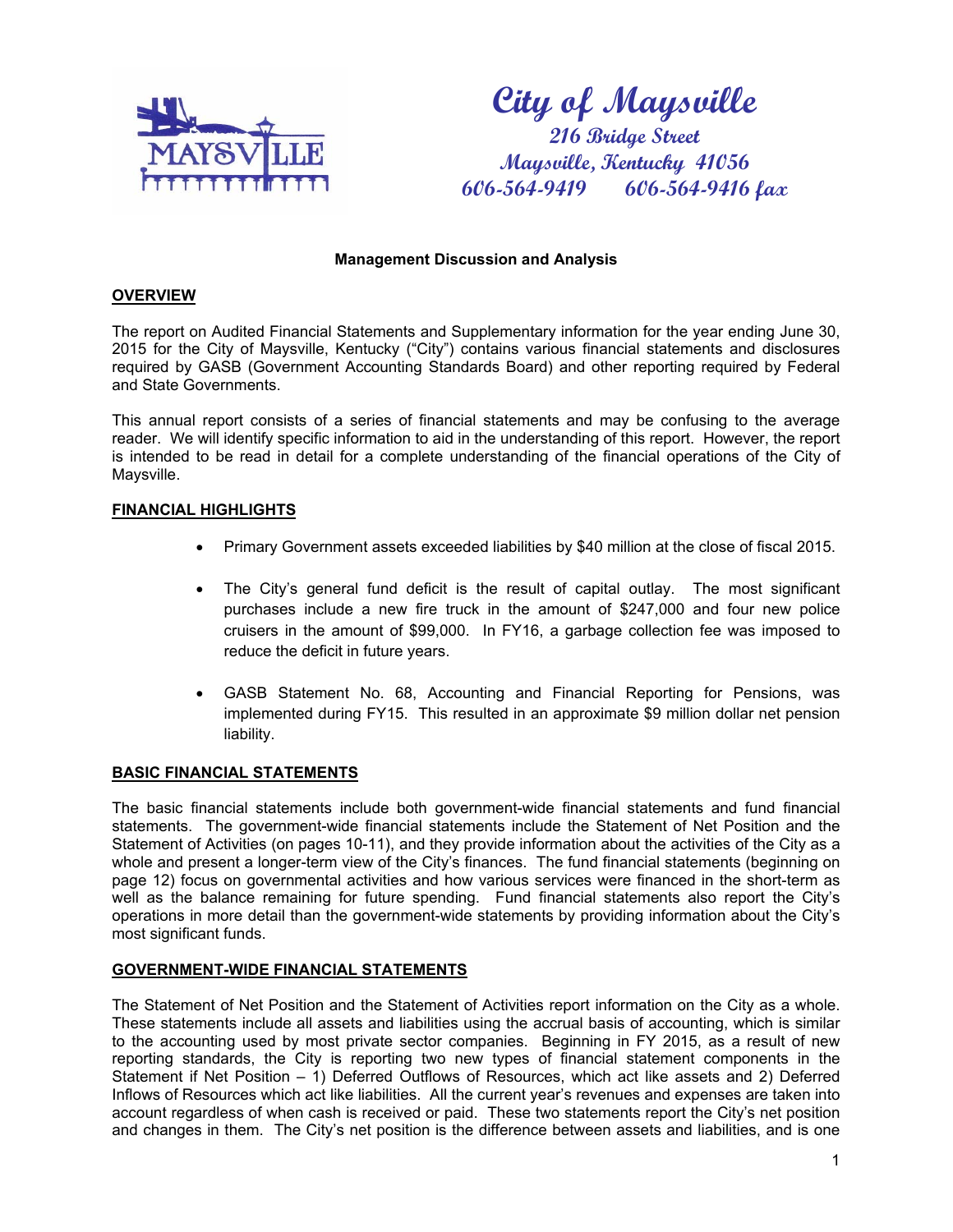way to measure the City's financial health or financial position. Over time, increases or decreases in the City's net position are one indicator of whether its financial position is improving or deteriorating. Other factors, however, such as changes in the City's property tax base and the condition of the City's roads need to be considered to assess the overall health of the City.

In the Statement of Net Position and the Statement of Activities, we divide the City into two kinds of activities:

- **Governmental Activities** Most of the City's basic services are reported here, including general administration, public works, public safety, parks and recreation, cemetery and community development. Taxes, licenses and permits, franchise fees, fines, and state and federal grants finance most of these activities.
- **Business-type Activities** The City charges a fee to customers to help it cover all or most of the cost of certain services it provides. The City's water, sewer, and rental operations are reported here.

Presented below, Tables A-1 through A-3, is a condensed financial statement for the current year with comparison to prior year. Tables A-4 – A-5 present current year actual revenue and expenditures compared to the budget.

| Table A-1                                  |
|--------------------------------------------|
| <b>Condensed Statement of Net Position</b> |

| acnoca otatement or net r               | Governmental<br><b>Activities</b> | Business-Type<br><b>Activities</b> | <b>Total Primary</b><br>2015 | <b>Totals</b><br>2014 |
|-----------------------------------------|-----------------------------------|------------------------------------|------------------------------|-----------------------|
| <b>Current and Other Assets</b>         | \$13,567,212                      |                                    | \$3,346,335 \$16,913,547     | 16,567,168<br>\$      |
| Non Current and Capital Assets          | 16,183,711                        | 30,526,172                         | 46,709,883                   | 45,399,389            |
| <b>Total Assets</b>                     | 29,750,923                        | 33,872,507                         | 63,623,430                   | 61,966,557            |
| Deferred Outflows of Resources          | 584,403                           | 102,614                            | 687,017                      |                       |
| <b>Non-Current Liabilities</b>          | 8,022,924                         | 13,541,356                         | 21,564,280                   | 20,318,639            |
| <b>Current Liabilities</b>              | 496,465                           | 1,485,502                          | 1,981,967                    | 1,463,131             |
| <b>Total Liabilities</b>                | 8,519,389                         | 15,026,858                         | 23,546,247                   | 21,781,770            |
| Deferred Inflows of Resources           | 567,200                           | 103,200                            | 670,400                      |                       |
| Net Position:                           |                                   |                                    |                              |                       |
| Invested in Capital Assets, net of debt | 14,082,801                        | 16,240,297                         | 30,323,098                   | 30,097,398            |
| Restricted                              | 2,045,426                         | 1,067,715                          | 3,113,141                    | 3,142,298             |
| Unrestricted                            | 5,120,510                         | 1,537,051                          | 6,657,561                    | 6,945,091             |
| Total Net Position                      | \$21,248,737                      | \$18,845,063 \$40,093,800          |                              | \$40,184,787          |

The City implemented a new required reporting standard from the Governmental Accounting Standards Board (GASB) that resulted in significant changes in financial reporting for FY 2015. GASB No. 68 – Accounting and Financial Reporting for Pensions – required the City, for the first time, to record its proportionate share of the County Employees' Retirement System's (CERS) net pension liability as well as the net pension liability related to the City's Policemen and Firemen Retirement Plan. The City has recorded a net pension liability of approximately \$9.2 million as well as related deferred outflows and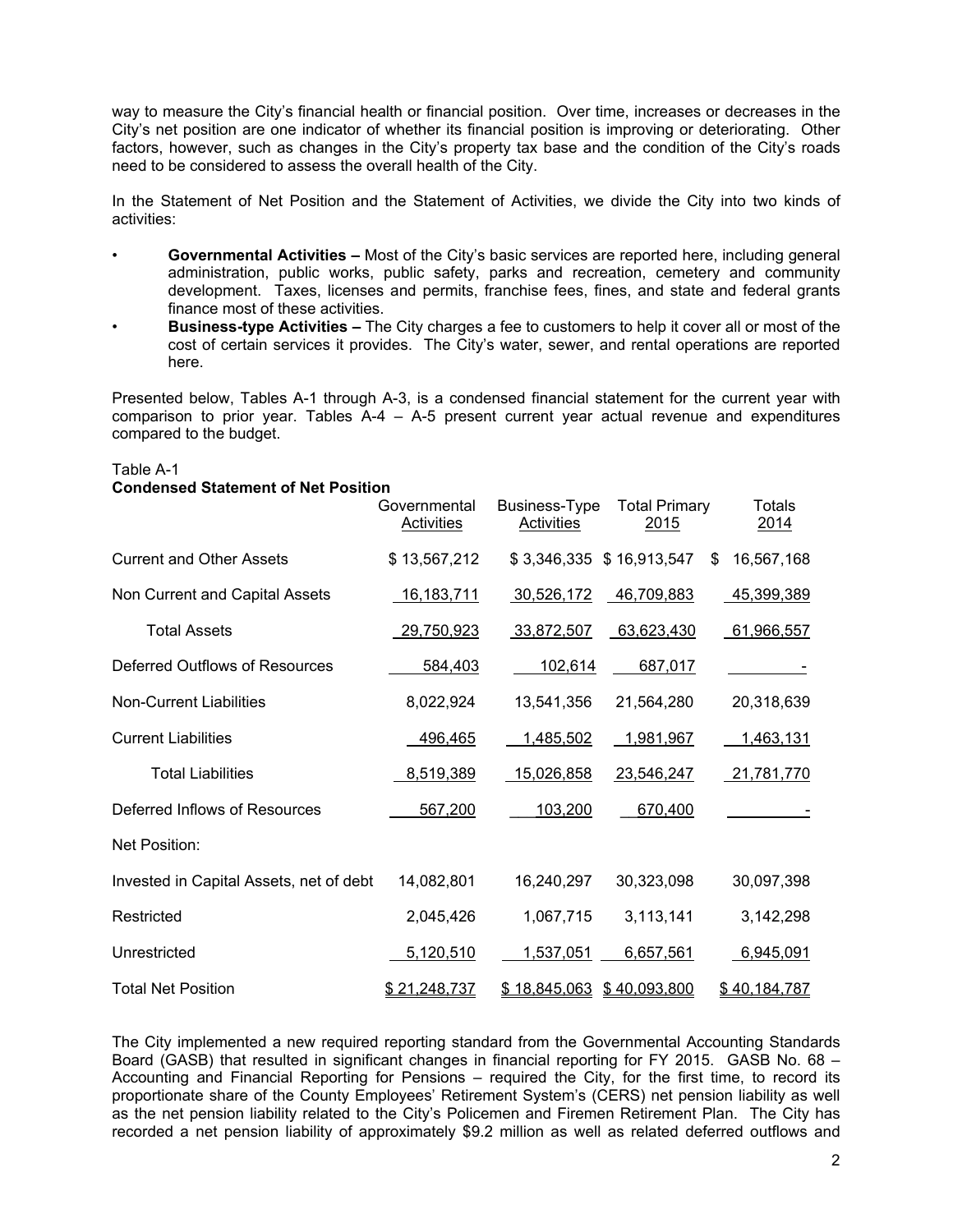inflows of resources as a result of the new standard. In addition the City recorded a prior period adjustment of approximately \$9.4 million to beginning net assets as a result of the new pension standard.

# **Table A-2: Condensed Statement of Activities**

|                                             | Governmental<br><b>Activities</b> | Business-type<br>Activities |           | <b>Total Primary</b><br>Government 2015 |             | Totals 2014     |  |
|---------------------------------------------|-----------------------------------|-----------------------------|-----------|-----------------------------------------|-------------|-----------------|--|
| <b>Program Revenues</b>                     |                                   |                             |           |                                         |             |                 |  |
| <b>Charges for Services</b>                 | \$<br>709,596                     | \$                          | 4,623,598 | \$                                      | 5,333,194   | \$<br>5,475,977 |  |
| <b>Operating Grants &amp; Contributions</b> | 537,904                           |                             |           |                                         | 537,904     | 807,197         |  |
| <b>Capital Grants &amp; Contributions</b>   | 201,831                           |                             |           |                                         | 201,831     | 189,795         |  |
| <b>Total Revenue</b>                        | 1,449,331                         |                             | 4,623,598 |                                         | 6,072,929   | 6,472,969       |  |
| <b>Program Expenses</b>                     |                                   |                             |           |                                         |             |                 |  |
| General government                          | 2,824,729                         |                             |           |                                         | 2,824,729   | 2,630,638       |  |
| Public works                                | 3,164,714                         |                             |           |                                         | 3,164,714   | 3,374,404       |  |
| Public safety                               | 4,014,142                         |                             |           |                                         | 4,014,142   | 4,041,651       |  |
| Ambulance service                           | 120,720                           |                             |           |                                         | 120,720     | 122,242         |  |
| Parks and recreation                        | 409,980                           |                             |           |                                         | 409,980     | 315,706         |  |
| Tourism                                     | 195,976                           |                             |           |                                         | 195,976     | 216,329         |  |
| Comm. Dev.                                  | 75,000                            |                             |           |                                         | 75,000      | 50,000          |  |
| Capital                                     | 450,232                           |                             |           |                                         | 450,232     | 953,613         |  |
| Water                                       |                                   |                             | 2,507,351 |                                         | 2,507,351   | 2,208,916       |  |
| Sewer                                       |                                   |                             | 1,866,130 |                                         | 1,866,130   | 1,689,232       |  |
| Rental                                      |                                   |                             | 107,026   |                                         | 107,026     | 109,083         |  |
| <b>Total Program Expenses</b>               | 11,255,493                        |                             | 4,480,507 |                                         | 15,736,000  | 15,711,814      |  |
| Net Revenues (Expenses)                     | (9,806,162)                       |                             | 143,091   |                                         | (9,663,071) | (9, 238, 845)   |  |
| <b>General Revenues</b>                     |                                   |                             |           |                                         |             |                 |  |
| Taxes                                       | 1,956,846                         |                             |           |                                         | 1,956,846   | 1,898,647       |  |
| Licenses and permits                        | 6,590,681                         |                             |           |                                         | 6,590,681   | 6,336,520       |  |
| Franchise fees                              | 470,256                           |                             |           |                                         | 470,256     | 459,708         |  |
| Fines and forfeitures                       | 1,143                             |                             |           |                                         | 1,143       | 4,444           |  |
| Grants not related to a specific            |                                   |                             |           |                                         |             |                 |  |
| program                                     | 84,777                            |                             |           |                                         | 84,777      | 77,634          |  |
| Reimbursement from state for                |                                   |                             |           |                                         |             |                 |  |
| relocation of by-pass water                 |                                   |                             |           |                                         |             |                 |  |
| and sewer lines                             |                                   |                             | 362,304   |                                         | 362,304     | 24,350          |  |
| Other                                       | 164,238                           |                             |           |                                         | 164,238     | 507,501         |  |
| Contribution from Cemetery Board            |                                   |                             |           |                                         |             | 1,463,870       |  |
| Investment income                           | 33,591                            |                             | 1,248     |                                         | 34,839      | 214,091         |  |
| <b>Total General Revenue</b>                | 9,301,532                         |                             | 363,552   |                                         | 9,665,084   | 10,986,765      |  |
| <b>Transfers</b>                            | (113, 670)                        |                             | 20,670    |                                         | (93,000)    | (93,002)        |  |
| Net Change in Net Position                  | \$<br>(618, 300)                  | \$                          | 527,313   | \$                                      | (90, 987)   | \$<br>1,654,918 |  |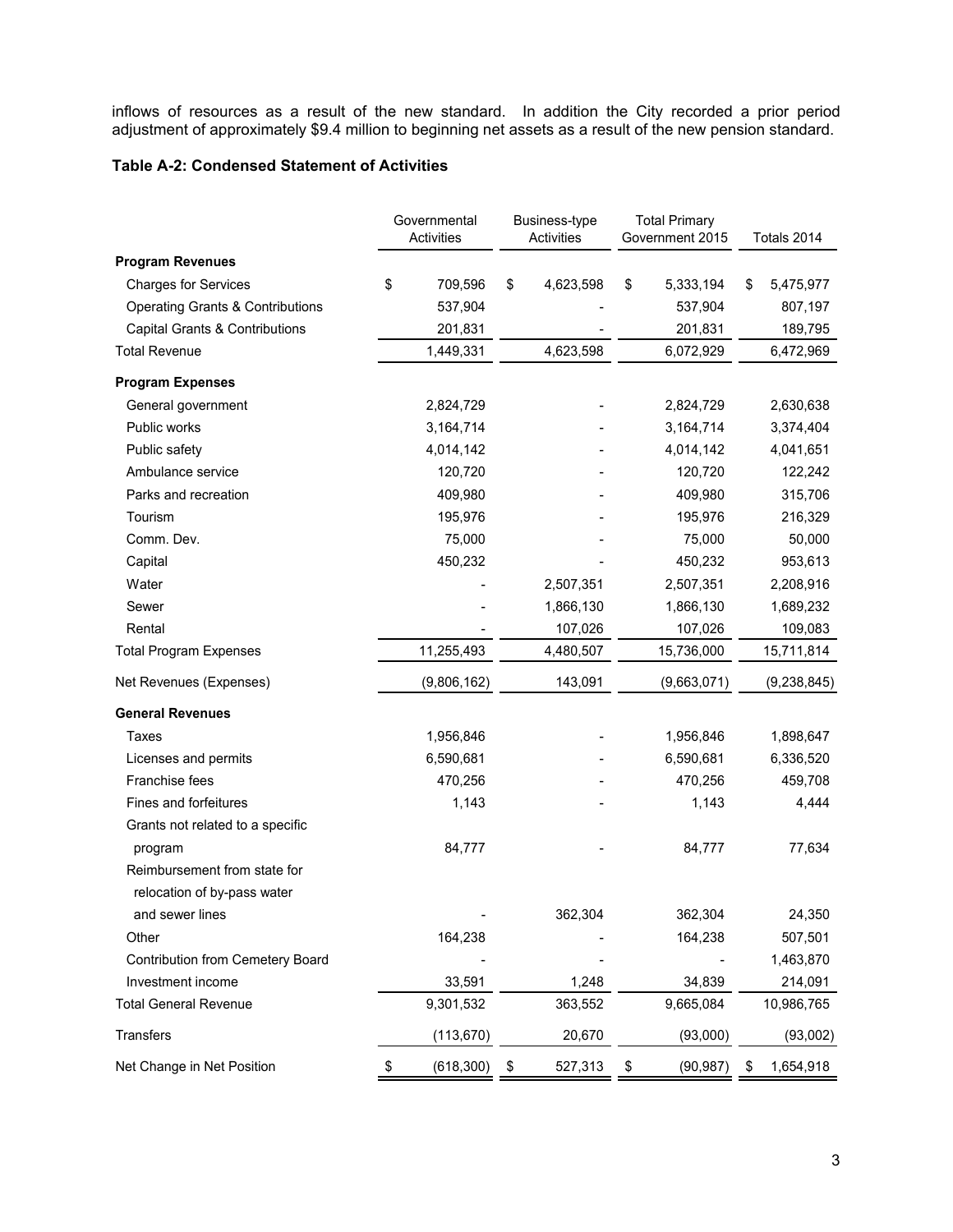The City's change in Net Position above appears to be analogous to the long-standing concept of net revenues, but under the full accrual basis utilized by the Government Activities for the second time in this year's financial statements, these numbers include depreciation expenses that are not cash expenditures of the City. Additionally, the principal portions of debt obligations are excluded from the above but are reflected as debt service expenditures along with capital outlay expenditures in the City's budget for governmental activities. The business-type activities have always been on the full accrual basis.

# **GOVERNMENTAL ACTIVITIES**

Table A-3 details a condensed statement of the fiscal year's governmental activities.

# **Table A-3**

# **Condensed Governmental Activities – Revenues & Expenditures**

|                                 |                     | Other<br>Governmental |           | 2015 Total<br>Governmental |            |    |            |  |
|---------------------------------|---------------------|-----------------------|-----------|----------------------------|------------|----|------------|--|
|                                 | <b>General Fund</b> | Funds                 |           |                            | Funds      |    | 2014 Total |  |
| <b>Revenues</b>                 |                     |                       |           |                            |            |    |            |  |
| Taxes                           | \$<br>1,312,146     | \$                    | 146,236   | \$                         | 1,458,382  | \$ | 1,430,515  |  |
| Licenses and permits            | 7,559,401           |                       |           |                            | 7,559,401  |    | 7,264,360  |  |
| Intergovernmental revenue       | 440,290             |                       | 384,222   |                            | 824,512    |    | 1,074,626  |  |
| Charges for services            | 72,219              |                       | 637,377   |                            | 709,596    |    | 820,648    |  |
| Fines and permits               | 1,143               |                       |           |                            | 1,143      |    | 4,444      |  |
| Investment income               | 14,148              |                       | 19,443    |                            | 33,591     |    | 168,894    |  |
| Other                           | 95,947              |                       | 3,766     |                            | 99,713     |    | 106,657    |  |
| <b>Total Revenues</b>           | 9,495,294           |                       | 1,191,044 |                            | 10,686,338 |    | 10,870,144 |  |
| <b>Expenditures</b>             |                     |                       |           |                            |            |    |            |  |
| Current                         |                     |                       |           |                            |            |    |            |  |
| General government              | 2,539,594           |                       | 16,121    |                            | 2,555,715  |    | 2,327,675  |  |
| Public works                    | 2,972,233           |                       |           |                            | 2,972,233  |    | 3,150,936  |  |
| Public safety-fire              | 1,780,582           |                       |           |                            | 1,780,582  |    | 1,750,920  |  |
| Public safety-police            | 2,063,776           |                       |           |                            | 2,063,776  |    | 2,017,920  |  |
| Ambulance service               |                     |                       | 120,720   |                            | 120,720    |    | 122,242    |  |
| Parks and Recreation            | 51,070              |                       | 329,950   |                            | 381,020    |    | 279,496    |  |
| Tourism                         |                     |                       | 197,889   |                            | 197,889    |    | 216,329    |  |
| <b>Community Development</b>    | 75,000              |                       |           |                            | 75,000     |    | 50,000     |  |
| Capital                         | 1,069,168           |                       | 11,702    |                            | 1,080,870  |    | 1,419,431  |  |
| <b>Total Expenditures</b>       | 10,551,423          |                       | 676,382   |                            | 11,227,805 |    | 11,334,949 |  |
| Excess (deficiency) of revenues |                     |                       |           |                            |            |    |            |  |
| over expenditures               | \$<br>(1,056,129)   | \$                    | 514,662   | \$                         | (541, 467) | \$ | (464, 805) |  |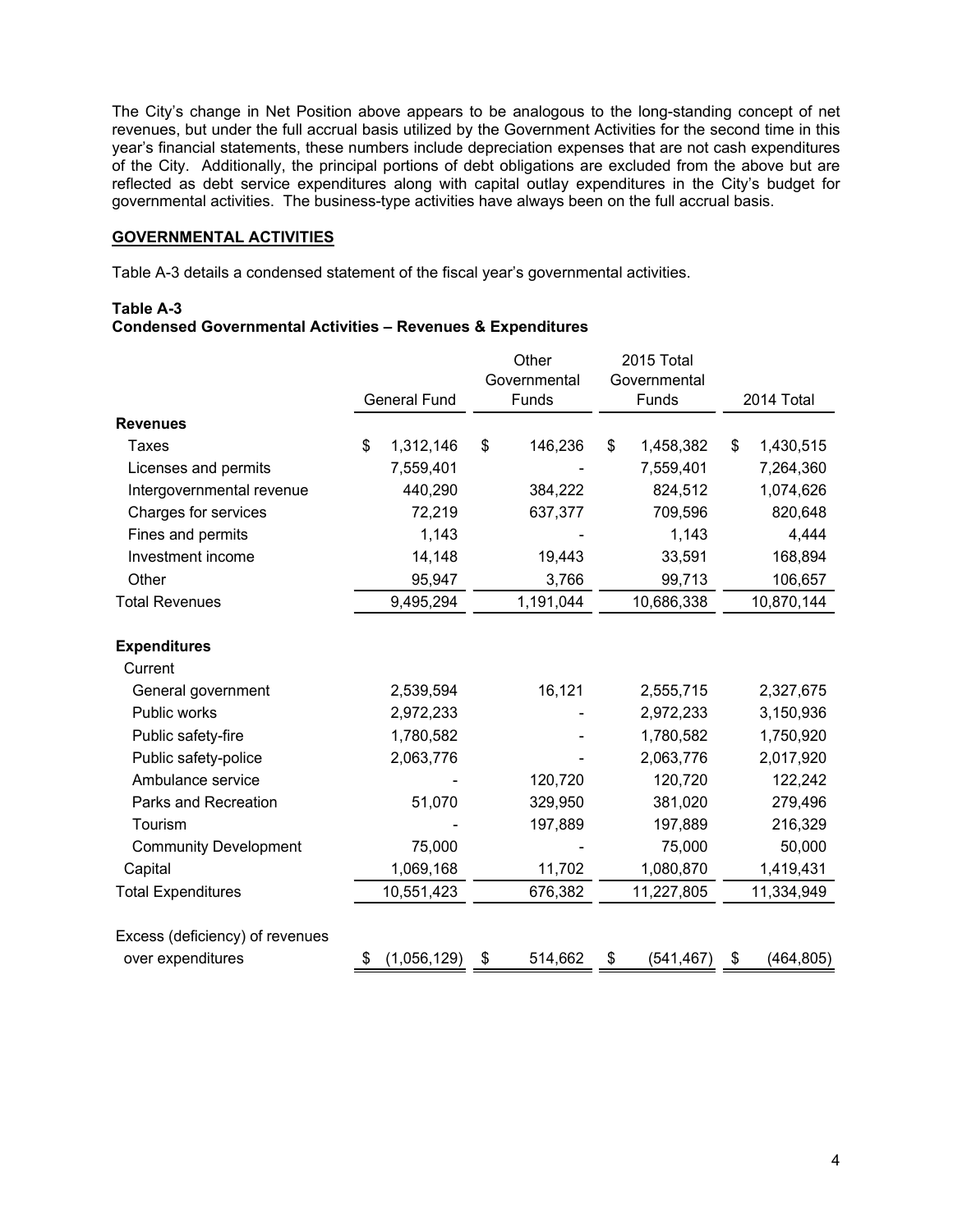| Taxes<br>Licenses and Permits<br>Intergovernmental<br><b>Other Revenues</b><br><b>Total Revenues</b> | <b>Budget</b><br>\$1,221,000<br>7,447,000<br>2,707,500<br>165,100<br>\$11,540,600 | Actual<br>\$1,312,146<br>7,559,401<br>440,290<br>183,457<br>\$9,495,294 | Variance<br>\$<br>91,146<br>112,401<br>(2,267,210)<br>18,357<br>\$ (2,045,306) |
|------------------------------------------------------------------------------------------------------|-----------------------------------------------------------------------------------|-------------------------------------------------------------------------|--------------------------------------------------------------------------------|
| Table A-5                                                                                            |                                                                                   |                                                                         |                                                                                |
| <b>Condensed Governmental Activities-Expenditures</b>                                                |                                                                                   |                                                                         |                                                                                |
|                                                                                                      | <b>Budget</b>                                                                     | Actual                                                                  | Variance                                                                       |
| General government                                                                                   | \$2,802,000                                                                       | \$2,539,594                                                             | \$262,406                                                                      |
| Police                                                                                               | 2,103,000                                                                         | 2,063,776                                                               | 39,224                                                                         |
| Fire                                                                                                 | 1,838,000                                                                         | 1,780,582                                                               | 57,418                                                                         |
| Public works                                                                                         | 3,291,000                                                                         | 2,972,233                                                               | 318,767                                                                        |
| Other                                                                                                | 80,000                                                                            | 75,000                                                                  | 5,000                                                                          |
| Parks & recreation                                                                                   | 91,000                                                                            | 51,070                                                                  | 39,930                                                                         |
| Capital                                                                                              | 2,664,000                                                                         | 1,069,168                                                               | 1,594,832                                                                      |
|                                                                                                      | 12,869,000                                                                        | \$10,551,423                                                            | \$2,317,577                                                                    |

# **Table A-4 Condensed Governmental Activities – Revenues**

# **CAPITAL ASSETS**

Table A-6 shows summary totals for a broad range of capital assets, including police equipment, buildings, land, street equipment and fire equipment and all of the equipment and materials involved in the operation of water and sewer utilities. Table A-6 shows the breakdown of non-depreciated capital assets for both governmental and business-type activities.

# **Table A-6**

# **Capital Assets at Year End without Depreciation**

|                          |               | Business-type<br>Governmental |                 | Totals          |
|--------------------------|---------------|-------------------------------|-----------------|-----------------|
|                          | Activities    | Activities                    | Government 2015 | 2014            |
| Land                     | \$<br>952,664 | 250,583<br>\$                 | \$1,203,247     | 1,193,247<br>S. |
| Land improvements        | 611,919       |                               | 611,919         | 611,919         |
| <b>Buildings</b>         | 10,227,375    | 4,250,742                     | 14,478,117      | 14,406,713      |
| Construction in progress |               | 9,817,848                     | 9,817,848       | 7,607,220       |
| Vehicles & equipment     | 7,143,162     |                               | 7,143,162       | 6,590,562       |
| Infrastructure           | 6,510,311     |                               | 6,510,311       | 6,510,311       |
| Water utility plant      |               | 12,088,091                    | 12,088,091      | 12,101,492      |
| Sewer utility plant      |               | 15,800,969                    | 15,800,969      | 15,739,841      |
| Total Capital Assets     | \$25,445,431  | \$42,208,233                  | \$67,653,664    | \$64,761,304    |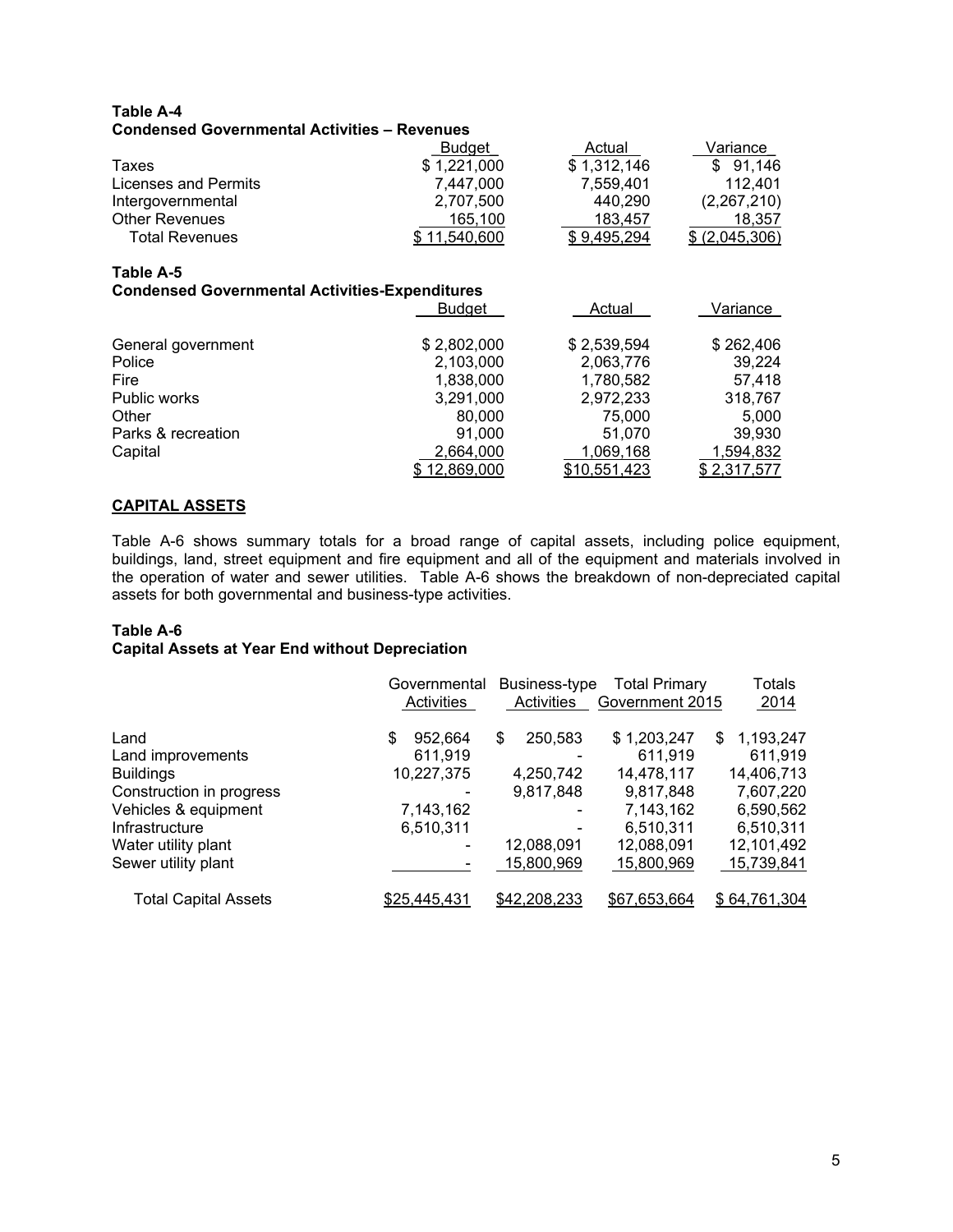# **DEBT**

Table A-7 provides a summary of all of the City's outstanding indebtedness.

#### **Table A-7 Debt Outstanding at Year End**

|                               | Activities               | <b>Activities</b> | Governmental Business-type Total Primary<br>Government 2015 | Totals<br>2014 |
|-------------------------------|--------------------------|-------------------|-------------------------------------------------------------|----------------|
| Notes Payable                 | \$                       | \$3,335,354       | \$3,335,354                                                 | \$4,328,442    |
| Revolving Loan                |                          | 198.907           | 198.907                                                     | 209.360        |
| Interim Debt Financing        |                          | 9.501.148         | 9,501,148                                                   | 7,420,653      |
| <b>Total Debt Outstanding</b> | $\overline{\phantom{a}}$ | \$13,035,409      | \$13,035,409                                                | \$11,958,455   |

# **FUND FINANCIAL STATEMENTS**

The fund financial statements provide detailed information about the most significant funds, not the City as a whole. The City's two types of funds, governmental and proprietary, use different accounting approaches.

- Governmental Funds Most of the City's basic services are reported in governmental funds, which focus on how money flows into and out of those funds and the balances left at year-end that are available for spending. These funds are reported using an accounting method called modified accrual accounting which measures cash and all other financial assets that can readily be converted to cash. The governmental fund statements provide a detailed short-term view of the City's general government operations and the basic services it provides. Governmental fund information helps you determine whether there are more or fewer financial resources that can be spent in the near future to finance the City's programs. We describe the differences between governmental activities (reported in the Statement of Net Position and the Statement of Activities) and governmental funds in a reconciliation at the bottom of the fund financial statements.
- Proprietary Funds When the City charges customers for the services it provides, these services are generally reported in proprietary funds. Proprietary funds are reported in the same way that all activities are reported in the Statement of Net Position and the Statement of Activities.

The City also is the trustee or fiduciary for certain activities. We exclude these activities from the City's government-wide financial statements because the City cannot use those assets to finance its operations. All of the City's fiduciary activities are reported in the Statement of Net Position– Fiduciary Funds on page 19 and the Statement of Changes in Net Position – Fiduciary Funds on page 20. The City is responsible for ensuring that the assets reported in these funds are used for their intended purposes.

The following are general comments regarding overall financial position and results of operations for the year.

# **GOVERNMENTAL ACTIVITIES**

The change in the City's Net Position is one way to measure the City's Financial Health or Financial position. As listed on page 11, the City's Net Position decreased by \$90,967 for the year. During the year the City completed a number of major capital projects which will support City services for many future years.

The primary source of revenue for the City's general fund is payroll licenses fees, which is 53% of total revenue.

As indicated on page 10, the City maintained an unreserved fund balance of \$6,657,561 sufficient to provide adequate public service for the next fiscal year.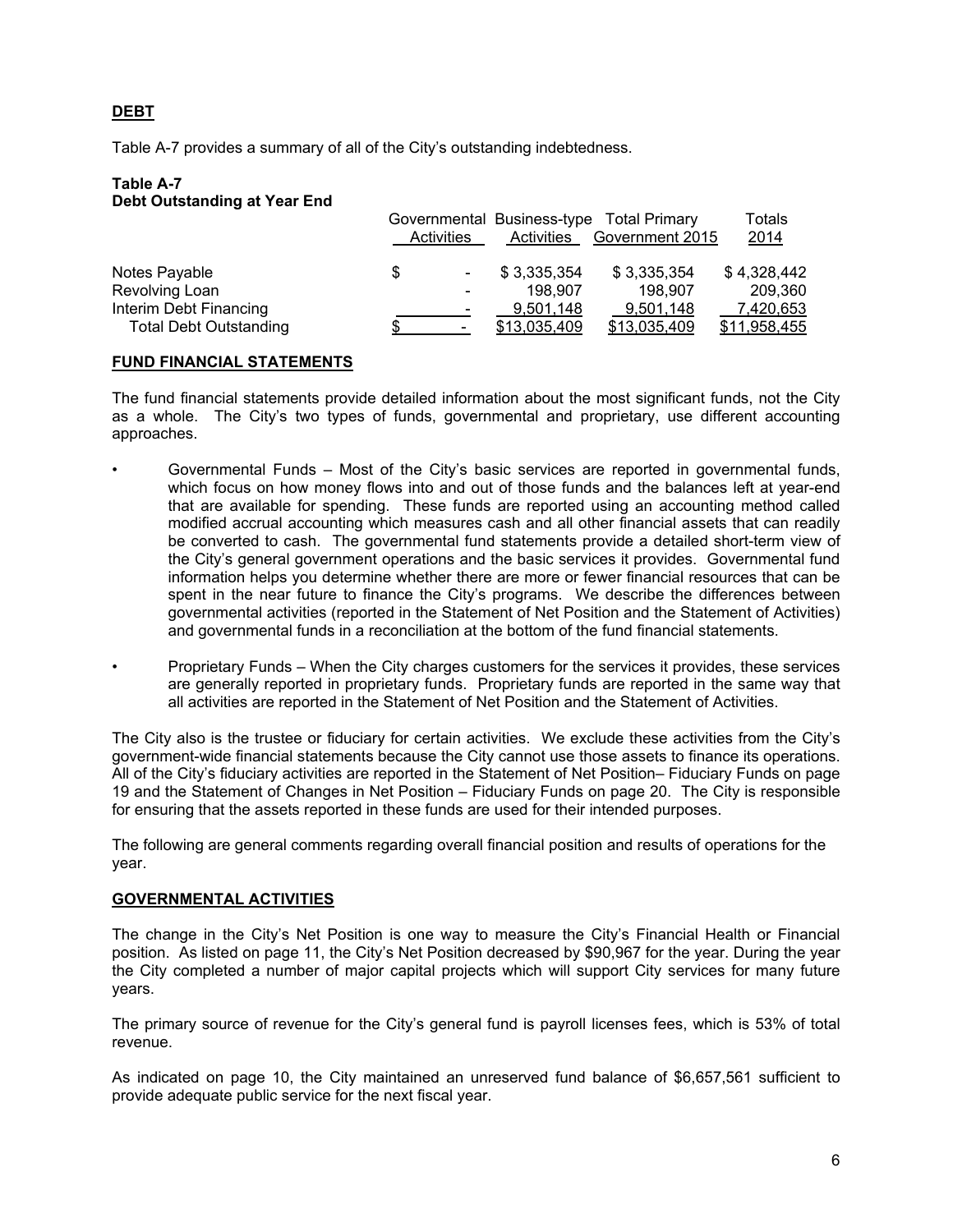# **BUSINESS-TYPE ACTIVITIES**

The Maysville Utility Commission is the primary business-type activity controlled by the City. The Utility Commission's operating income was approximately \$600,000 for FY 2015, down \$150,000 from FY 2014.

The City of Maysville is in violation of the Clean Water Act. The City of Maysville has received a loan commitment of \$11,000,000 from the Kentucky Infrastructure Authority for improvements to the sewer system. On January 10, 2010, the City of Maysville approved increasing sewer rates 15% on July 1, 2011, 15% on July 1, 2012 and 15% on July 1, 2013 to cover projected amortization.

The City's Board of Commissioners approved an assistance agreement dated May 1, 2010, with federally assisted Waste Water Revolving Loan Fund, Program Fund A, for \$11,000,000 to upgrade the existing waste water system. The agreement provides for interest only to be paid at 2.00% during construction. The loan will be repaid over a twenty year period upon completion of the project estimated to be completed in fiscal year 2016.

The City was under a consent judgment and a federal administrative order to address sanitary and combined sewer overflow issues. The City had five years to eliminate the sanitary sewer overflow (SSO) and ten years to eliminate the combined sewage overflow (CSO). The amount disbursed for construction as of June 30, 2015 was \$9,817,848.

# **BUDGET**

Supplementary information on page 43 details the original budget adopted by the City for the year. There was one budget amendment during the year related to a project to construct a new water tank for \$1.9 million. Actual expenditures were \$2,317,577 below budget estimates.

# **Contacting the City of Maysville**

This financial report is designed to provide citizens, creditors and other users with an overview of the City of Maysville, Kentucky's finances, fiscal practices and responsibility. If you have questions or need additional information please contact the City Clerk © 216 Bridge Street Maysville, KY 41056

Penny Stanfield, City Comptroller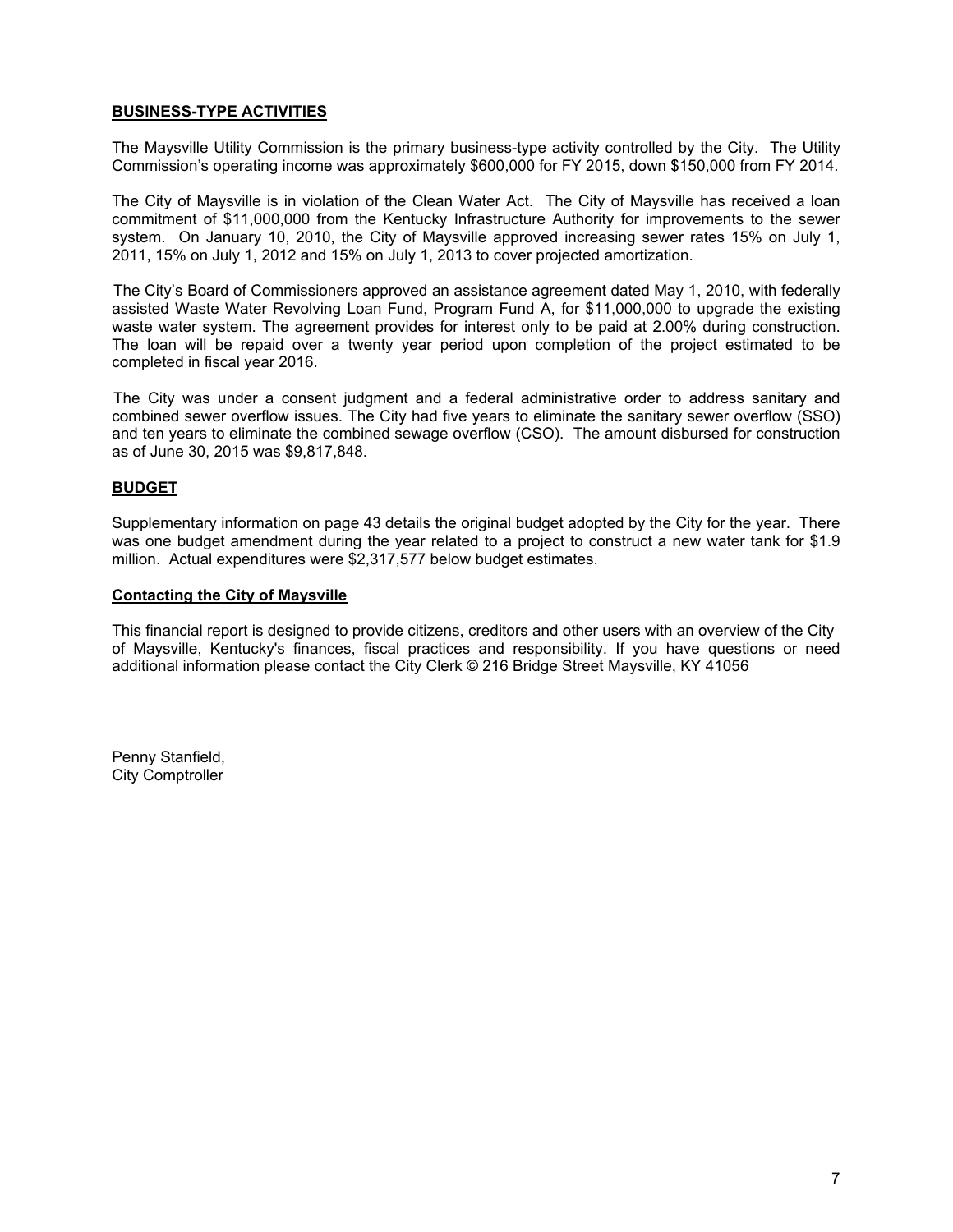

### **INDEPENDENT AUDITORS' REPORT**

The Honorable David Cartmell, Mayor City Commission City of Maysville, Kentucky

We have audited the accompanying financial statements of the governmental activities, the business-type activities, each major fund, and the aggregate remaining fund information of the City of Maysville, Kentucky, as of and for the year ended June 30, 2015, and the related notes to the financial statements, which collectively comprise the City's basic financial statements as listed in the table of contents.

# **Management's Responsibility for the Financial Statements**

Management is responsible for the preparation and fair presentation of these financial statements in accordance with accounting principles generally accepted in the United States of America; this includes the design, implementation, and maintenance of internal control relevant to the preparation and fair presentation of financial statements that are free from material misstatement, whether due to fraud or error.

#### **Auditors' Responsibility**

Our responsibility is to express opinions on these financial statements based on our audit. We conducted our audit in accordance with auditing standards generally accepted in the United States of America and the standards applicable to financial audits contained in *Government Auditing Standards*, issued by the Comptroller General of the United States. Those standards require that we plan and perform the audit to obtain reasonable assurance about whether the financial statements are free from material misstatement.

An audit involves performing procedures to obtain audit evidence about the amounts and disclosures in the financial statements. The procedures selected depend on the auditor's judgment, including the assessment of the risks of material misstatement of the financial statements, whether due to fraud or error. In making those risk assessments, the auditor considers internal control relevant to the entity's preparation and fair presentation of the financial statements in order to design audit procedures that are appropriate in the circumstances, but not for the purpose of expressing an opinion on the effectiveness of the entity's internal control. Accordingly, we express no such opinion. An audit also includes evaluating the appropriateness of accounting policies used and the reasonableness of significant accounting estimates made by management, as well as evaluating the overall presentation of the financial statements.

We believe that the audit evidence we have obtained is sufficient and appropriate to provide a basis for our audit opinions.

# **Opinions**

In our opinion, the financial statements referred to above present fairly, in all material respects, the respective financial position of the governmental activities, the business-type activities, each major fund, and the aggregate remaining fund information of the City of Maysville, Kentucky, as of June 30, 2015, and the respective changes in financial position and, where applicable, cash flows thereof for the year then ended in accordance with accounting principles generally accepted in the United States of America.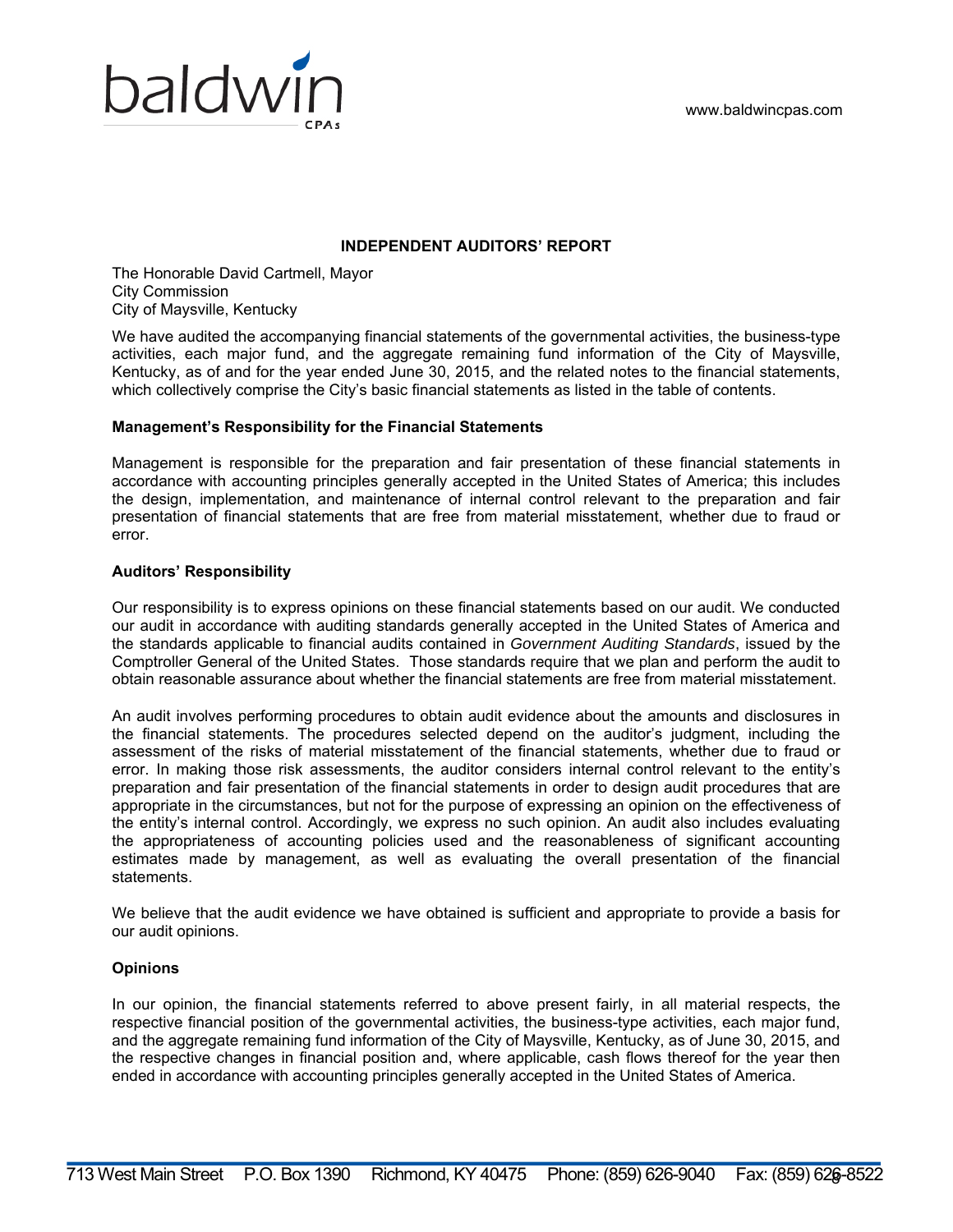# **Other Matters**

# *Required Supplementary Information*

Accounting principles generally accepted in the United States of America require that the management's discussion and analysis, budgetary comparison information and pension schedules on pages 1-7 and 43- 46 be presented to supplement the basic financial statements. Such information, although not a part of the basic financial statements, is required by the Governmental Accounting Standards Board, who considers it to be an essential part of financial reporting for placing the basic financial statements in an appropriate operational, economic, or historical context. We have applied certain limited procedures to the required supplementary information in accordance with auditing standards generally accepted in the United States of America, which consisted of inquiries of management about the methods of preparing the information and comparing the information for consistency with management's responses to our inquiries, the basic financial statements, and other knowledge we obtained during our audit of the basic financial statements. We do not express an opinion or provide any assurance on the information because the limited procedures do not provide us with sufficient evidence to express an opinion or provide any assurance.

# Other Information

Our audit was conducted for the purpose of forming opinions on the financial statements that collectively comprise the City of Maysville, Kentucky's basic financial statements. The combining and individual fund financial schedules on pages 47-56 are presented for purposes of additional analysis and are not a required part of the basic financial statements. The schedule of expenditures of federal awards is presented for purposes of additional analysis as required by U.S. Office of Management and Budget Circular A-133, Audits of States, Local Governments, and Non-Profit Organizations, and is also not a required part of the basic financial statements.

The combining and individual fund financial schedules and the schedule of expenditures of federal awards are the responsibility of management and were derived from and relate directly to the underlying accounting and other records used to prepare the basic financial statements. Such information has been subjected to the auditing procedures applied in the audit of the basic financial statements and certain additional procedures, including comparing and reconciling such information directly to the underlying accounting and other records used to prepare the basic financial statements or to the basic financial statements themselves, and other additional procedures in accordance with auditing standards generally accepted in the United States of America. In our opinion, the other supplementary information and the schedule of expenditures of federal awards are fairly stated in all material respects in relation to the basic financial statements as a whole.

# **Other Reporting Required by** *Government Auditing Standards*

In accordance with *Government Auditing Standards*, we have also issued our report dated January 4, 2016 on our consideration of the City of Maysville, Kentucky's internal control over financial reporting and on our tests of its compliance with certain provisions of laws, regulations, contracts, and grant agreements and other matters. The purpose of that report is to describe the scope of our testing of internal control over financial reporting and compliance and the results of that testing, and not to provide an opinion on internal control over financial reporting or on compliance. That report is an integral part of an audit performed in accordance with *Government Auditing Standards* in considering City of Maysville, Kentucky's internal control over financial reporting and compliance.

*Baldwin CPA's, PLLC*  Baldwin CPA's, PLLC January 4, 2016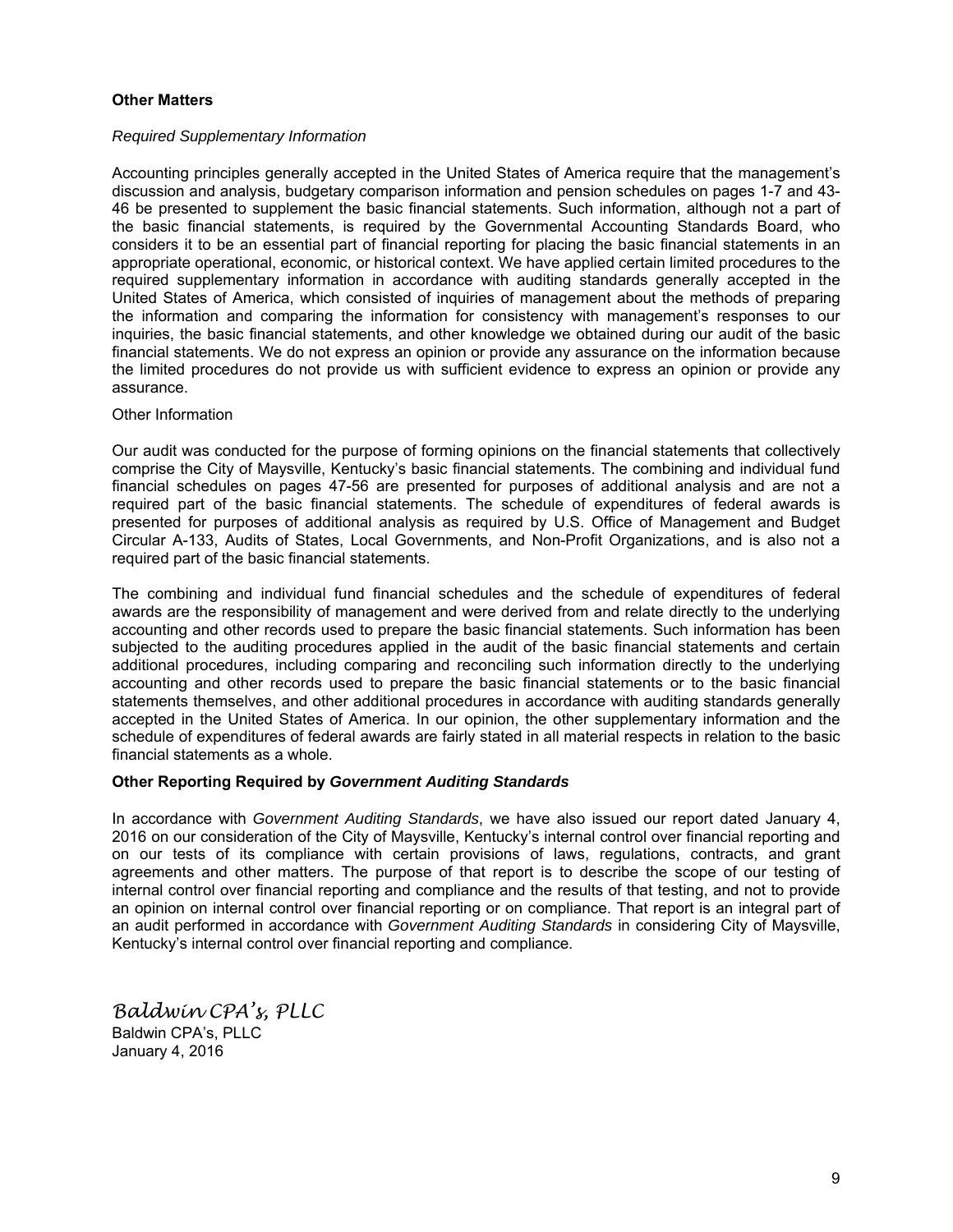# City of Maysville, Kentucky Statement of Net Position June 30, 2015

|                                                                                                                                                | Governmental<br><b>Activities</b>                  | <b>Business-Type</b><br><b>Activities</b> | 2015<br><b>Total</b>                                |  |
|------------------------------------------------------------------------------------------------------------------------------------------------|----------------------------------------------------|-------------------------------------------|-----------------------------------------------------|--|
| <b>Assets</b>                                                                                                                                  |                                                    |                                           |                                                     |  |
| <b>Current Assets</b><br>Cash<br>Certificates of deposit<br>Investments                                                                        | \$<br>2,174,474<br>8,895,476<br>167,429            | \$<br>960,375<br>1,721,270                | 3,134,849<br>\$<br>10,616,746<br>167,429            |  |
| Receivables<br>User fees (net)<br>Taxes & license<br>Property taxes<br>Intergovernmental<br>Other                                              | 60,649<br>1,677,437<br>14,135<br>276,688<br>19,643 | 410,435<br>330,374                        | 471,084<br>1,677,437<br>14,135<br>607,062<br>19,643 |  |
| Internal balances, net<br>Prepaid expenses<br>Inventory, at cost                                                                               | 253,601<br>27,681                                  | (253, 601)<br>177,481                     | 27,681<br>177,481                                   |  |
| Total current assets                                                                                                                           | 13,567,213                                         | 3,346,334                                 | 16,913,547                                          |  |
| <b>Restricted investments</b>                                                                                                                  | 1,548,425                                          | 1,067,715                                 | 2,616,140                                           |  |
| <b>Noncurrent Assets</b><br>Intergovernmental receivable<br>Note receivable<br>Capital assets, net                                             | 552,484<br>14,082,801                              | 182,750<br>29,275,707                     | 552,484<br>182,750<br>43,358,508                    |  |
| Total noncurrent assets                                                                                                                        | 14,635,285                                         | 29,458,457                                | 44,093,742                                          |  |
| Total assets                                                                                                                                   | 29,750,923                                         | 33,872,506                                | 63,623,429                                          |  |
| <b>Deferred Outflows of Resources</b><br>Pension contributions - current year                                                                  | 584,403                                            | 102,614                                   | 687,017                                             |  |
| <b>Liabilities</b>                                                                                                                             |                                                    |                                           |                                                     |  |
| <b>Current liabilities</b><br>Accounts payable<br>Other liabilities<br>Deferred revenue<br>Accrued interest payable<br>Bonds and notes payable | 260,841<br>234,116<br>1,509                        | 636,454<br>177,701<br>17,293<br>654,054   | 897,295<br>411,817<br>1,509<br>17,293<br>654,054    |  |
| <b>Total current liabilities</b>                                                                                                               | 496,466                                            | 1,485,502                                 | 1,981,968                                           |  |
| Noncurrent liabilities<br>Interim debt financing<br>Bonds and notes payable<br>Net pension liability                                           | 8,022,924                                          | 9,501,148<br>2,880,208<br>1,160,000       | 9,501,148<br>2,880,208<br>9,182,924                 |  |
| <b>Total noncurrent liabilities</b>                                                                                                            | 8,022,924                                          | 13,541,356                                | 21,564,280                                          |  |
| <b>Total liabilities</b>                                                                                                                       | 8,519,390                                          | 15,026,858                                | 23,546,248                                          |  |
| <b>Deferred Inflows of Resources</b><br>Net difference between projected and actual<br>earnings on pension plan investments                    | 567,200                                            | 103,200                                   | 670,400                                             |  |
| <b>NET POSITION</b>                                                                                                                            |                                                    |                                           |                                                     |  |
| Investment in capital assets, net of related debt<br>Restricted<br>Unrestricted                                                                | 14,082,801<br>2,299,862<br>4,866,073               | 16,240,297<br>1,067,715<br>1,537,051      | 30,323,098<br>3,367,577<br>6,403,124                |  |
| Total net position                                                                                                                             | 21,248,736<br>\$.                                  | 18,845,063<br>\$                          | 40,093,799<br>\$                                    |  |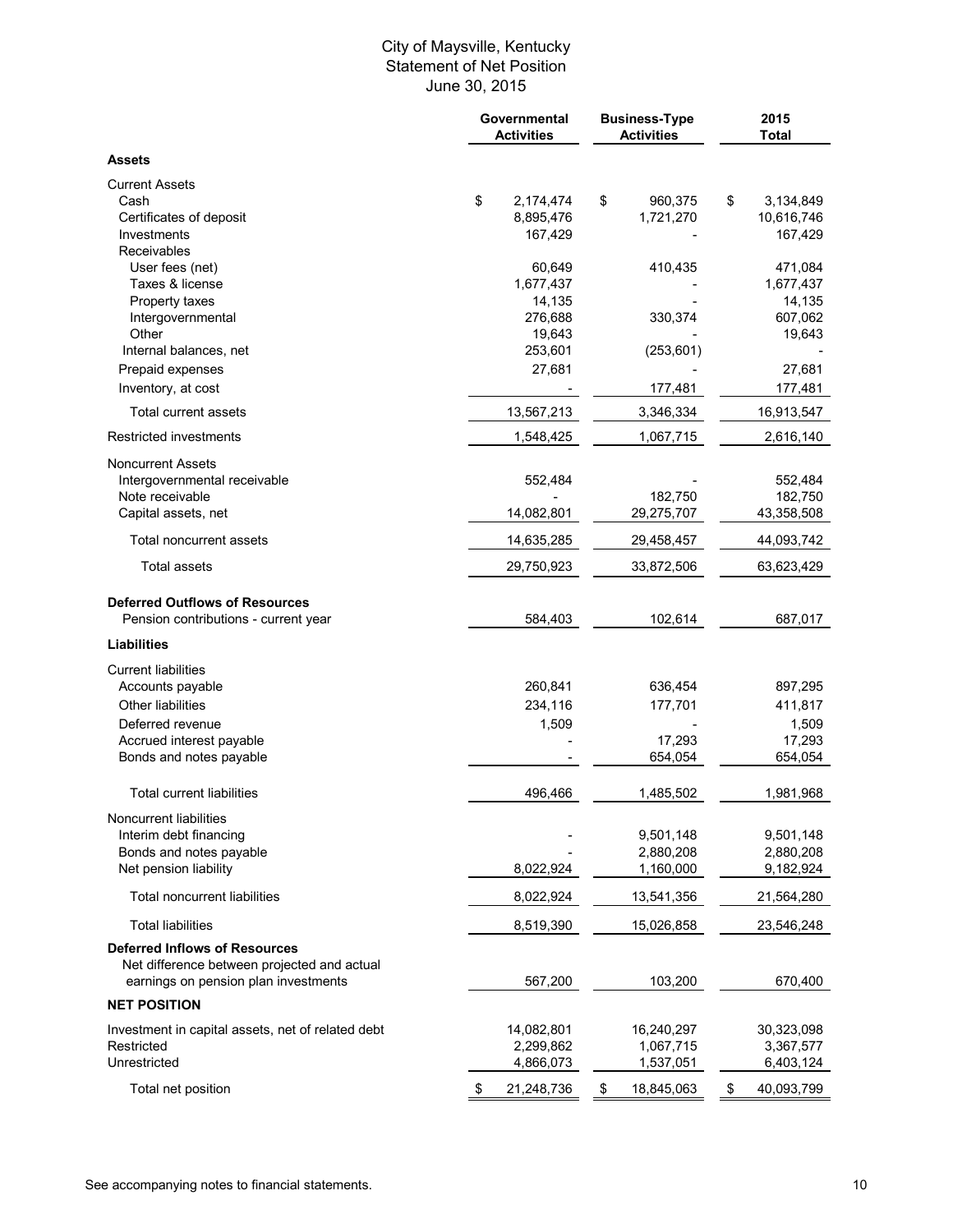#### City of Maysville, Kentucky Statement of Activities For the Year Ended June 30, 2015

|                                       |                 | <b>Program Revenues</b>                                    |                                           |                                           |                                   |                                           |                   |
|---------------------------------------|-----------------|------------------------------------------------------------|-------------------------------------------|-------------------------------------------|-----------------------------------|-------------------------------------------|-------------------|
|                                       |                 |                                                            | Operating                                 | Capital                                   |                                   | <b>Net Revenue (Expense)</b>              |                   |
| <b>Functions/Programs</b>             | <b>Expenses</b> | <b>Charges for</b><br><b>Services</b>                      | <b>Grants and</b><br><b>Contributions</b> | <b>Grants and</b><br><b>Contributions</b> | Governmental<br><b>Activities</b> | <b>Business-Type</b><br><b>Activities</b> | <b>Total</b>      |
|                                       |                 |                                                            |                                           |                                           |                                   |                                           |                   |
| <b>Governmental Activities</b>        |                 |                                                            |                                           |                                           |                                   |                                           |                   |
| <b>General Government</b>             | 2,824,730<br>\$ | 70,835<br>\$                                               | \$<br>124,017                             | \$                                        | (2,629,878)<br>\$                 | \$                                        | (2,629,878)<br>\$ |
| <b>Public Works</b>                   | 3,164,714       | 4,504                                                      | 87,061                                    | 201,831                                   | (2,871,318)                       |                                           | (2,871,318)       |
| <b>Public Safety</b>                  | 4,014,142       |                                                            | 155,487                                   |                                           | (3,858,655)                       |                                           | (3,858,655)       |
| <b>Ambulance Service</b>              | 120,720         | 534,888                                                    | 10,000                                    |                                           | 424,168                           |                                           | 424,168           |
| Parks and Recreation                  | 409,978         | 15,207                                                     | 161,339                                   |                                           | (233, 432)                        |                                           | (233, 432)        |
| Tourism                               | 195,978         | 84,162                                                     |                                           |                                           | (111, 816)                        |                                           | (111, 816)        |
| <b>Community Development</b>          | 75,000          |                                                            |                                           |                                           | (75,000)                          |                                           | (75,000)          |
| Capital                               | 450,232         |                                                            |                                           |                                           | (450, 232)                        |                                           | (450, 232)        |
| <b>Total Governmental Activities</b>  | 11,255,494      | 709,596                                                    | 537,904                                   | 201,831                                   | (9,806,163)                       |                                           | (9,806,163)       |
| <b>Business-Type Activities</b>       |                 |                                                            |                                           |                                           |                                   |                                           |                   |
| Water                                 | 2,507,351       | 1,978,446                                                  |                                           |                                           |                                   | (528, 905)                                | (528, 905)        |
| Sewer                                 | 1,866,130       | 2,389,157                                                  |                                           |                                           |                                   | 523,027                                   | 523,027           |
| Rental                                | 107,026         | 255,995                                                    |                                           |                                           |                                   | 148,969                                   | 148,969           |
| <b>Total Business-Type Activities</b> | 4,480,507       | 4,623,598                                                  |                                           |                                           |                                   | 143,091                                   | 143,091           |
| Total                                 | \$15,736,001    | \$5,333,194                                                | \$<br>537,904                             | \$<br>201,831                             | (9,806,163)                       | 143,091                                   | (9,663,072)       |
|                                       |                 | <b>General revenues</b>                                    |                                           |                                           |                                   |                                           |                   |
|                                       |                 | Taxes:                                                     |                                           |                                           |                                   |                                           |                   |
|                                       |                 |                                                            | Real and personal property                |                                           | 855,311                           |                                           | 855,311           |
|                                       |                 | Franchise                                                  |                                           |                                           | 498,464                           |                                           | 498,464           |
|                                       |                 | <b>Bank shares</b>                                         |                                           |                                           | 67,331                            |                                           | 67,331            |
|                                       |                 | Vehicle                                                    |                                           |                                           | 123,408                           |                                           | 123,408           |
|                                       |                 | Payment in lieu of taxes                                   |                                           |                                           | 266,096                           |                                           | 266,096           |
|                                       |                 | Room tax                                                   |                                           |                                           | 146,236                           |                                           | 146,236           |
|                                       |                 | Licenses and permits:                                      |                                           |                                           |                                   |                                           |                   |
|                                       |                 | Payroll licenses                                           |                                           |                                           | 4,990,202                         |                                           | 4,990,202         |
|                                       |                 | Insurance licenses                                         |                                           |                                           | 1,067,306                         |                                           | 1,067,306         |
|                                       |                 | Occupational licenses                                      |                                           |                                           | 511,092                           |                                           | 511,092           |
|                                       |                 | <b>Building permits</b>                                    |                                           |                                           | 4,732                             |                                           | 4,732             |
|                                       |                 | Liquor licences                                            |                                           |                                           | 17,349                            |                                           | 17,349            |
|                                       |                 | Franchise fees:                                            |                                           |                                           |                                   |                                           |                   |
|                                       |                 | Utilities                                                  |                                           |                                           | 314,393                           |                                           | 314,393           |
|                                       |                 | Emergency 911                                              |                                           |                                           | 109,882                           |                                           | 109,882           |
|                                       |                 | Cable                                                      |                                           |                                           | 45,981                            |                                           | 45,981            |
|                                       |                 | Fines & forfeitures                                        |                                           |                                           | 1,143                             |                                           | 1,143             |
|                                       |                 |                                                            | Grants not related to a specific program  |                                           | 84,775                            |                                           | 84,775            |
|                                       |                 |                                                            | Reimbursement from state for relocation   |                                           |                                   |                                           |                   |
|                                       |                 |                                                            | of by-pass water and sewer lines          |                                           |                                   | 362,304                                   | 362,304           |
|                                       |                 |                                                            | Proceeds from insurance settlement        |                                           | 50.625                            |                                           | 50,625            |
|                                       |                 |                                                            |                                           |                                           |                                   |                                           |                   |
|                                       |                 |                                                            | Proceeds from sale of property            |                                           | 13,903                            |                                           | 13,903            |
|                                       |                 | Other                                                      |                                           |                                           | 99,713                            |                                           | 99,713            |
|                                       |                 | Investment income                                          |                                           |                                           | 33,591                            | 1,248                                     | 34,839            |
|                                       |                 |                                                            |                                           |                                           | 9,301,533                         |                                           |                   |
|                                       |                 | Total general revenues                                     |                                           |                                           |                                   | 363,552                                   | 9,665,085         |
|                                       |                 | Transfers                                                  |                                           |                                           | (113, 671)                        | 20,670                                    | (93,001)          |
|                                       |                 | Change in net position                                     |                                           |                                           | (618, 301)                        | 527,313                                   | (90, 988)         |
|                                       |                 | Net position, beginning of year,<br>as originally reported |                                           |                                           | 30,040,628                        | 19,516,750                                | 49,557,378        |
|                                       |                 |                                                            | Prior period adjustment - see note 14     |                                           | (8,173,591)                       | (1, 199, 000)                             | (9,372,591)       |
|                                       |                 | Net position, beginning of year,<br>as restated            |                                           |                                           | 21,867,037                        | 18,317,750                                | 40,184,787        |
|                                       |                 |                                                            |                                           |                                           |                                   |                                           |                   |
|                                       |                 |                                                            | <b>NET POSITION, END OF YEAR</b>          |                                           | 21,248,736<br>\$                  | \$18,845,063                              | \$40,093,799      |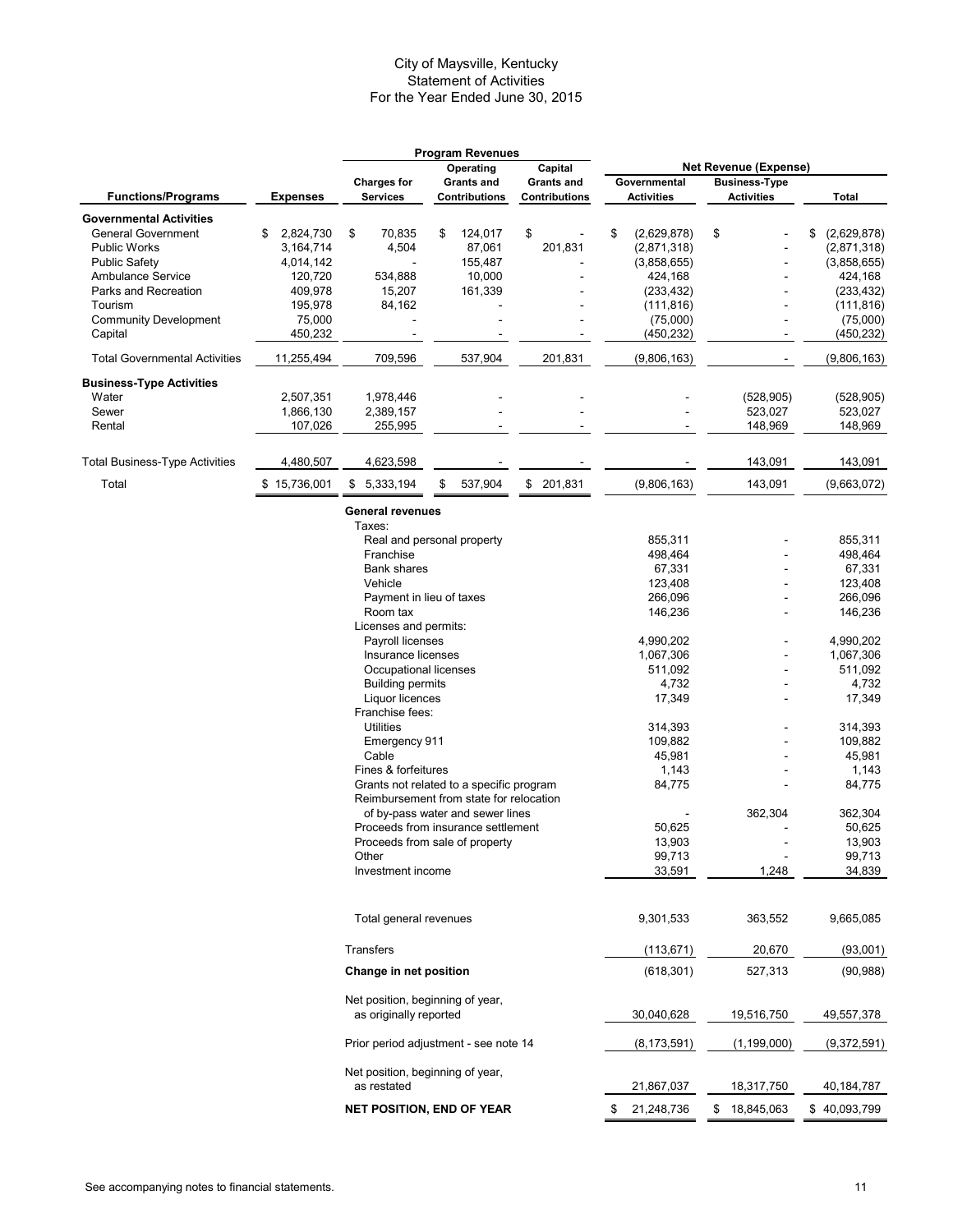# City of Maysville, Kentucky Balance Sheet - Governmental Funds June 30, 2015

| Assets                                     | General<br>Fund | Other<br>Governmental<br><b>Funds</b> | Total<br>Governmental<br><b>Funds</b> |
|--------------------------------------------|-----------------|---------------------------------------|---------------------------------------|
|                                            |                 |                                       |                                       |
| Cash                                       | \$1,898,967     | \$<br>275,507                         | \$<br>2,174,474                       |
| Certificates of deposit                    | 8,895,476       |                                       | 8,895,476                             |
| Investments                                | 167,429         | 1,548,425                             | 1,715,854                             |
| Receivables                                |                 |                                       |                                       |
| User fees (net)                            |                 | 60,649                                | 60,649                                |
| Taxes and license                          | 1,677,437       |                                       | 1,677,437                             |
| Property taxes                             | 14,135          |                                       | 14,135                                |
| Other                                      | 19,643          |                                       | 19,643                                |
| Intergovernmental                          | 110,623         | 166,065                               | 276,688                               |
| Prepaid expenses                           | 27,681          |                                       | 27,681                                |
| Due from other funds                       | 760,345         | 910,198                               | 1,670,543                             |
| <b>Total Assets</b>                        | \$13,571,736    | 2,960,844<br>\$                       | 16,532,580<br>\$                      |
| <b>Liabilities and Fund Balances</b>       |                 |                                       |                                       |
| Liabilities                                |                 |                                       |                                       |
| Accounts payable                           | \$<br>241,519   | \$<br>19,324                          | \$<br>260,843                         |
| Payroll liabilities                        | 234,116         |                                       | 234,116                               |
| Deferred revenue                           | 1,509           |                                       | 1,509                                 |
| Due to other funds                         | 1,103,296       | 313,646                               | 1,416,942                             |
| <b>Total Liabilities</b>                   | 1,580,440       | 332,970                               | 1,913,410                             |
| <b>Fund Balances</b>                       |                 |                                       |                                       |
| Nonspendable                               | 27,681          |                                       | 27,681                                |
| Restricted                                 |                 | 2,299,862                             | 2,299,862                             |
| Unassigned                                 | 11,963,615      | 328,012                               | 12,291,627                            |
| <b>Total Fund Balances</b>                 | 11,991,296      | 2,627,874                             | 14,619,170                            |
| <b>Total Liabilities and Fund Balances</b> | \$13,571,736    | 2,960,844<br>\$                       | 16,532,580<br>\$                      |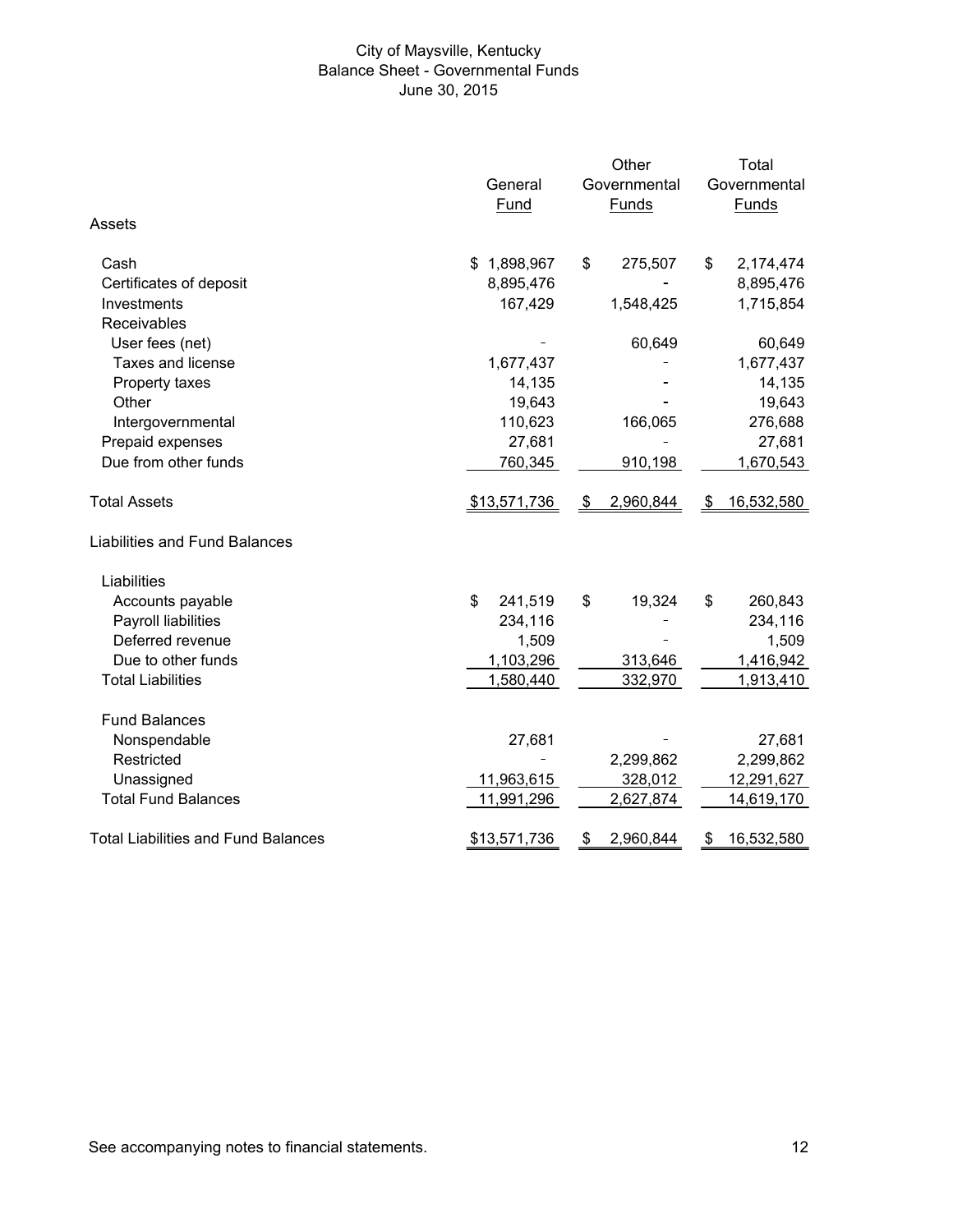# City of Maysville, Kentucky Governmental Funds Reconciliation of the Balance Sheet to the Statement of Net Position June 30, 2015

| Fund balances-total governmental funds                                                                                                                                                                                                                         | 14,619,170<br>\$ |
|----------------------------------------------------------------------------------------------------------------------------------------------------------------------------------------------------------------------------------------------------------------|------------------|
| Amounts reported for governmental activities in the statement of<br>net position are different because:                                                                                                                                                        |                  |
| Capital assets used in governmental activities are not financial resources and therefore<br>are not reported in the fund financial statements, net of accumulated<br>depreciation of \$11,362,630                                                              | 14,082,801       |
| Other long-term assets are not available to pay for current period<br>expenditures and therefore are not reported in the fund financial statements                                                                                                             | 552,484          |
| Deferred outflows and inflows used in governmental activities are not financial<br>resources and therefore are not reported in the governmental funds:<br>Deferred outflows related to pension<br>584,403<br>Deferred inflows related to pension<br>(567, 198) | 17,205           |
| Certain liabilities are not reported in this fund financial statement because<br>they are not due and payable, but they are presented in the statement<br>of net position.                                                                                     |                  |
| Net pension liability - Police & Fire<br>(1,221,924)<br>(6,801,000)<br>Net pension liability - CERS                                                                                                                                                            | (8,022,924)      |
|                                                                                                                                                                                                                                                                |                  |
| Net Position of governmental activities                                                                                                                                                                                                                        | 21,248,736       |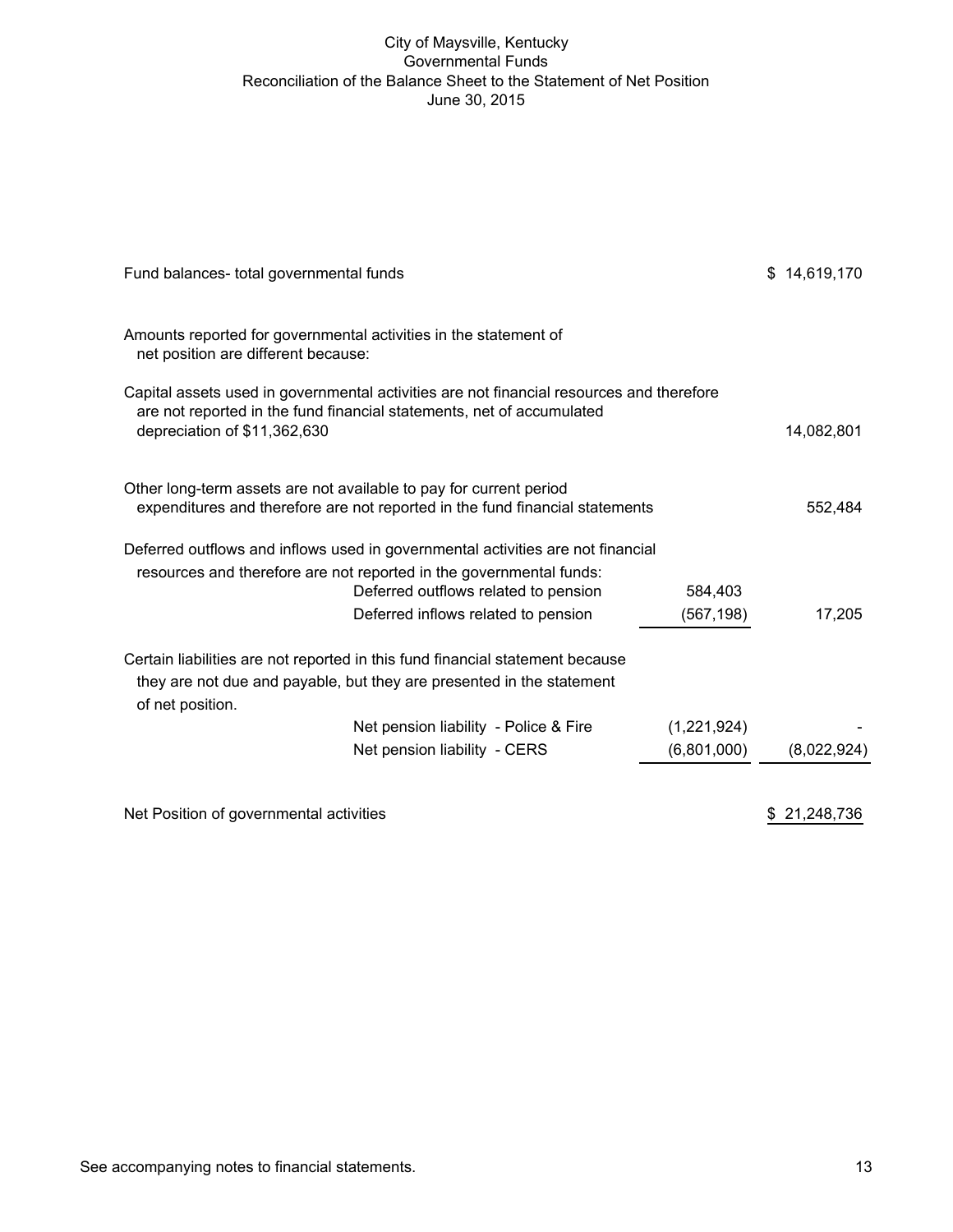# City of Maysville, Kentucky Statement of Revenues, Expenditures and Changes in Fund Balances - Governmental Funds For the Year Ended June 30, 2015

|                                       | General<br>Fund  | Other<br>Governmental<br><b>Funds</b> | Total<br>Governmental<br><b>Funds</b> |
|---------------------------------------|------------------|---------------------------------------|---------------------------------------|
| Revenue                               |                  |                                       |                                       |
| Taxes                                 | \$<br>1,312,146  | \$<br>146,236                         | \$<br>1,458,382                       |
| Licenses and permits                  | 7,559,401        |                                       | 7,559,401                             |
| Intergovernmental revenue             | 440,290          | 384,220                               | 824,510                               |
| Charges for services                  | 72,219           | 637,377                               | 709,596                               |
| Investment income                     | 14,148           | 19,443                                | 33,591                                |
| Fines and permits                     | 1,143            |                                       | 1,143                                 |
| Other                                 | 95,947           | 3,765                                 | 99,712                                |
| <b>Total Revenue</b>                  | 9,495,294        | 1,191,041                             | 10,686,335                            |
| Expenditures                          |                  |                                       |                                       |
| <b>General Government</b>             | 2,539,594        | 16,122                                | 2,555,716                             |
| <b>Public Works</b>                   | 2,972,233        |                                       | 2,972,233                             |
| Public Safety - Fire                  | 1,780,582        |                                       | 1,780,582                             |
| <b>Public Safety - Police</b>         | 2,063,776        |                                       | 2,063,776                             |
| Ambulance Service                     |                  | 120,720                               | 120,720                               |
| Parks and Recreation                  | 51,070           | 329,948                               | 381,018                               |
| Tourism                               |                  | 197,891                               | 197,891                               |
| <b>Community Development</b>          | 75,000           |                                       | 75,000                                |
| Capital Outlay                        | 1,069,168        | 11,702                                | 1,080,870                             |
| <b>Total Expenditures</b>             | 10,551,423       | 676,383                               | 11,227,806                            |
| <b>Excess of Revenues</b>             |                  |                                       |                                       |
| Over (Under) Expenditures             | (1,056,129)      | 514,658                               | (541, 471)                            |
| <b>Other Financing Sources (Uses)</b> |                  |                                       |                                       |
| Proceeds from insurance settlement    | 50,625           |                                       | 50,625                                |
| Proceeds from sale of property        | 15,088           |                                       | 15,088                                |
| Transfers (to) from other funds       | 200,654          | (314, 325)                            | (113, 671)                            |
| <b>Total Other Financing Uses</b>     | 266,367          | (314, 325)                            | (47, 958)                             |
| Net Change in Fund Balance            | (789, 762)       | 200,333                               | (589, 429)                            |
| Fund Balances July 1, 2014            | 12,781,058       | 2,427,541                             | 15,208,599                            |
| Fund Balances June 30, 2015           | \$<br>11,991,296 | \$<br>2,627,874                       | \$<br>14,619,170                      |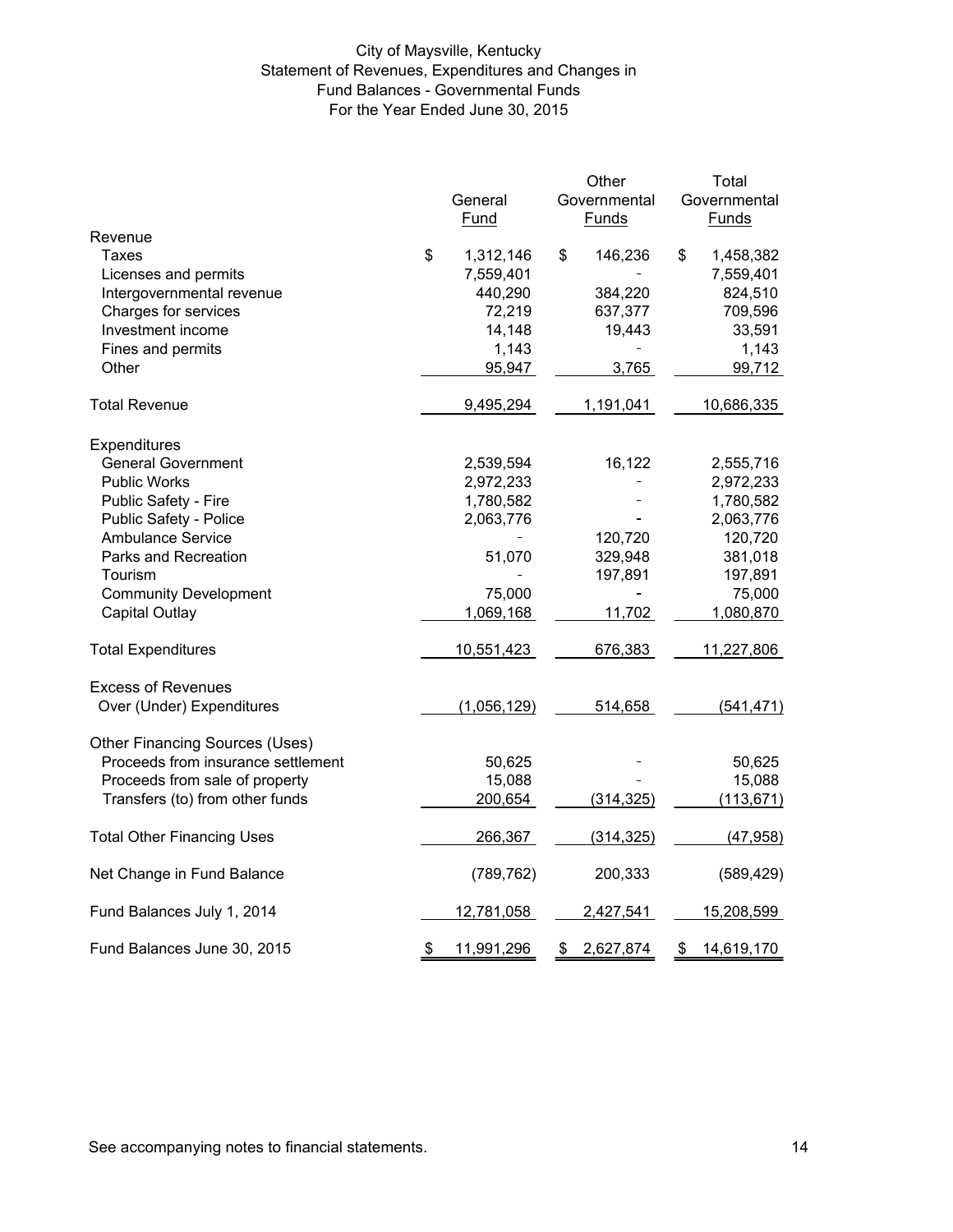# City of Maysville, Kentucky Governmental Funds Reconciliation of the Statement of Revenues, Expenditures and Changes in Fund Balance to the Statement of Activities for the year ended June 30, 2015

| Net change in fund balances - total governmental funds                                                                                                                                |                                   | \$<br>(589, 429) |
|---------------------------------------------------------------------------------------------------------------------------------------------------------------------------------------|-----------------------------------|------------------|
| Amounts reported for governmental activities in the Statement<br>of Activities are different because:                                                                                 |                                   |                  |
| Governmental funds report capital outlays as expenditures while<br>governmental activities report depreciation expense to allocate those<br>expenditures over the life of the assets: |                                   |                  |
| Capital asset purchases capitalized<br>Depreciation expense<br>Loss of disposal of property                                                                                           | 630,638<br>(826, 196)<br>(1, 184) | (196, 742)       |
|                                                                                                                                                                                       |                                   |                  |
| Some expenses reported in the statement of activities do not require<br>the use of current financial resources and therefore are not reported                                         |                                   |                  |
| as expenditures in the governmental funds. This is the amount<br>related to the net pension liability.                                                                                |                                   |                  |
| Police & Fire Pension Plan                                                                                                                                                            | (23, 333)                         |                  |
| <b>CERS Pension Plan</b>                                                                                                                                                              | 191,203                           | 167,870          |
|                                                                                                                                                                                       |                                   |                  |
| Change in Net Position of Governmental Activities                                                                                                                                     |                                   | (618,301)        |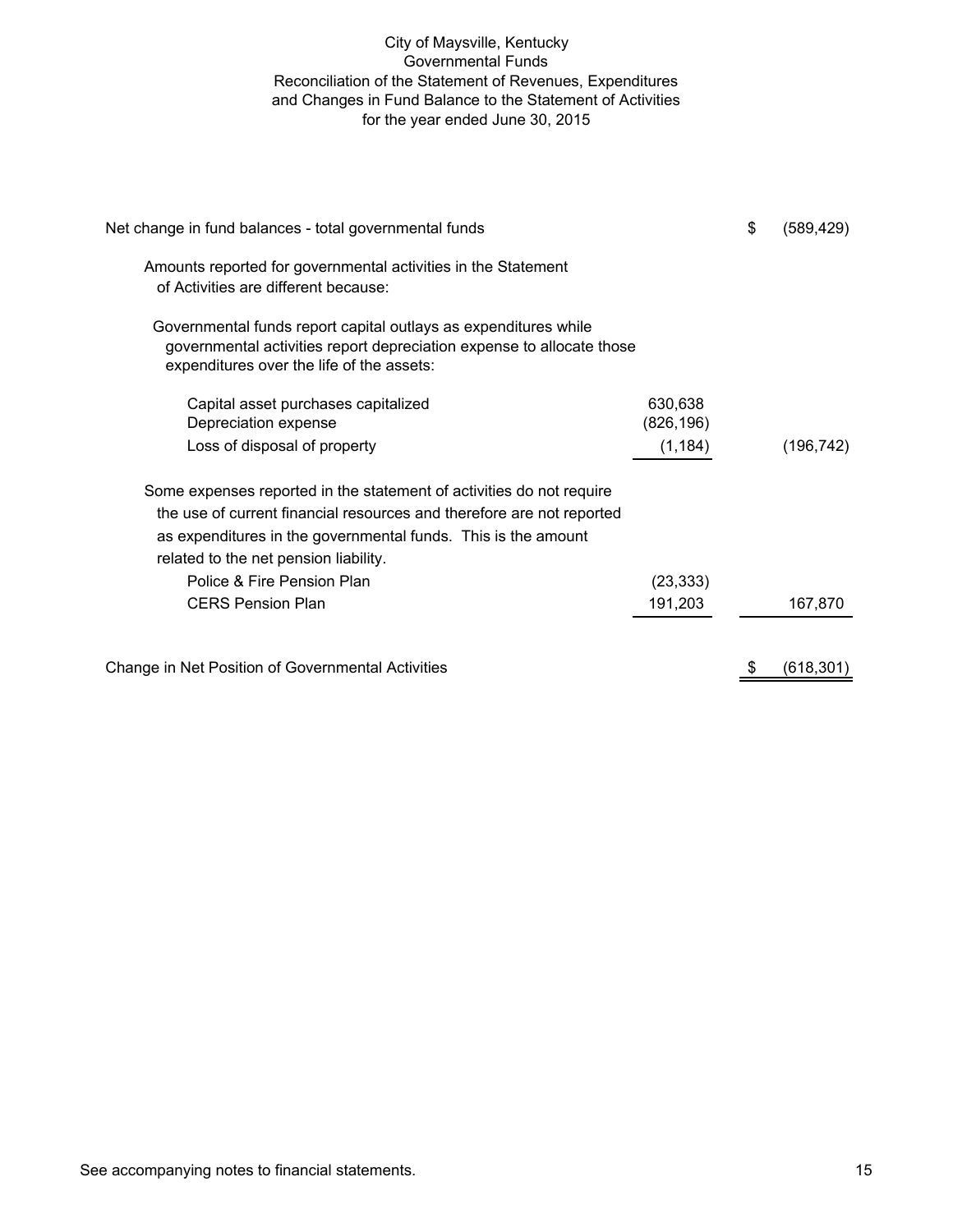# City of Maysville, Kentucky Statement of Net Position - Proprietary Funds June 30, 2015

|                                                 | Maysville<br><b>Utility</b><br>Commission | Public<br><b>Building</b><br>Corporation | 2015<br>Total |
|-------------------------------------------------|-------------------------------------------|------------------------------------------|---------------|
| <b>Assets</b>                                   |                                           |                                          |               |
| <b>Current Assets</b>                           |                                           |                                          |               |
| Cash                                            | \$<br>613,590                             | \$<br>346,785                            | 960,375<br>\$ |
| Certificates of deposit                         | 621,270                                   | 1,100,000                                | 1,721,270     |
| Accounts receivable (net):                      |                                           |                                          |               |
| User fees                                       | 410,435                                   |                                          | 410,435       |
| Intergovernmental                               | 330,374                                   |                                          | 330,374       |
| Due from other funds                            |                                           | 256,900                                  | 256,900       |
| Inventory, at cost                              | 177,481                                   |                                          | 177,481       |
| <b>Total Current Assets</b>                     | 2,153,150                                 | 1,703,685                                | 3,856,835     |
| Restricted assets:                              |                                           |                                          |               |
| Certificates of deposit > 90 days               | 1,067,715                                 |                                          | 1,067,715     |
| <b>Total restricted assets</b>                  | 1,067,715                                 |                                          | 1,067,715     |
| <b>Noncurrent Assets</b>                        |                                           |                                          |               |
| Capital assets, net of depreciation             | 26,111,067                                | 3,164,640                                | 29,275,707    |
| Note receivable                                 |                                           | 182,750                                  | 182,750       |
| <b>Total Noncurrent Assets</b>                  | 26,111,067                                | 3,347,390                                | 29,458,457    |
|                                                 |                                           |                                          |               |
| <b>Total Assets</b>                             | 29,331,932                                | 5,051,075                                | 34,383,007    |
| Deferred Outflows of Resources                  |                                           |                                          |               |
| Pension contributions - current year            | 102,614                                   |                                          | 102,614       |
| <b>Liabilities</b>                              |                                           |                                          |               |
| <b>Current Liabilities</b>                      |                                           |                                          |               |
| Accounts payable                                | 636,454                                   |                                          | 636,454       |
| Other liabilities                               | 177,701                                   |                                          | 177,701       |
| Due to other funds                              | 510,500                                   |                                          | 510,500       |
| Payable from restricted assets:                 |                                           |                                          |               |
| Bonds and notes payable                         | 654,054                                   |                                          | 654,054       |
| Accrued interest payable                        | 17,293                                    |                                          | 17,293        |
|                                                 |                                           |                                          |               |
| <b>Total Current Liabilities</b>                | 1,996,002                                 |                                          | 1,996,002     |
| Long-term Debt                                  |                                           |                                          |               |
| Interim debt financing                          | 9,501,148                                 |                                          | 9,501,148     |
| Bonds and notes payable                         | 2,880,208                                 |                                          | 2,880,208     |
| Net pension liability                           | 1,160,000                                 |                                          | 1,160,000     |
| <b>Total Long-term Debt</b>                     | 13,541,356                                |                                          | 13,541,356    |
| <b>Total Liabilities</b>                        | 15,537,358                                |                                          | 15,537,358    |
| Deferred Inflows of Resources                   |                                           |                                          |               |
| Net difference between projected and actual     |                                           |                                          |               |
| investment earnings on pension plan investments | 103,200                                   |                                          | 103,200       |
| <b>Net Position</b>                             |                                           |                                          |               |
| Invested in capital assets, net of related debt | 13,075,657                                | 3,164,640                                | 16,240,297    |
| Restricted for:                                 |                                           |                                          |               |
| Debt service                                    | 1,067,715                                 |                                          | 1,067,715     |
| Unrestricted                                    | (349, 384)                                | 1,886,435                                | 1,537,051     |
|                                                 |                                           |                                          |               |
| <b>Total Net Position</b>                       | \$13,793,988                              | \$5,051,075                              | \$18,845,063  |

See accompanying notes to financial statements. The set of the set of the set of the set of the set of the set of the set of the set of the set of the set of the set of the set of the set of the set of the set of the set o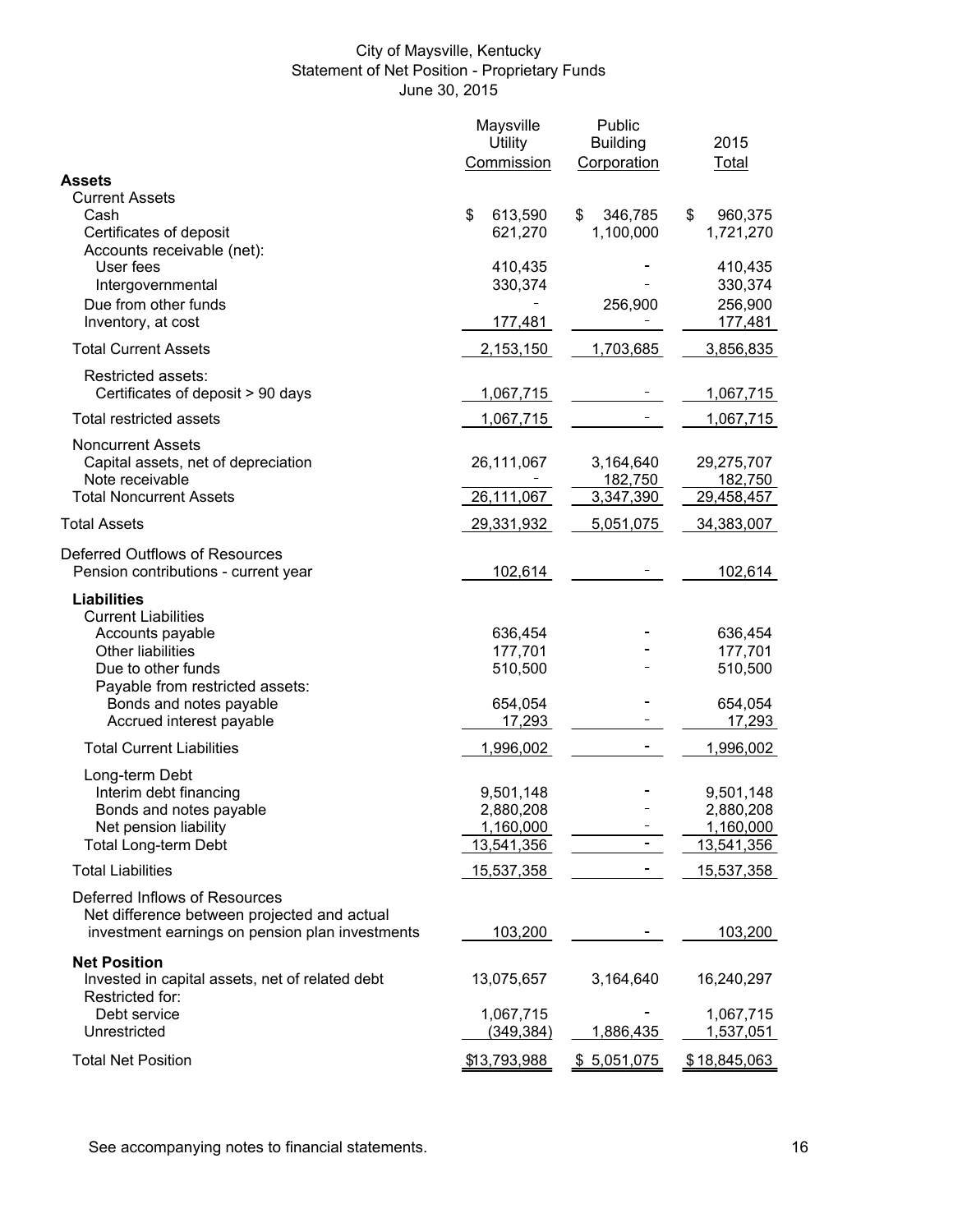# City of Maysville, Kentucky Statement of Revenues, Expenses and Changes in Net Position Proprietary Funds For the Year Ended June 30, 2015

|                                                    | Maysville       | Public          |                 |  |
|----------------------------------------------------|-----------------|-----------------|-----------------|--|
|                                                    | Utility         | <b>Building</b> | 2015            |  |
|                                                    | Commission      | Corporation     | <b>Total</b>    |  |
| <b>Operating Revenues</b>                          |                 |                 |                 |  |
| Water sales                                        | \$<br>1,737,671 | \$              | 1,737,671<br>\$ |  |
| Water surcharge                                    | 129,116         |                 | 129,116         |  |
| Sewer charges                                      | 2,277,497       |                 | 2,277,497       |  |
| Lease income                                       |                 | 255,995         | 255,995         |  |
| Other operating income                             | 223,319         |                 | 223,319         |  |
|                                                    |                 |                 |                 |  |
| <b>Total Operating Revenues</b>                    | 4,367,603       | <u>255,995</u>  | 4,623,598<br>\$ |  |
| <b>Operating Expenses</b>                          |                 |                 |                 |  |
| Water operations                                   | 1,885,451       |                 | 1,885,451       |  |
| Sewer operations                                   | 1,128,458       |                 | 1,128,458       |  |
| Public operations                                  |                 | 524             | 524             |  |
| <b>Total Operating Expenses</b>                    | 3,013,909       | 524             | 3,014,433       |  |
|                                                    |                 |                 |                 |  |
| Operating income before depreciation               | 1,353,694       | 255,471         | 1,609,165       |  |
| <b>Depreciation expense</b>                        |                 |                 |                 |  |
| Water system                                       | 314,706         |                 | 314,706         |  |
| Sewer system                                       | 430,478         |                 | 430,478         |  |
| <b>Public Building Corporation</b>                 |                 | 106,502         | 106,502         |  |
| <b>Total Depreciation expenses</b>                 | 745,184         | 106,502         | 851,686         |  |
| Operating income                                   | 608,510         | 148,969         | 757,479         |  |
| <b>Nonoperating Revenues (Expenses)</b>            |                 |                 |                 |  |
| Interest revenue                                   | 546             | 702             | 1,248           |  |
| Interest expense                                   | (254,090)       |                 | (254,090)       |  |
| Transfers (net)                                    | 239,500         | (218, 830)      | 20,670          |  |
| Reimbursement from state for relocation            |                 |                 |                 |  |
| of by-pass water and sewer lines                   | 362,304         |                 | 362,304         |  |
| Payments made for state relocation of              |                 |                 |                 |  |
| by-pass water and sewer lines                      | (360, 298)      |                 | (360, 298)      |  |
| Total nonoperating revenues (expenses)             | (12,038)        | (218, 128)      | (230, 166)      |  |
| Change in Net Position                             | 596,472         | (69, 159)       | 527,313         |  |
|                                                    |                 |                 |                 |  |
| Net Position, July 1, 2014, as originally reported | 14,396,516      | 5,120,234       | 19,516,750      |  |
| Prior period adjustment (see Note 14)              | (1, 199, 000)   |                 | (1, 199, 000)   |  |
| Net Position, July 1, 2014, as restated            | 13,197,516      | 5,120,234       | 18,317,750      |  |
| Net Position, June 30, 2015                        | 13,793,988      | \$ 5,051,075    | 18,845,063      |  |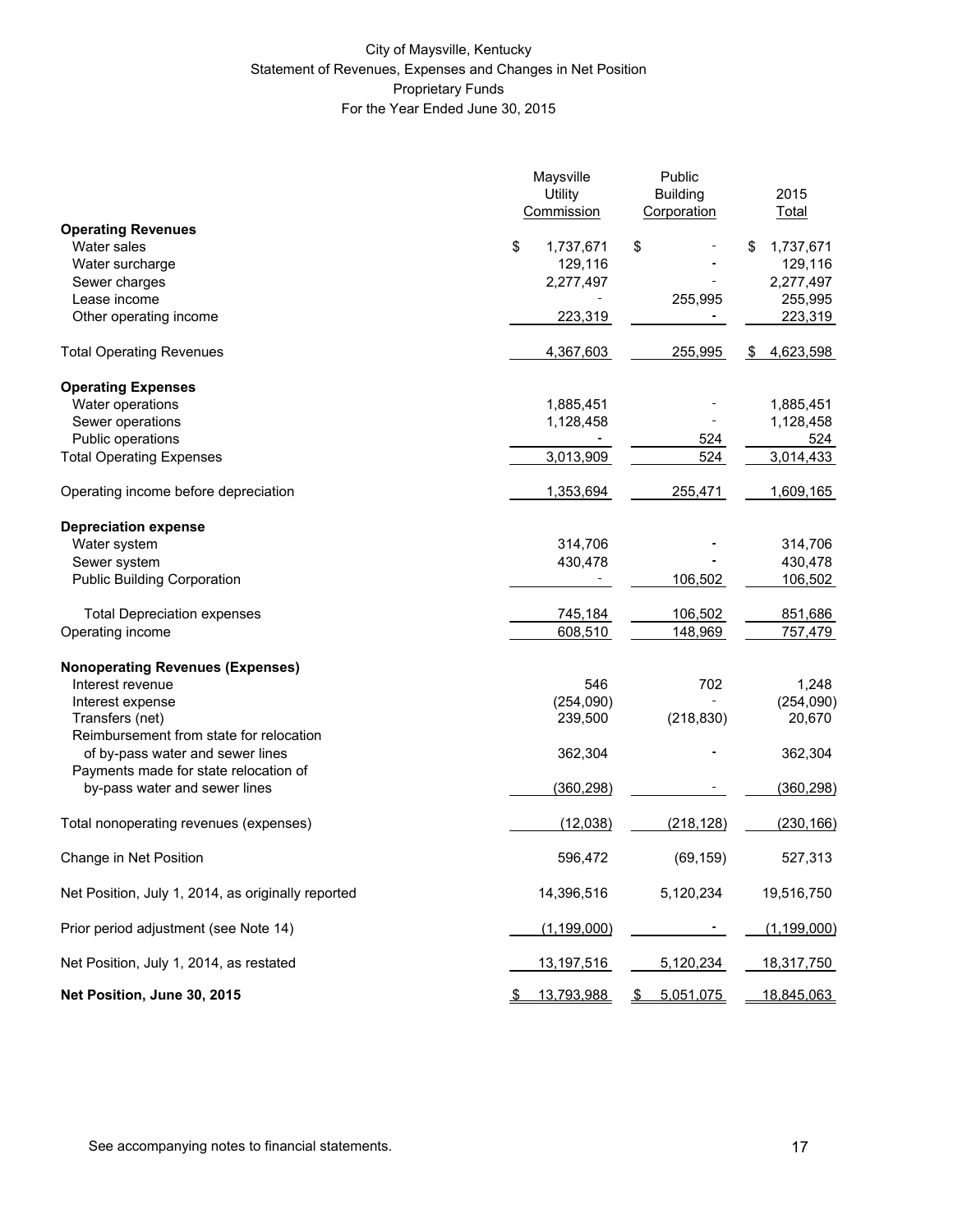# City of Maysville, Kentucky Statement of Cash Flows Proprietary Funds For the Year Ended June 30, 2015

|                                                                         | <b>Maysville</b><br><b>Utility</b><br><b>Commission</b> | <b>Public</b><br><b>Building</b><br>Corporation | 2015<br>Total                |
|-------------------------------------------------------------------------|---------------------------------------------------------|-------------------------------------------------|------------------------------|
| Cash flows from operating activities                                    |                                                         |                                                 |                              |
| Receipts from customers                                                 | 4,353,655<br>\$                                         | \$<br>255,995                                   | 4,609,650                    |
| Payments to suppliers<br>Payments to employees                          | (1, 205, 830)<br>(1,339,506)                            | (524)                                           | (1, 206, 354)<br>(1,339,506) |
|                                                                         |                                                         |                                                 |                              |
| Reciepts from other governments                                         | (330, 374)                                              |                                                 | (330, 374)                   |
| Net cash provided by operating activities                               | 1,477,945                                               | 255,471                                         | 1,733,416                    |
| Cash flows from noncapital and financing activities                     |                                                         |                                                 |                              |
| Interfund activity                                                      |                                                         | (218, 830)                                      | (218, 830)                   |
| Customer deposits (net)                                                 | 11,767                                                  |                                                 | 11,767                       |
| Net cash provided by (used in) noncapital financing activities          | 11,767                                                  | (218, 830)                                      | (207,063)                    |
| Cash flows from capital and related financing activities                |                                                         |                                                 |                              |
| Additions to capital assets                                             | (2,340,220)                                             | (10, 865)                                       | (2,351,085)                  |
| Principal paid on notes and bonds                                       | (1,003,540)                                             |                                                 | (1,003,540)                  |
| Borrowings on notes and bonds                                           | 2,080,495                                               |                                                 | 2,080,495                    |
| Interest paid on notes and bonds                                        | (254,090)                                               |                                                 | (254,090)                    |
| Reimbursement from state for relocation                                 |                                                         |                                                 |                              |
| of by-pass water and sewer lines                                        | 362,304                                                 |                                                 | 362,304                      |
| Payments made for state relocation of by-pass                           |                                                         |                                                 |                              |
| water and sewer lines                                                   | (360, 296)                                              |                                                 | (360, 296)                   |
| Payments received on notes recievable                                   |                                                         | 14,333                                          | 14,333                       |
| Net cash provided by (used in) capital and related financing activities | (1, 515, 347)                                           | 3,468                                           | (1,511,879)                  |
| Cash flows from investing activities                                    |                                                         |                                                 |                              |
| (Purchase) disposal of certificates of deposit (net)                    | (66, 945)                                               |                                                 | (66, 945)                    |
| Interest on certificates of deposit                                     | 547                                                     | 701                                             | 1,248                        |
|                                                                         |                                                         |                                                 |                              |
| Net cash provided by (used in) investing activities                     | (66, 398)                                               | 701                                             | (65, 697)                    |
| Net Increase (decrease) in cash                                         | (92,033)                                                | 40,810                                          | (51, 223)                    |
| Cash, beginning of year                                                 | 705,623                                                 | 305,975                                         | 1,011,598                    |
| Cash, end of year                                                       | \$<br>613,590                                           | \$<br>346,785                                   | \$<br>960,375                |
|                                                                         |                                                         |                                                 |                              |
| Reconciliation of operating income to net                               |                                                         |                                                 |                              |
| cash provided by operating activities:                                  |                                                         |                                                 |                              |
| Operating income                                                        | \$<br>608,510                                           | \$<br>148,969                                   | 757,479<br>\$                |
| Adjustments to reconcile operating income to net cash                   |                                                         |                                                 |                              |
| provided by operating activities:                                       |                                                         |                                                 |                              |
| Depreciation                                                            | 745,184                                                 | 106,502                                         | 851,686                      |
| Change in assets and liabilities:                                       |                                                         |                                                 |                              |
| Accounts receivable                                                     | (344, 322)                                              |                                                 | (344, 322)                   |
| Inventory                                                               | 7,401                                                   |                                                 | 7,401                        |
| Prepaid expenses                                                        | 8,542                                                   |                                                 | 8,542                        |
| Accounts payable                                                        | 500,688                                                 |                                                 | 500,688                      |
| Net pension liability                                                   | (38, 414)                                               |                                                 | (38, 414)                    |
| <b>Accrued liabilities</b>                                              | (9,644)                                                 |                                                 | (9,644)                      |
| Net cash provided by operating activities                               | 1,477,945                                               | \$<br>255,471                                   | \$1,733,416                  |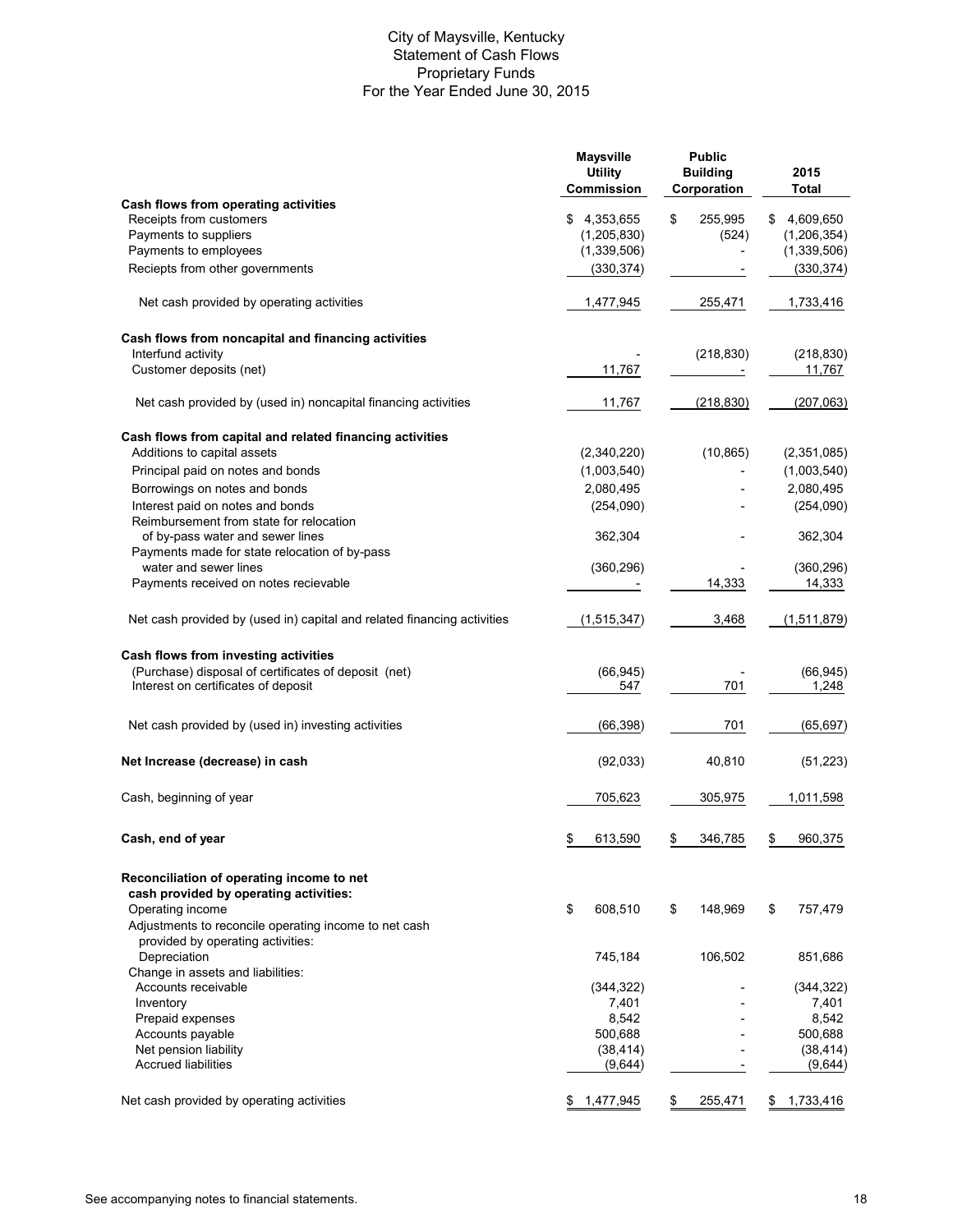# City of Maysville, Kentucky Statement of Net Position - Fiduciary Funds June 30, 2015

| <b>Assets</b>                                                                                    | <b>Pension Trust</b><br><b>Police &amp; Firemen's</b><br><b>Pension Fund</b> |         | Private-purpose<br><b>I.N. Foster</b><br><b>Fund</b> | 2015<br><b>Total</b> |                               |  |
|--------------------------------------------------------------------------------------------------|------------------------------------------------------------------------------|---------|------------------------------------------------------|----------------------|-------------------------------|--|
| Cash and savings<br>Certificates of deposit<br>Investments                                       | \$                                                                           | 897,947 | \$<br>26,957<br>90,000<br>1,258,235                  | \$                   | 26,957<br>90,000<br>2,156,182 |  |
| <b>Total Assets</b>                                                                              |                                                                              | 897,947 | 1,375,192                                            |                      | 2,273,139                     |  |
| <b>Net Position</b><br>Net Position held in trust for<br>pension benefits<br><b>Net Position</b> |                                                                              | 897,947 | 1,375,192                                            |                      | 897,947<br>1,375,192          |  |
| <b>Total Net Position and Liabilities</b>                                                        |                                                                              | 897,947 | 1,375,192                                            |                      | 2,273,139                     |  |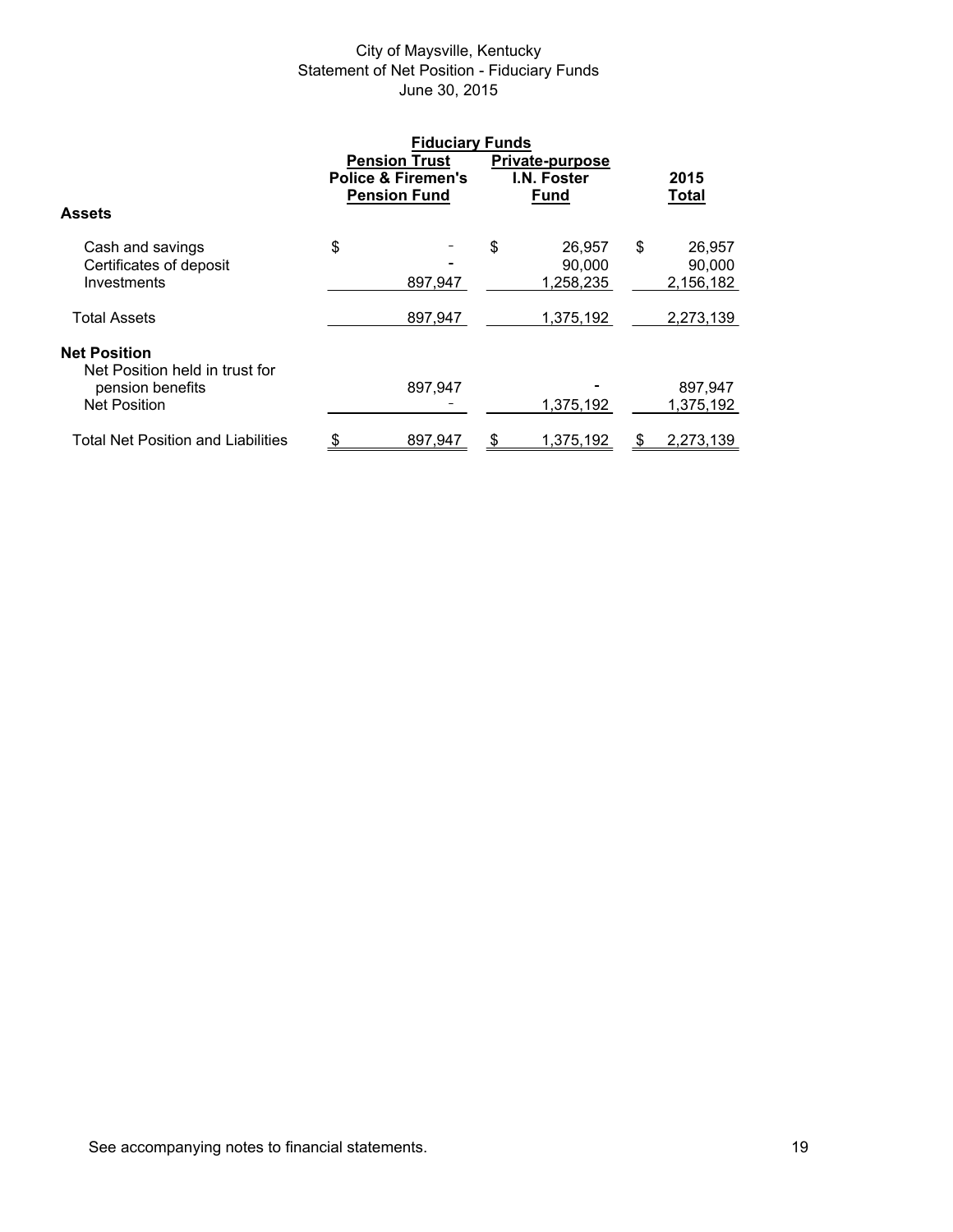# City of Maysville, Kentucky Statement of Changes in Net Position Fiduciary Funds For the Year Ended June 30, 2015

|               |                                                                                                                |                  |                                                                                                      | 2015<br><u>Total</u> |
|---------------|----------------------------------------------------------------------------------------------------------------|------------------|------------------------------------------------------------------------------------------------------|----------------------|
|               |                                                                                                                |                  |                                                                                                      |                      |
| \$<br>22,213  | \$                                                                                                             | 18,027           | \$                                                                                                   | 40,240               |
|               |                                                                                                                |                  |                                                                                                      | 6,686                |
|               |                                                                                                                |                  |                                                                                                      | (22, 752)            |
| 4,864         |                                                                                                                | 19,310           |                                                                                                      | 24,174               |
|               |                                                                                                                |                  |                                                                                                      |                      |
| 171,760       |                                                                                                                |                  |                                                                                                      | 171,760              |
|               |                                                                                                                | 42,793           |                                                                                                      | 42,793               |
| 7,146         |                                                                                                                |                  |                                                                                                      | 7,146                |
| 178,906       |                                                                                                                | 42,793           |                                                                                                      | 221,699              |
|               |                                                                                                                |                  |                                                                                                      |                      |
| (174, 042)    |                                                                                                                | (23, 483)        |                                                                                                      | (197, 525)           |
| 93,000        |                                                                                                                |                  |                                                                                                      | 93,000               |
|               |                                                                                                                |                  |                                                                                                      |                      |
|               |                                                                                                                |                  |                                                                                                      | (104,525)            |
|               |                                                                                                                |                  |                                                                                                      |                      |
| 978,989       |                                                                                                                | 1,398,675        |                                                                                                      | 2,377,664            |
| \$<br>897,947 | -\$                                                                                                            | <u>1,375,192</u> |                                                                                                      | 2,273,139            |
|               | <b>Pension Trust</b><br><b>Police &amp; Firemen's</b><br><b>Pension Fund</b><br>6,686<br>(24, 035)<br>(81,042) |                  | <b>Fiduciary Funds</b><br>Private-purpose<br><b>I.N. Foster</b><br><b>Fund</b><br>1,283<br>(23, 483) |                      |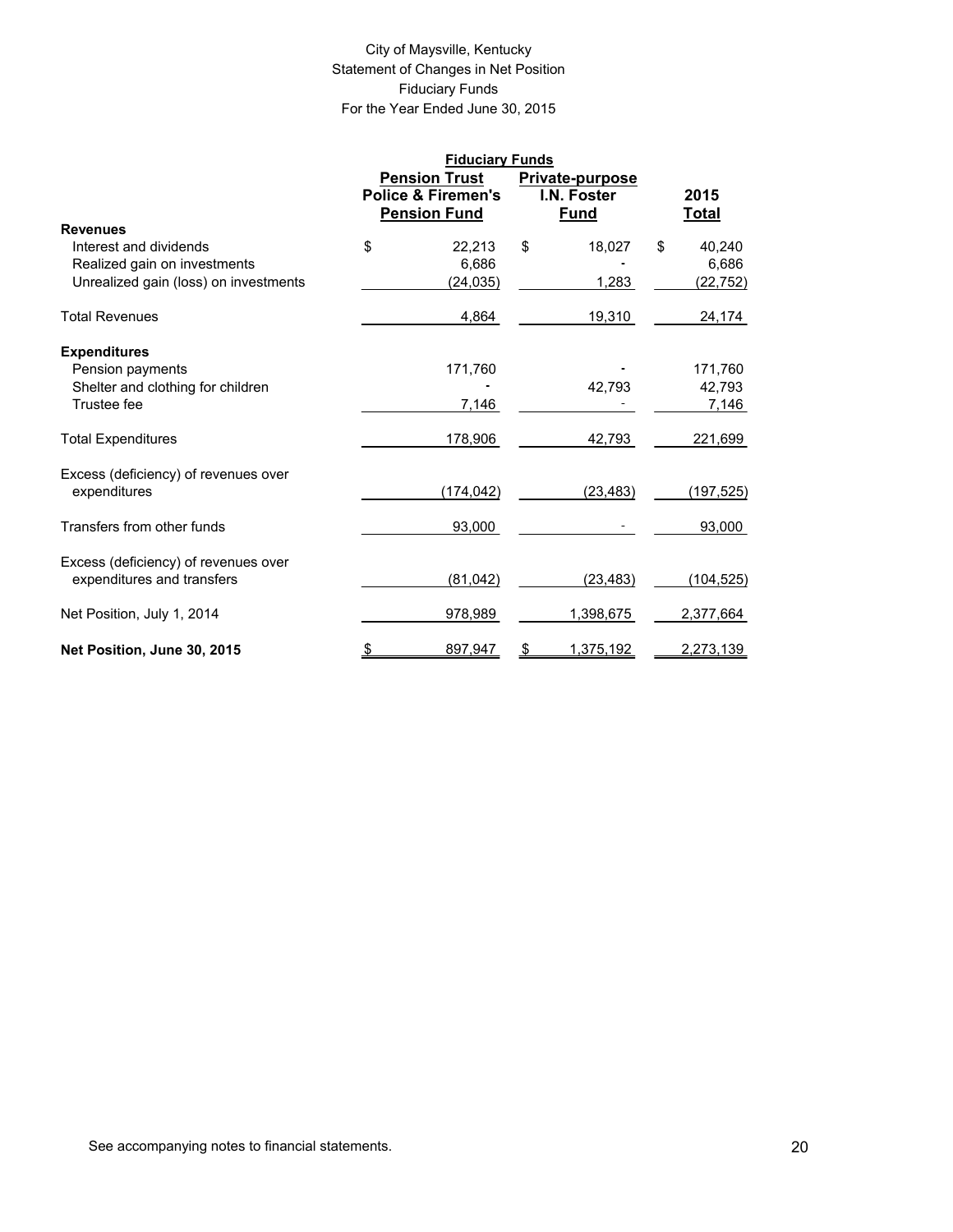# Note 1 – Summary of Significant Accounting Policies

The City of Maysville, Kentucky (City) operates under a City Commission form of government and provides the following services as authorized by its charter: public safety (police and fire), highways and streets, sanitation, social services, culture and recreation, planning and zoning, and general administrative services.

The basic financial statements of the City have been prepared in accordance with accounting principles generally accepted in the United States of America (GAAP) as applied to governmental units. The Governmental Accounting Standards Board (GASB) is the standard-setting body for governmental accounting and financial reporting. The GASB periodically updates its codification of the existing Governmental Accounting and Financial Reporting Standards which, along with subsequent GASB pronouncements (Statements and Interpretations), constitutes GAAP for governmental units. The more significant of these accounting policies are described below and, where appropriate, subsequent pronouncements will be referenced.

#### Reporting Entity

The City's financial reporting entity is comprised of the following:

| <b>Primary Government</b>      | City of Maysville, Kentucky                                                                                                                                                                                                                                                            |
|--------------------------------|----------------------------------------------------------------------------------------------------------------------------------------------------------------------------------------------------------------------------------------------------------------------------------------|
| <b>Blended Component Units</b> | <b>Maysville Utility Commission</b><br><b>Public Building Corporation</b><br>Maysville-Mason County Recreation Park<br>Maysville-Mason County Ambulance Service<br>Maysville-Mason County Joint Planning Commission<br>Maysville Tourism Commission<br>Maysville-Mason County Cemetery |

In determining the financial reporting entity, the City complies with the provisions of GASB Statement No. 14, *The Financial Reporting Entity* and includes all component units of which the City appointed a voting majority or an equal number of the component units' governing Board, and the City has the ability to control the activities of the component unit or a financial benefit or burden relationship exists between the City and the component unit.

The agencies and organizations classified as blended component units are, in substance, the same as the City, despite being legally separate from the City. Therefore, they are reported as part of the primary government. They have a governing body that is substantially the same as the governing body of the City; provide services entirely, or almost entirely, to the City; or otherwise exclusively, or almost exclusively, benefit the City even though they do not provide services directly to the City.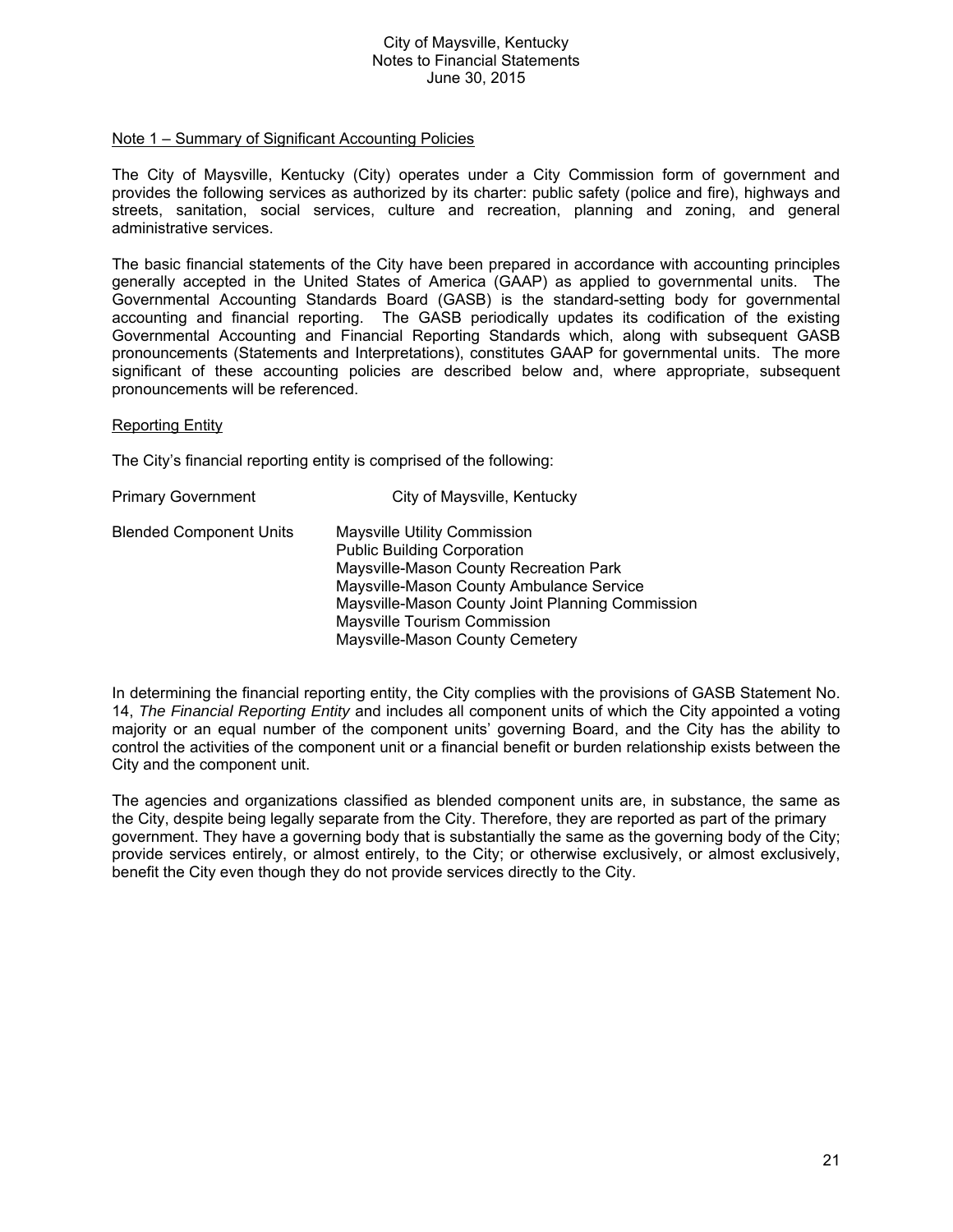# Note 1 – Summary of Significant Accounting Policies (Continued)

#### Basis of Presentation

#### Government-wide Financial Statements

The government-wide financial statements include a statement of net position and the statement of activities. These statements display information about the City as a whole. The statements distinguish between governmental and business-type activities of the City. These financial statements include the financial activities of the City except for fiduciary activities. Governmental activities, which normally are supported by taxes and intergovernmental revenues, are reported separately from business-type activities, which rely on fees and charges for support. The government-wide statement of activities reflects costs of government by function for governmental activities and business-type activities. Program revenues include charges paid by recipient for the goods or services offered by the program and grants or contributions that are restricted to the program. Revenues which are not classified as program revenues are presented as general revenues of the City.

#### Fund Financial Statements

Fund financials statements report detailed information about the City. The accounts of the City are organized on the basis of funds each of which is considered to be a separate fiscal and accounting entity. Each fund is accounted for by providing a separate set of self-balancing accounts that is comprised of its assets, liabilities, reserves, fund equity, revenues and expenditures or expenses. Funds are organized into two major categories: governmental and proprietary. An emphasis is placed on major fund within the governmental and proprietary categories. A fund is considered major if it is the primary operating fund of the City or meets the following criteria:

- 1. Total assets, liabilities, revenues, or expenditures/expenses of that individual governmental or proprietary fund are at least 10% of the corresponding total for all funds of that category or type, and
- 2. Total assets, liabilities, revenues, or expenditures/expenses of that individual governmental fund or proprietary fund are at least 5% of the corresponding total for all governmental and proprietary funds combined.

Governmental Funds are those through which most governmental functions are financed. The governmental fund measurement focus is upon determination of financial position and budgetary control over revenues and expenditures. Proprietary Fund Types are used to account for operations that are financed and operated in a manner similar to business enterprises - where intent of the governing body is that costs of providing services are to be financed or recovered primarily through user charges.

The following fund types are used by the City:

#### Governmental Funds

General Fund – The General Fund is the primary operating fund of the City and is always classified as a major fund. It is used to account for all activities, except those legally or administratively required to be accounted for in other funds. Most of the essential governmental services such as police and fire protection, community services and general administration are reported in this fund.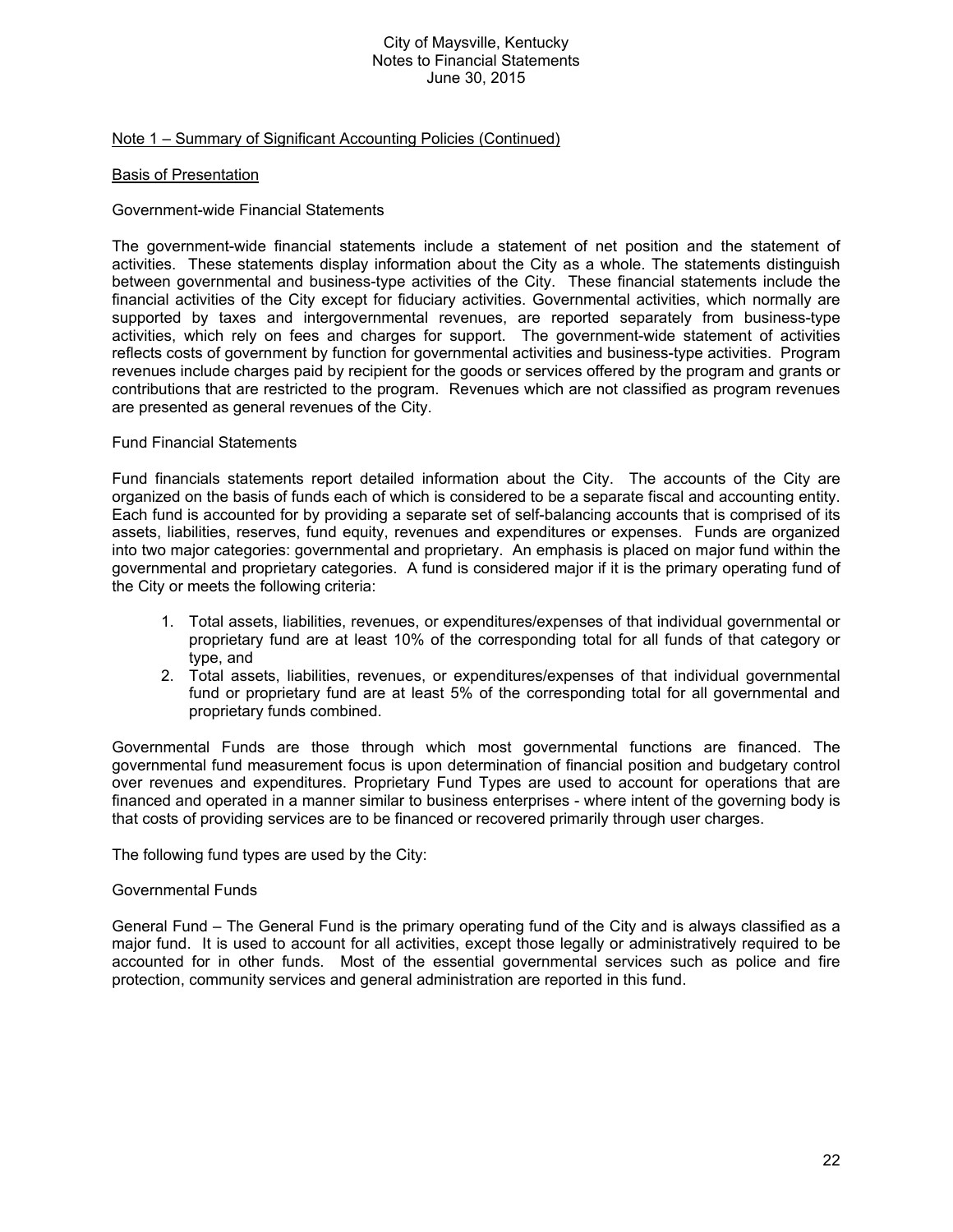# Note 1 – Summary of Significant Accounting Policies (Continued)

#### Basis of Presentation

Special Revenue Funds - Special Revenue Funds are used to account for the proceeds of specific revenue sources (other than special assessments, expendable trusts, or major capital projects) that are legally or administratively restricted to expenditures for specific purposes. The City maintains the following Special Revenue Funds:

Maysville-Mason County Recreation Park – Established to operate a recreational facility for the citizens of the City and for Mason County. The Park is financed through user fees and subsidies from the City and Mason County Fiscal Court (County).

Maysville-Mason County Ambulance Service – Established by an agreement between the City and County. The service was established to provide emergency ambulance service to the residents of the City and County.

Maysville-Mason County Joint Planning Commission – Established by an agreement between the City and County. The Commission was established to enforce zoning laws and to make recommendations to the Mayor and City Commission. The Commission is financed through a joint funding agreement between the City and County.

Maysville Tourism Commission – Established to promote tourism within the City. The Commission is funded through tourism revenues and contributions from the City.

Municipal Road Aid / Local Government Economic Assistance – These funds are used to account for revenues and expenditures of Kentucky public safety, public works and economic development grants, liquid fuel tax, mineral and coal severance tax receipts, and law enforcement special pay programs.

Permanent Fund– The permanent fund is used to account for the Maysville-Mason County Cemetery income and expenditures. This fund reports resources that are legally restricted to the extent that only earnings, and not principal, may be used for purposes that support the program.

#### Proprietary Funds

Enterprise Funds – Enterprise Funds are used to account for business-like activities provided to the general public. These activities are financed primarily by user charges, and the measurement of financial activity focuses on net income measurement similar to the private sector. The City has the following Enterprise Funds:

Maysville Utility Commission – Established to account for the acquisition, operation and maintenance of the City's water and sewer facilities, which are entirely or predominantly supported by user charges.

Public Building Corporation – Established to account for the construction and acquisition of public facilities, which is to be supported by lease income.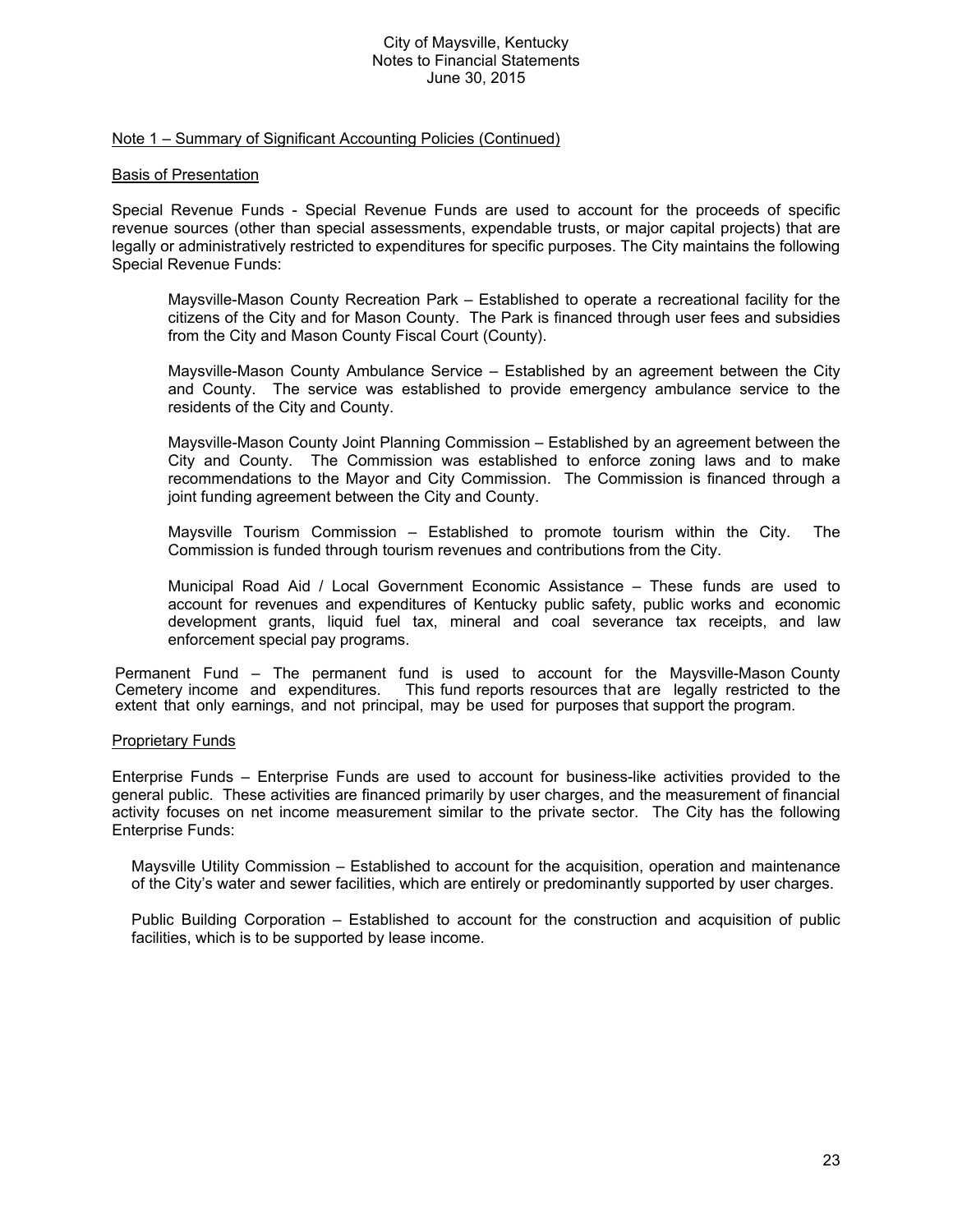# Note 1 – Summary of Significant Accounting Policies (Continued)

#### Fiduciary Funds (Not Included in Government-Wide Statements)

Trust Funds **–** Trust Funds were established to account for assets held by the City in a trustee capacity for individuals, private organizations, and other governmental units. The City has the following Trust Funds:

Police and Firemen's Pension Fund – Established as a contributory retirement plan covering policemen and firemen hired prior to 1976, who elected not to have their retirement covered by the Commonwealth of Kentucky's County Employment Retirement System.

I.N. Foster Fund – Established by a citizen of the City for the purpose of providing clothing for underprivileged children.

#### Measurement Focus and Basis of Accounting

Measurement focus is a term used to describe "which" transactions are recorded within the various financial statements. Basis of accounting refers to "when" transactions are recorded regardless of the measurement focus applied.

#### Government-wide Financial Statements

The Statement of Net Position and the Statement of Activities display information about the City as a whole. The government-wide statements are prepared using the economic resources measurement focus. This is the same approach used in the preparation of proprietary fund financial statements but differs from the manner in which governmental fund financial statements are prepared. Governmental fund financial statements therefore include reconciliation with brief explanations to better identify the relationship between the government-wide statements and the statements for individual funds.

#### Fund Financial Statements

The financial transactions of the City are recorded in individual funds. Their focus is on individual funds rather than reporting funds by type. The accounting and financial reporting treatment applied to a fund is determined by its measurement focus. All governmental funds are accounted for using a flow of current financial resources measurement focus. With this measurement focus, only current assets and current liabilities generally are included on the balance sheet.

All governmental funds are accounted for using the modified accrual basis of accounting. Under the modified accrual basis of accounting, revenues are recognized when they become measurable and available. "Available" means collectible within the current period or soon enough thereafter to be used to pay liabilities of the current period. Expenditures, other than interest on long-term debt, are recorded when the liability is incurred.

Proprietary funds are accounted for using the accrual basis of accounting. Their revenues are recognized when they are earned, and expenses are recognized when they are incurred.

Permits, fines and forfeits, and miscellaneous revenues (except for investment earnings) are recorded as revenues when received because they are generally not measurable until actually received. Investment earnings are recorded when earned since they are measurable and available in all funds.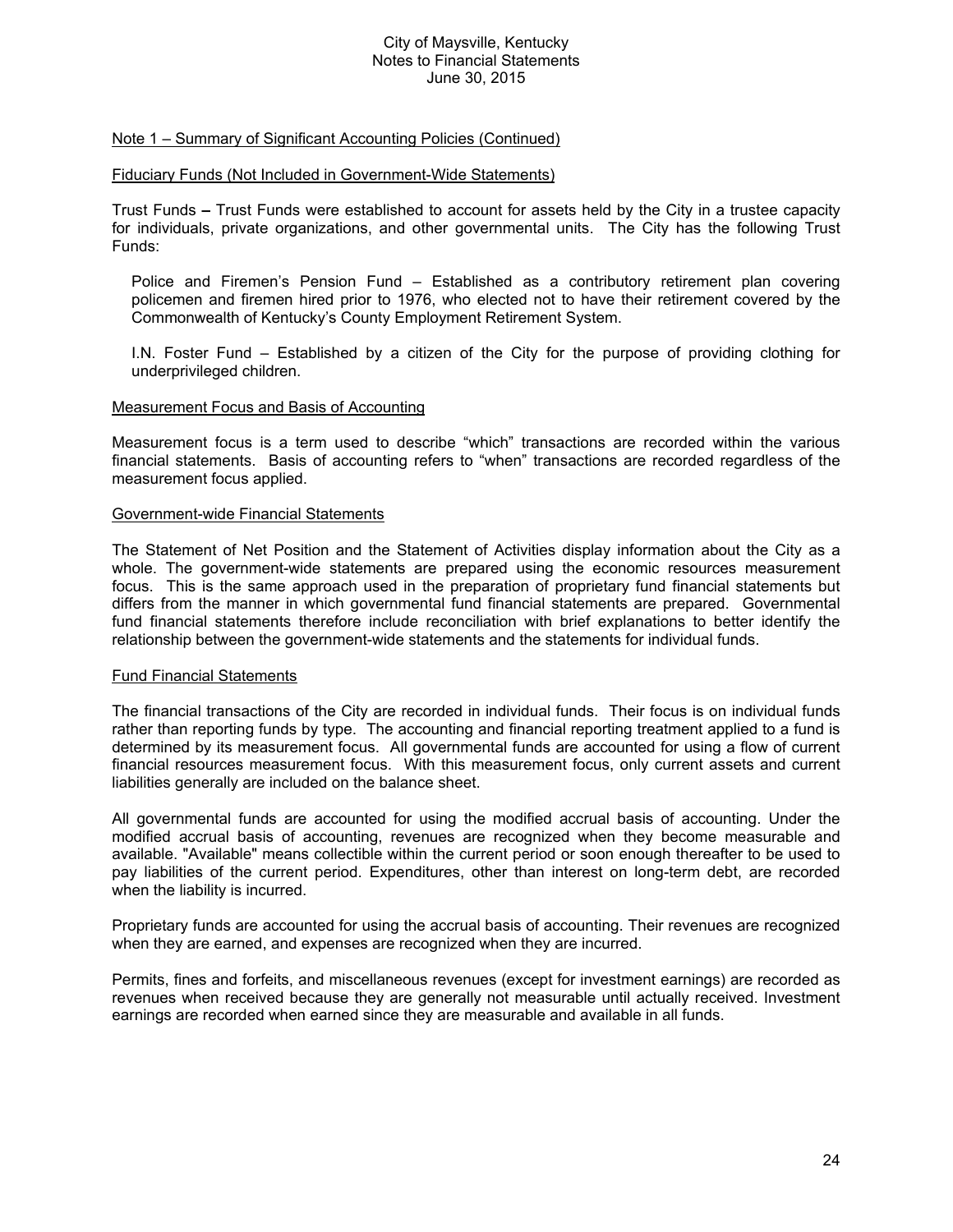# Note 1 – Summary of Significant Accounting Policies (Continued)

### Fund Balance

In fund financial statements, the difference between the assets and liabilities of governmental funds is reported as fund balance. Fund balance is divided into non-spendable and spendable components, if applicable. The City has adopted GASB 54 which further breaks down both non-spendable and spendable components into the following components:

Non-spendable - amounts that must be maintained intact legally or contractually.

Restricted – amounts constrained for a specific purpose by external parties, constitutional provisions or enabling legislation.

Committed – amounts constrained for a specific purpose by the City using its highest level of decision making authority.

Assigned – for all governmental funds, other than the general fund, any remaining positive amounts not classified as nonspendable, restricted or committed. For the general fund, amounts constrained, by intent, to be used for a specific purpose by the City or the elected City official given authority to assign amounts.

Unassigned – for the general fund, amounts not classified as nonspendable, restricted, committed or assigned. For all other government funds, amounts expended in excess of resources that are nonspendable, restricted, committed or assigned.

For resources considered to be committed, the City issues an ordinance that can be changed with another corresponding ordinance.

For resources considered to be assigned, the City has designated the Mayor to carry the intent of the City Commission.

It is the policy of the City to spend restricted funds first when both restricted and unrestricted funds are available. Once restricted funds are spent, the City will use committed funds first, assigned funds second and unassigned funds last.

# General Fund

The General Fund has unassigned fund balance of \$11,963,615 as of June 30, 2015. Prepaid expenses related to fuel of \$27,681 are considered non-spendable.

# Other Major Funds

The Municipal Road Aid Fund has restricted funds of \$328,086 that are set aside for City road repairs and the Local Government Economic Assistance Fund has restricted funds of \$423,351 for other government operations other than road repairs. The cemetery permanent fund has restricted funds of \$1,548,425 that are restricted for cemetery operations.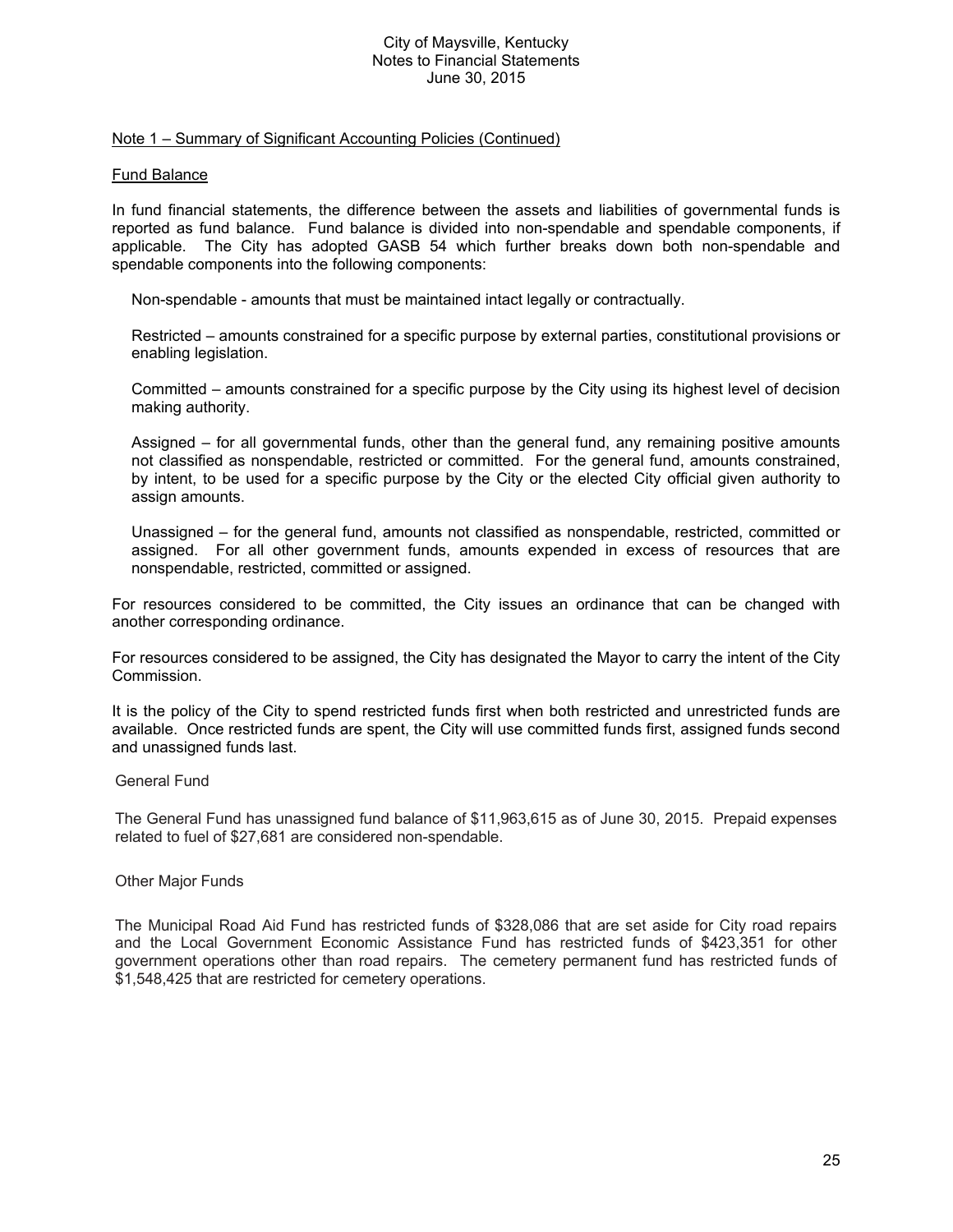# Note 1 – Summary of Significant Accounting Policies (Continued)

# **Budgeting**

The City follows the procedures established pursuant to Section 91A.030 of the Kentucky Revised Statutes in establishing the budgetary data reflected in the financial statements. Budgets for all funds are adopted on a basis consistent with generally accepted accounting principles.

Budgeted amounts in the financial statements are as adopted by ordinance of the City and have been revised for amendments authorized during the year.

The City was under budget for General Government, Police, Fire, and Public Works expenditures; as a whole, the general fund had a favorable budget variance of \$538,638 when considering both revenues and expenses.

# Cash and Investments

For the purpose of the Statement of Net Position, "cash, including time deposits" includes all demand and savings accounts of the City. For the purposes of the proprietary fund, Statement of Cash Flows, "cash and cash equivalents" include all demand, savings accounts, and certificates of deposit with an original maturity of three months or less. Investments are carried at fair value, which is based on quoted market price.

#### Internal Balances

During the course of operations, numerous transactions occur between individual funds that may result in amounts owed between funds. Those related to goods and services type transactions are classified as "internal balances". Interfund receivables and payables between funds within governmental activities are eliminated in the Statement of Net Position.

# Accounts Receivable

In the fund financial statements, material receivables in governmental funds include revenue accruals, such as grants, interest earnings, ambulance fees, and similar intergovernmental revenues since they are usually both measurable and available. Non-exchange transactions earned, but not collected within 60 days of the end of the fiscal year, are not included in the fund financial statements in accordance with the modified accrual basis of accounting. Receivables related to interest and other investment earnings are recorded using the modified accrual basis of accounting in the same manner as non-exchange transactions. Ambulance Fund receivables amounted to \$149,751. Allowances for uncollectible accounts receivable in the Ambulance Fund totaled \$89,102 and include all accounts in excess of 30 days outstanding.

The Utility accounts receivable are for services to customers and for reimbursement for state relocation projects. If a customer fails to pay within 25 days after the prior month's bill, their water service is terminated and their deposit is applied to the unpaid bill. Any unpaid balance after applying the deposit is fully reserved. Unbilled receivables represent the water and sewer usage from the end of the last billing cycle in June through the last day of the fiscal year. Typically, the billing cycle is cut off on the 15th of the month and the usage from then until the last day of the month is not billed until the following month. Utility accounts receivable for charges for services and interest earnings in the amount of \$402,633 comprise the majority of proprietary fund receivables. Allowances for uncollectible accounts receivable in utilities totaled \$12,182 and are based upon historical trends and the periodic aging of accounts receivable. The Utility fund also has \$350,358 of other receivables due from the State Transportation Department for relocation projects.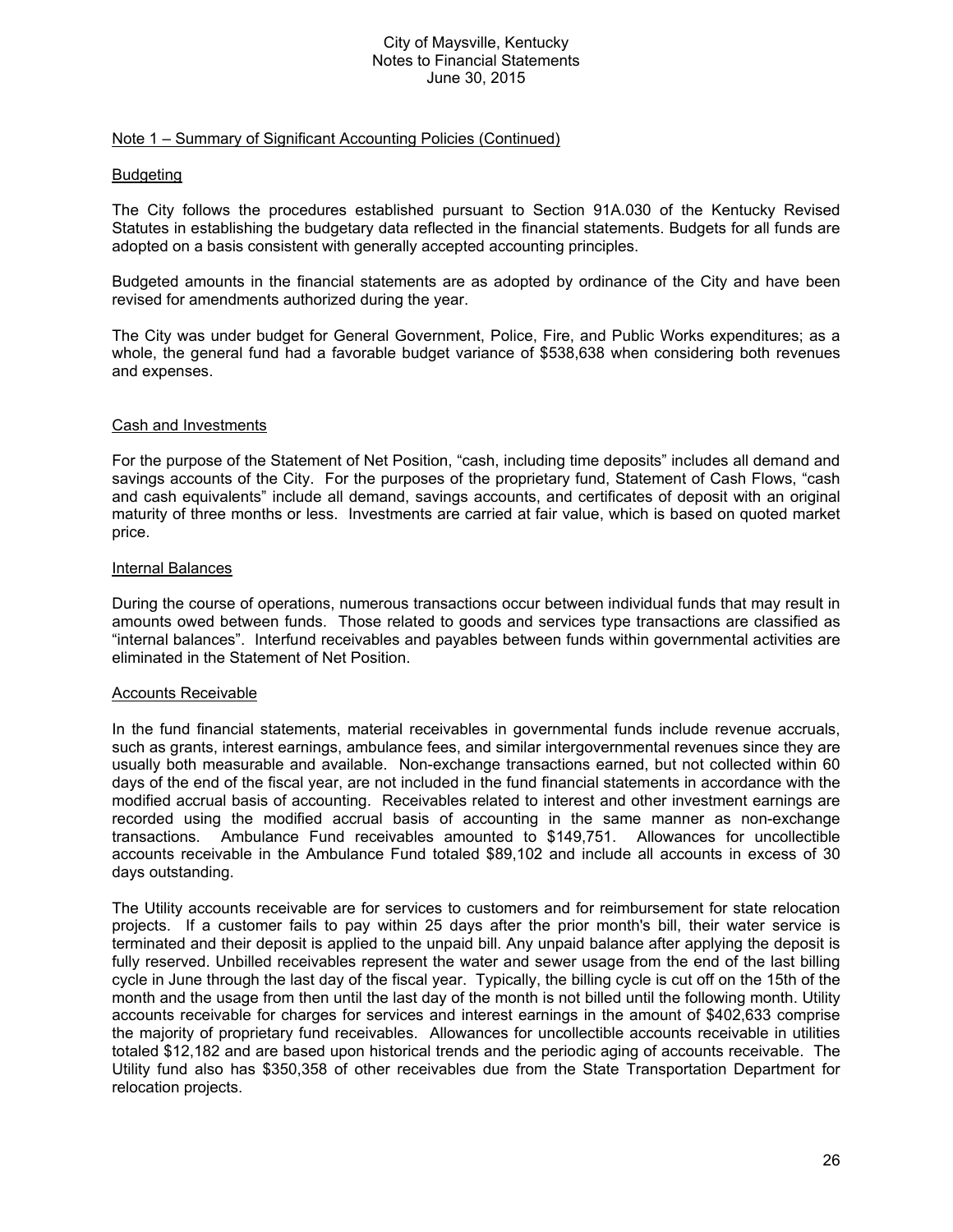# Note 1 – Summary of Significant Accounting Policies (Continued)

#### Estimates and Assumptions

The preparation of financial statements in conformity with generally accepted accounting principles requires management to make estimates and assumptions that affect the reported amounts of assets and liabilities and disclosure of contingent assets and liabilities at the date of the financial statements and the reported amounts of revenues and expenses during the reporting period. Actual results could differ from those estimates.

#### Inventory

Inventory is included in the Maysville Utility Commission Fund and is valued using average cost. Inventory consists of water and sewer maintenance and repair parts and supplies.

#### Capital Assets

The accounting treatment for capital assets depends on whether the assets are used in governmental fund operations or proprietary fund operations and whether they are reported in the government-wide or fund financial statements.

In the government-wide financial statements, capital assets are valued at historical cost, or estimated historical cost if actual is unavailable, except for donated capital assets, which are recorded at the estimated fair value at the date of donation. Assets with an estimated life of greater than one year are capitalized.

Depreciation of all exhaustible capital assets is recorded as an allocated expense in the Statement of Activities, with accumulated depreciation reflected in the Statement of Net Position. Depreciation is provided over the asset's estimated useful life, using the straight-line method of depreciation. The range of estimated useful lives by type of asset is as follows:

| <b>Buildings</b>       | 40 years   |
|------------------------|------------|
| Land improvements      | 10 years   |
| Vehicles and equipment | 10 years   |
| Infrastructure         | 40 years   |
| Utility plant assets   | 3-50 years |

#### Restricted Assets

Certain debt proceeds, as well as certain resources set aside for their payment, are classified as restricted assets on the balance sheet since their use is limited by applicable debt agreement. Some expenditures of the City may be paid with restricted and non-restricted resources. The City has determined that when both resources are available that they will use the restricted resources first.

#### Operating Revenues and Expenses

Operating revenues and expenses for proprietary funds are those that result from providing services and producing and delivering goods and/or services. It also includes all revenue and expenses not related to capital and related financing, noncapital financing, or investing activities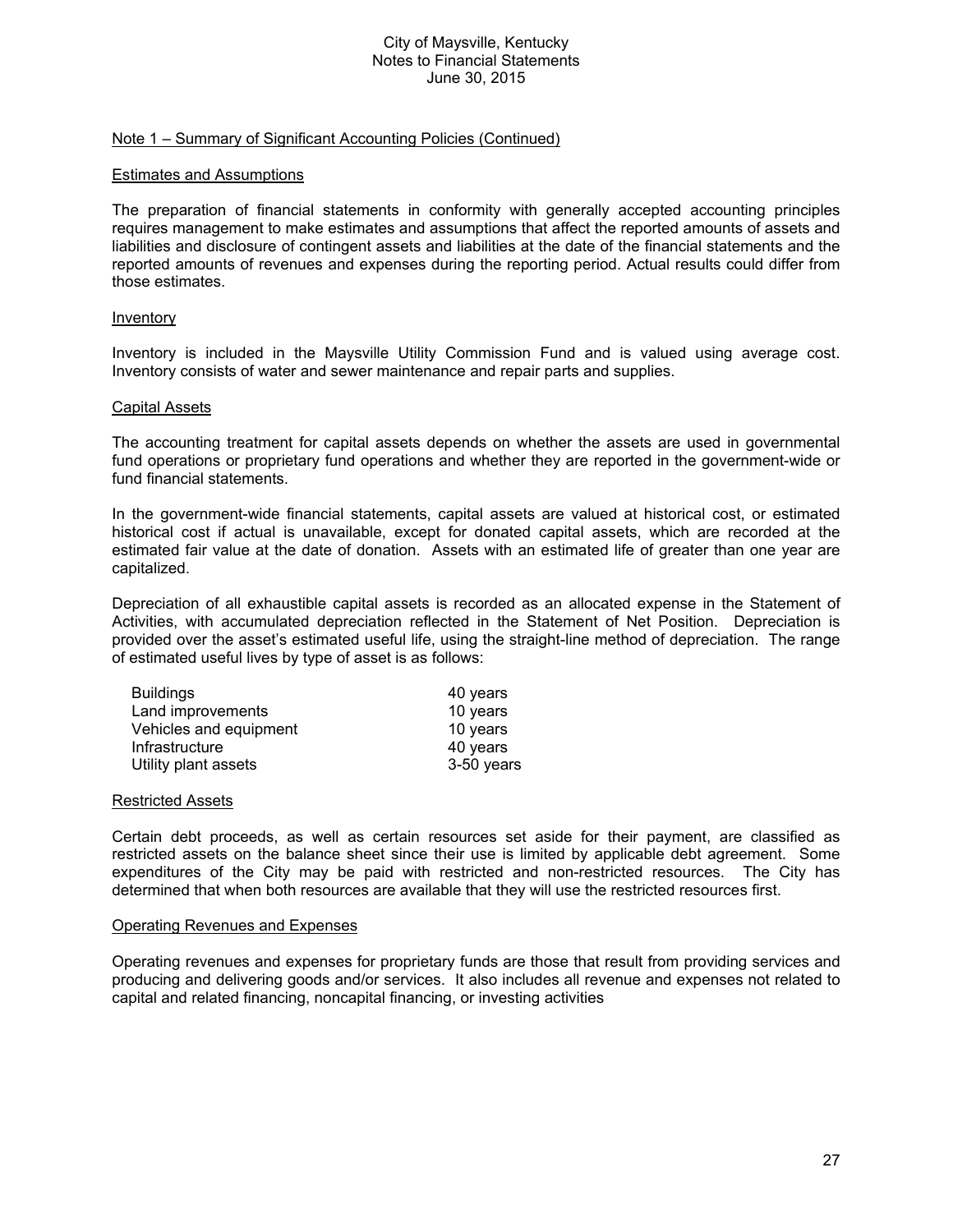# Note 1 – Summary of Significant Accounting Policies (Continued)

#### Non Operating Revenues and Expenses

Proprietary funds report all revenues and expenses as operating, except interest income, interest expense, amortization, and capital contributions.

Encumbrance accounting, under which purchase orders, contracts, and other commitments for the expenditure of monies are recorded in order to reserve that portion of the applicable appropriation, is not employed by the City of Maysville.

#### Compensated Absences

The personnel policies of the City require employees to take their unused vacation leave in the year following the year in which it was earned. As such, no provision for accrued vacation liability has been recorded in the accompanying financial statements.

#### Accrued Liabilities and Long-Term Obligations

All payables, accrued liabilities and long-term obligations are reported in the government-wide financial statements, and all payables, accrued liabilities and long-term obligations payable from proprietary funds are reported on the proprietary fund financial statements. In general, payables and accrued liabilities that will be paid from governmental funds are reported on the governmental fund financial statements regardless of whether they will be liquidated with current resources.

However, claims and judgments, the noncurrent portion of capital leases, accumulated sick leave, contractually required pension contributions and special termination benefits that will be paid from governmental funds are reported as a liability in the fund financial statements only to the extent that they will be paid with current, expendable, available financial resources. In general, payments made within sixty days after year-end are considered to have been made with current available financial resources. Bonds and other long-term obligations that will be paid from governmental funds are not recognized as a liability in the fund financial statements until due.

# Pensions

For purposes of measuring the net pension liability, deferred outflows of resources and deferred inflows of resources related to pensions, and pension expense, information about the fiduciary net position of the County Employees' Retirement System (CERS) and additions to/deductions from CERS' fiduciary net position have been determined on the same basis as they are reported by CERS. For this purpose, benefit payments, including refunds of employee contributions are recognized when due and payable in accordance with benefit terms. Investments are reported at fair value.

# Note 2 – Cash and Investments

Under Kentucky Revised Statute 66.480 the City is allowed to invest in obligations of the U.S. Treasury and U.S. obligations backed by the full faith and credit of the U.S. or a U.S. government agency, obligations of any corporation of the U.S. government, certificates of deposit or other interest-bearing accounts issued by institutions insured by the Federal Deposit Insurance Corporation (FDIC) or similarly collateralized institutions, and bonds and securities of states, local governments, or related agencies in the U.S. rated in one of the three highest categories by a nationally recognized rating agency. In addition, trust funds may invest in uninsured corporate securities.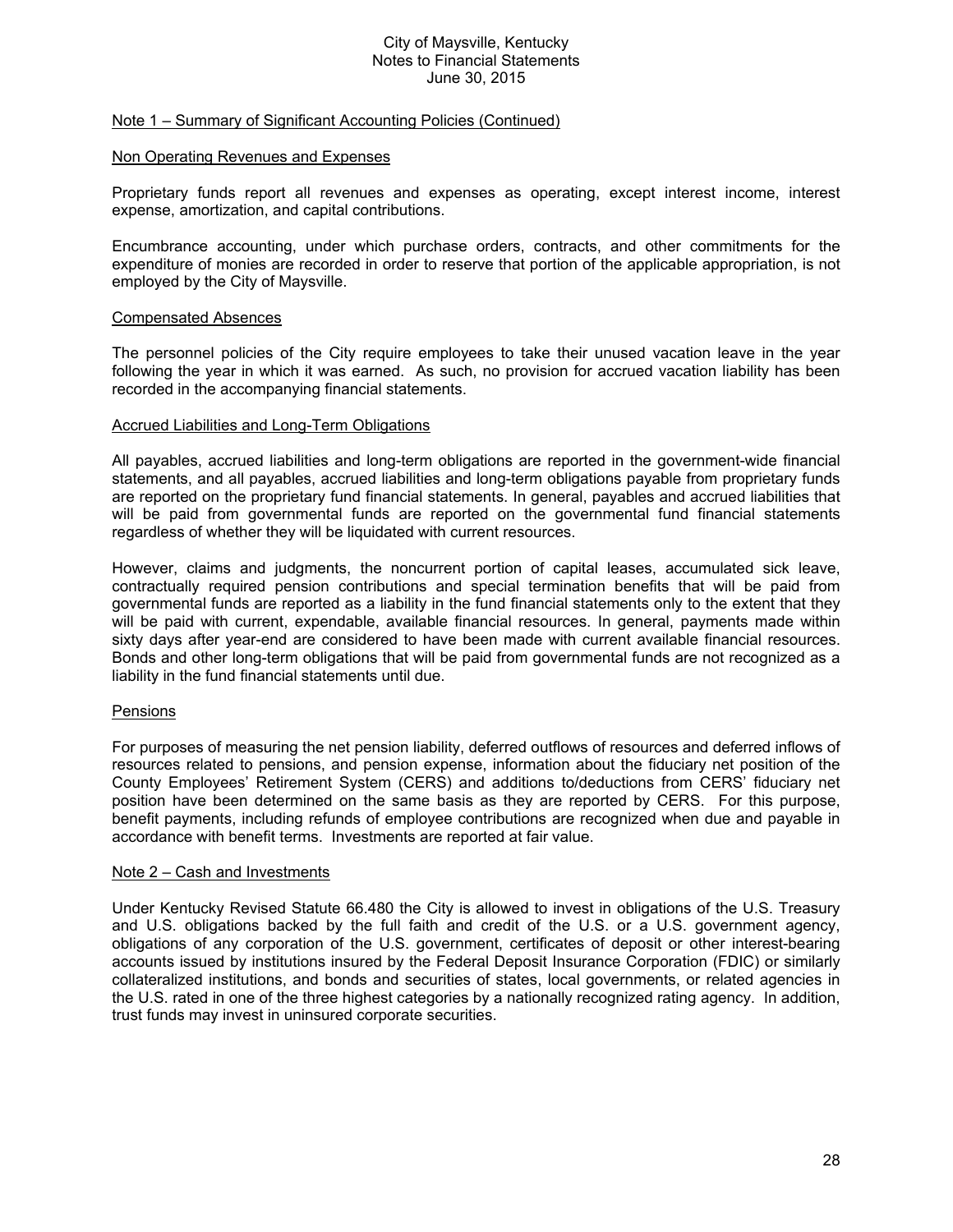# Note 2 – Cash and Investments (Continued)

The table presented below is designed to disclose the level of custodial credit risk assumed by the City, based upon how its deposits were insured or secured with collateral at June 30, 2015. The categories of credit risk are defined as follows:

- (1) Insured by federal deposit insurance
- (2) Uninsured and collateral held by pledging bank
- (3) Uninsured and uncollateralized

|                           | Category    |              |                              | Total          | Total        |
|---------------------------|-------------|--------------|------------------------------|----------------|--------------|
|                           |             |              |                              | <b>Bank</b>    | Carrying     |
| Type of Deposit           |             |              |                              | <b>Balance</b> | Amount       |
| Demand deposits           | 732,346     | \$2,740,283  | $\qquad \qquad \blacksquare$ | \$3,472,629    | 3,134,849    |
| Savings and time deposits | 1,500,000   | 10,138,702   | 52,300                       | 11.691.002     | 11.684.461   |
|                           | \$2,232,346 | \$12,878,985 | \$52,300                     | \$15,163,631   | \$14,819,310 |

Investments of the City as of June 30, 2015 are summarized and categorized below in the following table:

|                        |                  | <b>Investment Maturities</b> |             |           |  |
|------------------------|------------------|------------------------------|-------------|-----------|--|
| Investment             | Fair             | 1 year or                    | $1 - 5$     | more than |  |
| Type                   | Value            | Less                         | vears       | 5 years   |  |
| Certificate of deposit | 11,684,461<br>\$ | 9,910,820<br>\$              | \$1,773,641 | \$        |  |
| Cash equivalents       | 306,089          | 306,089                      |             |           |  |
| Fixed income funds     | 487,598          | 487.598                      |             |           |  |
| Equity funds           | 852,359          | 852,359                      |             |           |  |
| Real estate            | 69,809           | 69,809                       |             |           |  |
|                        | 13,400,316       | 11,626,675                   | \$1,773,641 |           |  |

# Interest Rate Risk

Interest rate risk is the risk that changes in interest rates will adversely affect the fair value of an investment. Investments held for longer periods are subject to increased risk of adverse interest rate changes.

# Credit Risk

Credit risk is the risk that the issuer or other counterparty to an investment will not fulfill its obligations. At June 30, 2015, the City's investments were comprised of equity securities, fixed income securities, certificates of deposit and U.S. listed real estate which are not rated by Standard and Poors.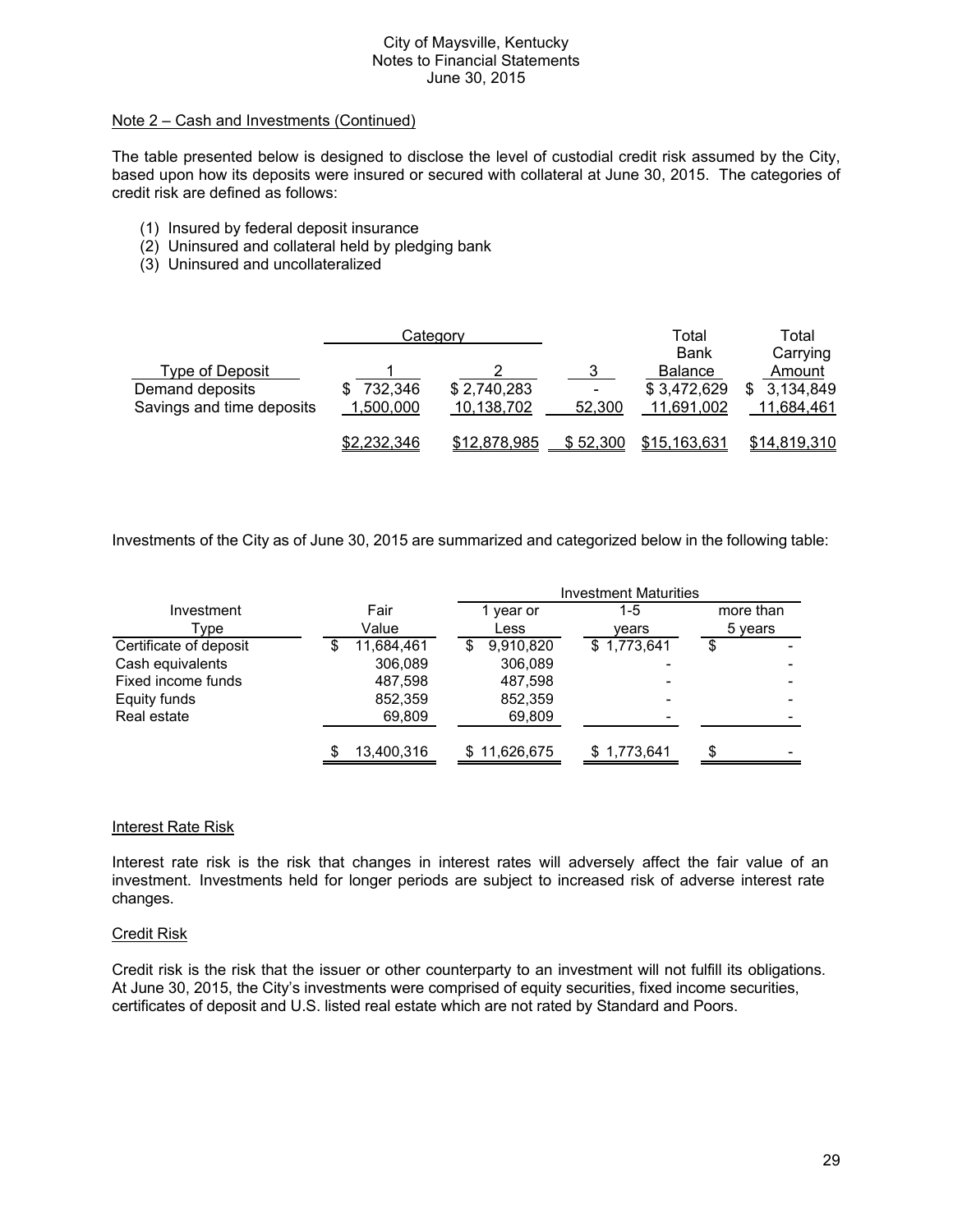# Note 2 – Cash and Investments (Continued)

# Custodial Credit Risk

Custodial credit risk is the risk that, in the event of the failure of the counterparty, the City will not be able to recover the value of the investment or collateral securities that are in the possession of an outside party.

### Concentration of Credit Risk

Concentration of credit risk is the risk of loss attributed to the magnitude of the City's investment in a single issuer. 73% of the City's investments at June 30, 2015 are invested in two financial institutions.

# Note 3 - Restricted Cash

The City has restricted cash to satisfy debt requirements. These same cash accounts are considered a restriction of net position.

# Note 4 – Notes and Long-Term Intergovernmental Receivables

The Maysville-Mason County Industrial Development Authority originally borrowed \$627,484 from the City for park improvements. These funds are to be repaid when the land is resold. As of June 30, 2015, it remained uncertain when the land would be sold. The balance of the note at June 30, 2015 was \$552,483 and classified as long-term.

On March 25, 2013, the Maysville Public Building Corporation sold property to an unrelated party in exchange for a \$215,000 note receivable. The note bears interest at 0% and requires monthly installments of principal of \$1,194 with final payment due on March 25, 2028. The balance of the note at June 30, 2015 is \$182,750. The note is secured by real estate mortgage.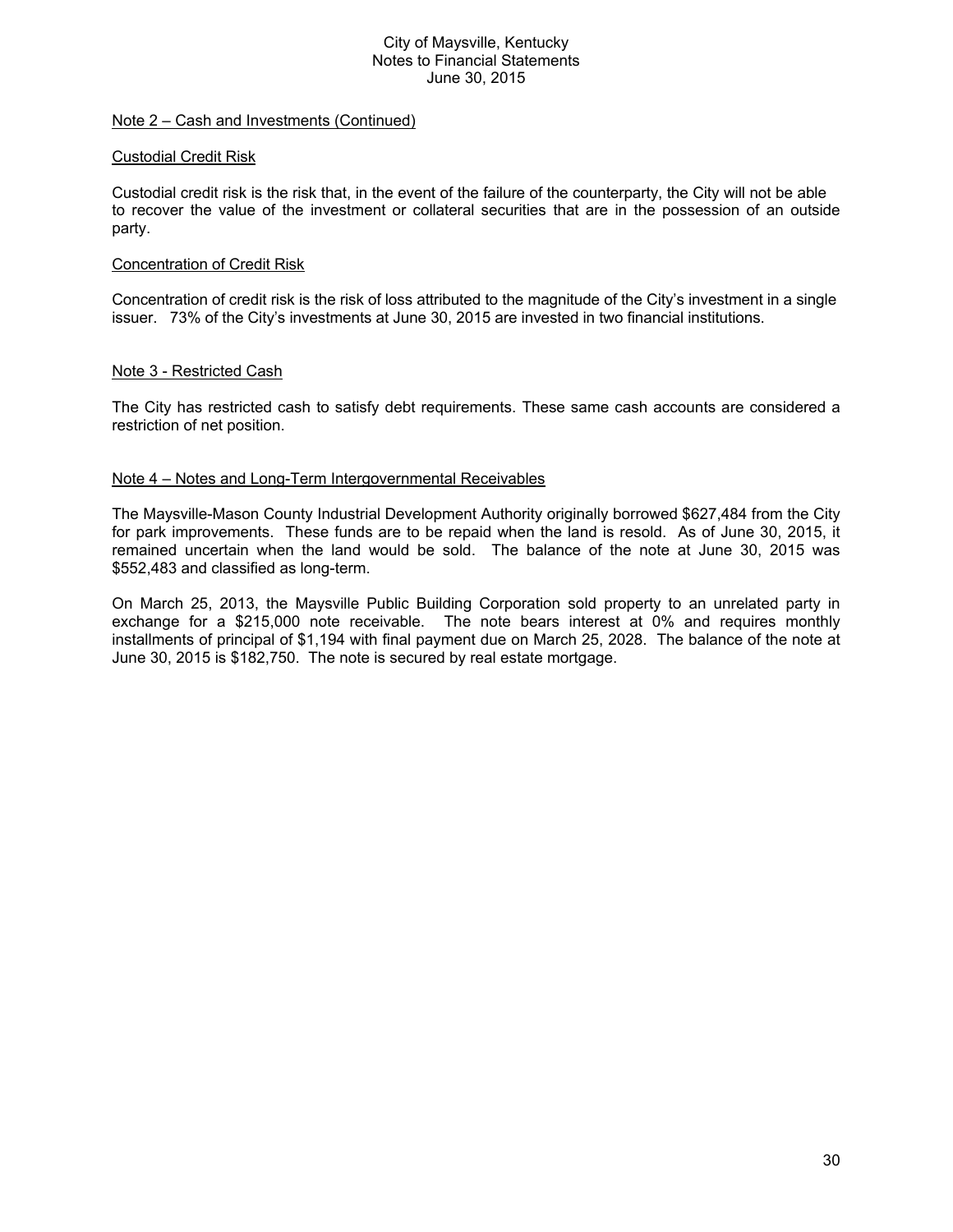# Note 5 – Capital Assets

A summary of capital asset activity during the fiscal year follows:

|                                        | Balance       |                 |                | Balance          |  |
|----------------------------------------|---------------|-----------------|----------------|------------------|--|
|                                        | July 1, 2014  | Additions       | Deletions      | June 30, 2015    |  |
| <b>Governmental Activities:</b>        |               |                 |                |                  |  |
| Capital assets not depreciated:        |               |                 |                |                  |  |
| Land                                   | \$<br>942,664 | \$<br>10,000    | \$             | \$<br>952,664    |  |
|                                        |               |                 |                |                  |  |
| Capital assets that are depreciated:   |               |                 |                |                  |  |
| Land improvements                      | 611,919       |                 |                | 611,919          |  |
| <b>Buildings</b>                       | 10,166,836    | 60,539          |                | 10,227,375       |  |
| Vehicles and equipment                 | 6,590,563     | 560,099         | 7,500          | 7,143,162        |  |
| <b>Totals</b>                          | 17,369,318    | 620,638         | 7,500          | 17,982,456       |  |
| <b>Total Non-Infrastructure Assets</b> | 18,311,982    | 630,638         | 7,500          | 18,935,120       |  |
| Recording Infrastructure Assets:       |               |                 |                |                  |  |
| Infrastructure                         | 6,510,311     |                 |                | 6,510,311        |  |
| <b>Total Capital Assets</b>            | 24,822,293    | 630,638         |                | 25,445,431       |  |
|                                        |               |                 |                |                  |  |
| Less Accumulated Depreciation:         |               |                 |                |                  |  |
| Land improvements                      | 246,817       | 41,081          |                | 287,898          |  |
| <b>Buildings</b>                       | 3,788,314     | 215,154         |                | 4,003,468        |  |
| Vehicles and equimpment                | 5,177,246     | 405,957         | 6,313          | 5,576,890        |  |
| Infrastructure                         | 1,330,370     | 164,004         |                | 1,494,374        |  |
| <b>Totals</b>                          | 10,542,747    | 826,196         |                | 11,362,630       |  |
| Total capital assets, net              | 14,279,546    | \$<br>(195,558) | \$<br>(1, 187) | 14,082,801<br>\$ |  |
| <b>Business-Type Activities:</b>       |               |                 |                |                  |  |
| Land                                   | \$<br>250,583 | \$              | \$             | \$<br>250,583    |  |
| <b>Building</b>                        | 4,239,877     | 10,865          |                | 4,250,742        |  |
| Construciton in progress               | 7,607,218     | 2,210,630       |                | 9,817,848        |  |
| Water utility plant                    | 12,101,492    | 32,851          | 46,252         | 12,088,091       |  |
| Sewer utility plant                    | 15,739,841    | 96,741          | 35,613         | 15,800,969       |  |
| Total cost                             | 39,939,011    | 2,351,087       | 81,865         | 42,208,233       |  |
| Less Accumulated depreciation:         |               |                 |                |                  |  |
| <b>Building</b>                        | 1,230,183     | 106,502         |                | 1,336,685        |  |
| Water utility plant                    | 6,077,723     | 314,706         | 46,252         | 6,346,177        |  |
| Sewer utility plant                    | 4,854,796     | 430,478         | 35,610         | 5,249,664        |  |
| Total accumulated depreciation         | 12,162,702    | 851,686         | 81,862         | 12,932,526       |  |
| Total capital assets, net              | 27,776,309    | 1,499,401<br>\$ | \$             | 29,275,707       |  |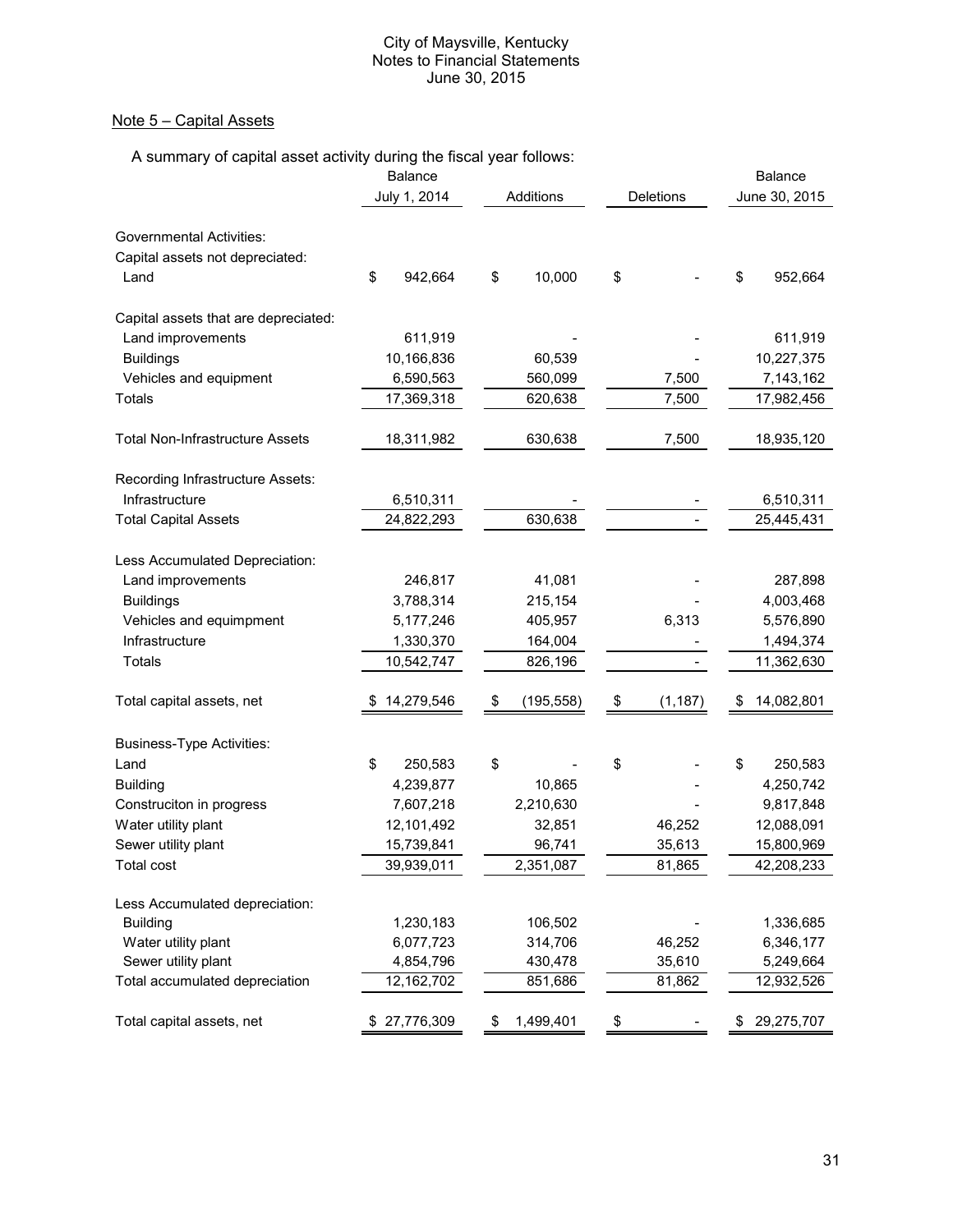# Note 5 – Capital Assets (Continued)

Depreciation Expense was charged to the Governmental functions as follows:

| General Government                | S | 299,606 |
|-----------------------------------|---|---------|
| Public Works                      |   | 223,073 |
| <b>Public Safety</b>              |   | 272,645 |
| Parks and Recreation              |   | 30,872  |
|                                   |   |         |
| <b>Total Depreciation Expense</b> | S | 826,196 |
|                                   |   |         |

# Note 6 – Rental Operations

The Public Building Corporation leases office space to various entities with terms ranging from one to fifteen years. The leases generally contain renewal options. The cost and related depreciation of the assets under lease at June 30, 2015, are as follows:

|                                 | July 1,        | <b>June 30,</b>  |                                |                |
|---------------------------------|----------------|------------------|--------------------------------|----------------|
|                                 | 2014           | <b>Additions</b> | <b>Deletions</b>               | 2015           |
| Land                            | 250,583<br>\$  | \$               | \$<br>-                        | 250,583<br>\$  |
| <b>Building</b>                 | 4,239,877      | 10,865           |                                | 4,250,742      |
|                                 | 4,490,460      | 10,865           |                                | 4,501,325      |
| <b>Accumulated Depreciation</b> | 1,230,183      | 106,502          |                                | 1,336,685      |
|                                 | 3,260,277<br>S | (95,637)<br>S    | \$<br>$\overline{\phantom{a}}$ | 3,164,640<br>S |

Future minimum rental payments under existing operating leases at June 30, 2015, are as follows:

2016 **\$ 60,600**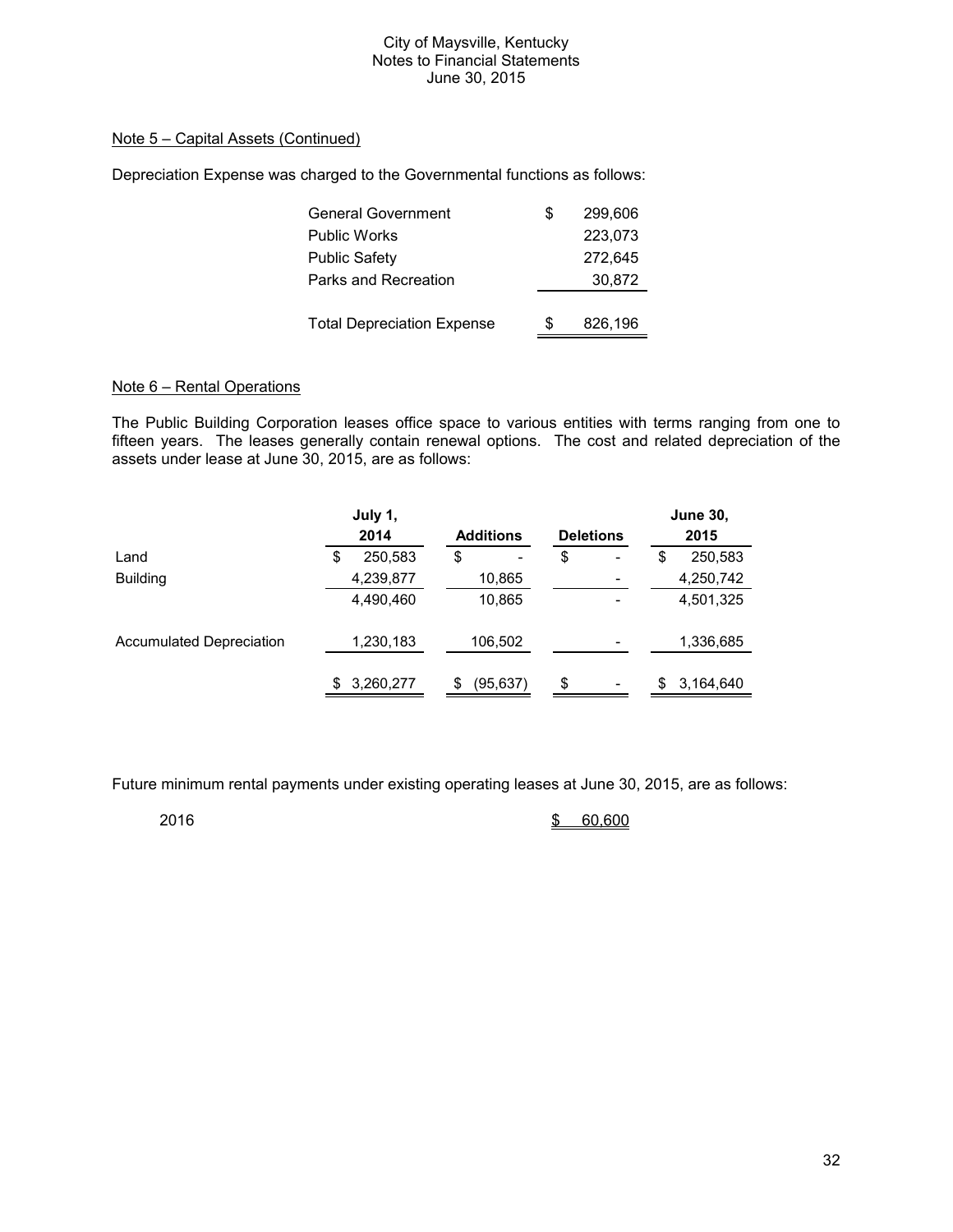Note 7 – Business-Type Activities – Long Term Debt

#### Note Payable

The Maysville Utility Commission obtained financing for the sewer plant through the Kentucky Infrastructure Authority. The total note was to be \$12,500,000, of which, the City drew down \$11,722,252. The terms of the note require interest to be paid at 1.8%, and the loan is to be amortized over 20 years. Interest payments began in November 1998, and principal payments began on December 1, 2000, one year after the sewer plant began operations. In addition, the City has agreed to raise the user fee rates anytime the fees collected are not sufficient to meet the debt service and required deposit to the replacement reserve account. The balance of the note at June 30, 2015, was \$3,335,354.

Under terms of the loan agreement with the Kentucky Infrastructure Authority, the City is required to set aside \$100,000 per year into a Replacement Reserve until \$1,000,000 has been reserved. At June 30, 2015, this reserve was properly funded with a balance of \$1,000,215.

On June 22, 2011, the City's Board of Commissioners adopted a resolution to pay-off the Utility Commission's 2002 bonds payable. The City's General Fund provided the note proceeds and the Utility Commission is repaying the General Fund on the same schedule as the original 2002 bond issue with an interest rate of 2%. The balance of the note was paid in full during year ended June 30, 2015.

#### Revolving Loans

The Maysville Utility Commission obtained financing for the Washington Area Sewer project through the American Recovery and Reinvestment Act with the Kentucky Infrastructure Authority. The total revolving loan was to be \$500,000, of which 52.1%, or \$260,500, of the principal was forgiven, with the remaining 47.9%, or \$239,500, to be considered a loan. The terms of the loan require interest to be paid at 2.0%, and be repaid over a period not to exceed 20 years from the date the loan is closed. Interest payments begin on June 1 or December 1 immediately succeeding the date of the initial draw of funds, and are due each six months thereafter until the loan is repaid. Full principal payments begin on the appropriate June 1 or December 1 within twelve months from initiation of operation, and due each six months thereafter until the loan is repaid. The balance of the note at June 30, 2015, was \$198,907.

# Interim Debt Financing

The City's Board of Commissioners approved an assistance agreement dated May 1, 2010, with federally assisted Waste Water Revolving Loan Fund, Program Fund A, for \$11,000,000 to upgrade the existing waste water system. The agreement provides for interest only to be paid at 2.00% during construction. The loan will be repaid over a twenty year period upon completion of the project estimated to be completed in fiscal year 2016.

The City is currently under a consent judgment and a federal administrative order to address sanitary and combined sewer overflow issues. The City has five years to eliminate the sanitary sewer overflow (SSO) and ten years to eliminate the combined sewage overflow (CSO). The amount disbursed for construction as of June 30, 2015 was \$9,501,148. In August of 2015, the City received notification from the Federal EPA that the City had satisfied the federal requirements of the order.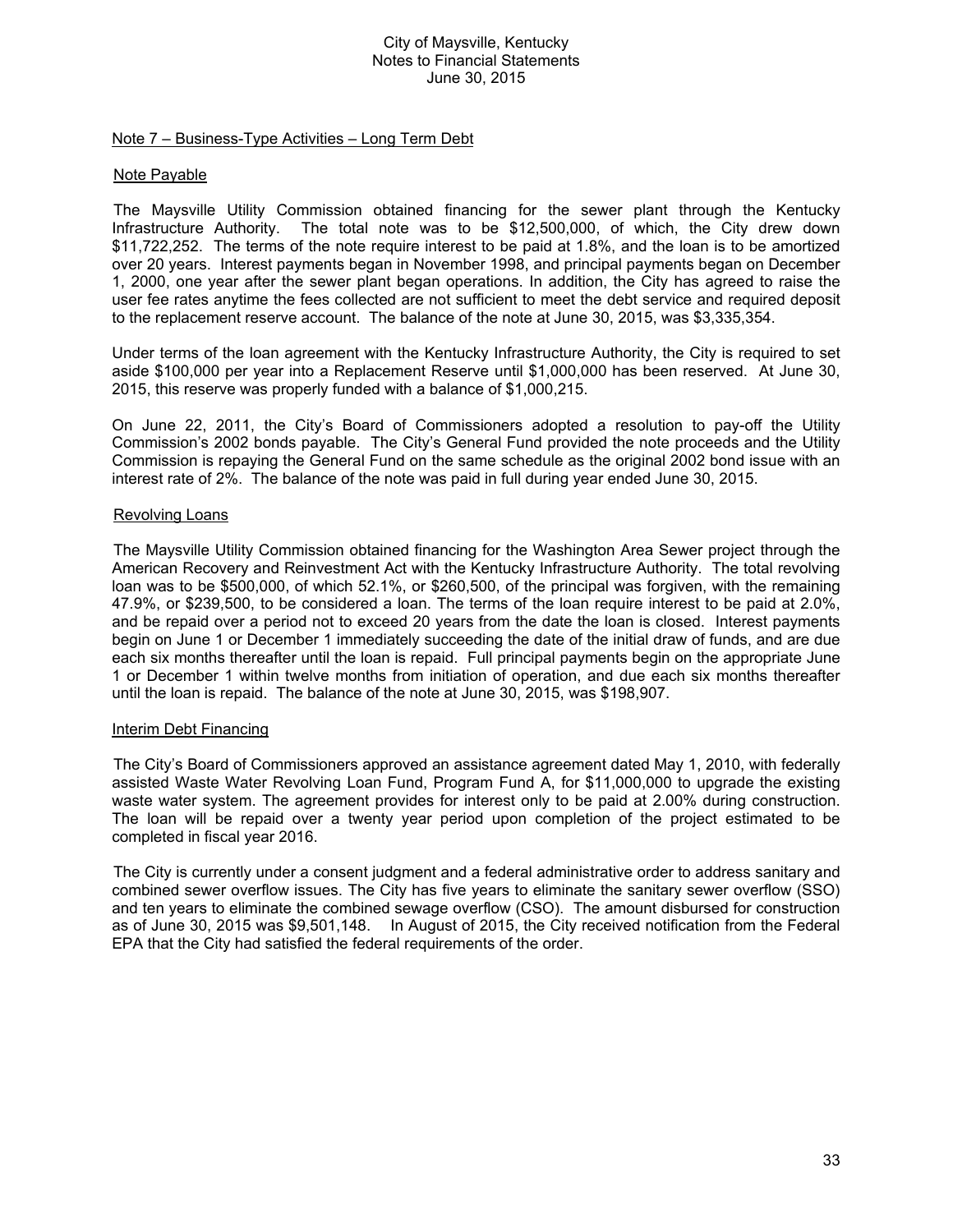# Note 7 – Business-Type Activities – Long Term Debt (Continued)

The annual debt service requirements to maturity, including principal and interest, for long-term debt of the proprietary activities, excluding interim debt financing, as of June 30, 2015, are as follows:

|           | <b>Principal</b> | <b>Interest</b> | <b>Total</b>    |
|-----------|------------------|-----------------|-----------------|
| 2016      | 654,054          | 61,079          | 715,123         |
| 2017      | 665,881          | 49,231          | 715,122         |
| 2018      | 677,953          | 37,170          | 715,123         |
| 2019      | 690,233          | 24,888          | 715,121         |
| 2020      | 702,736          | 12,387          | 715,123         |
| 2021-2025 | 61,310           | 11,631          | 72,941          |
| 2026-2030 | 67,722           | 5,218           | 72,940          |
| 2031      | 14,372           | 216             | 14,588          |
| Total     | \$<br>3,534,261  | \$<br>201,820   | \$<br>3,736,081 |

# Note 8 – Changes in Long – Term Debt

The following is a summary of changes in long-term debt for the year ended June 30, 2015:

|                                  | June 30, 2014    |   | <b>Additions</b> |                          | <b>Deletions</b> |   | June 30, 2015 |
|----------------------------------|------------------|---|------------------|--------------------------|------------------|---|---------------|
| <b>Business-Type Activities:</b> |                  |   |                  |                          |                  |   |               |
| KIA Note Payable                 | 3,958,441<br>S   |   | \$               | $\overline{\phantom{a}}$ | \$<br>(623,087)  | S | 3,335,354     |
| Note Payable to City***          | 370,000          |   |                  |                          | (370,000)        |   |               |
| Interim Debt Financing           | 7,420,653        |   | 2,080,495        |                          |                  |   | 9,501,148     |
| Revolving Loan                   | 209,360          |   |                  |                          | (10, 453)        |   | 198,907       |
|                                  |                  |   |                  |                          |                  |   |               |
|                                  | \$<br>11,958,454 | S | 2,080,495        |                          | (1,003,540)      |   | 13,035,409    |

# Note 9 – Retirement Plan

# *Recent Accounting Pronouncements*

In June 2012, the GASB issued Statement No. 68, Accounting and Financial Reporting for Pensions – An amendment of GASB Statement No. 27. The objective of this statement is to improve financial reporting by state and local governmental pension plans. In addition, it requires the liability of the employers and non-employer contributing entities to employees for defined benefit pensions (net pension liability) to be measured as the portion of the present value of projected benefit payments to be provided through the pension plan to current active and inactive employees that is attributed to those employees' past periods of service (total pension liability), less the amount of the pension plan's fiduciary net position. In addition, this statement requires additional changes to the Required Supplementary Information, among other extensive changes. This statement is effective for fiscal year 2015 and the City implemented in fiscal year 2015.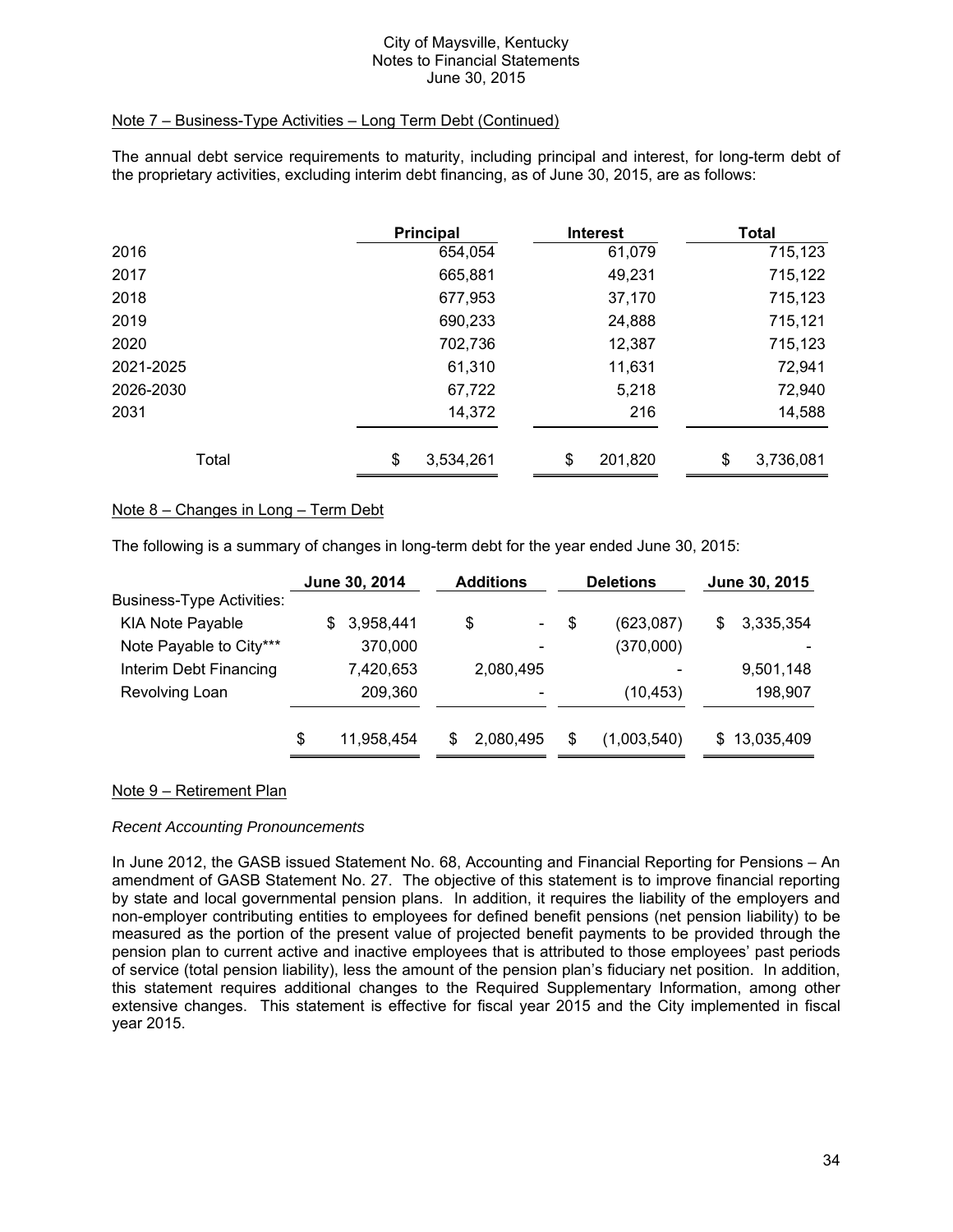### Note 9 – Retirement Plan (Continued)

The City of Maysville is a participating employer of the County Employees' Retirement System (CERS). Under the provisions of Kentucky Revised Statute 61.645, the Board of Trustees of Kentucky Retirement Systems administers the CERS.

The plan issues separate financial statements which may be obtained by request from Kentucky Retirement Systems, 1260 Louisville Road, Frankfort, Kentucky 40601.

# Plan Description

CERS is a cost-sharing multiple-employer defined benefit pension plan that covers substantially all regular full-time members employed in positions of each participating county, city, and school board, and any additional eligible local agencies electing to participate in the system. The plan provides for retirement, disability, and death benefits to plan members. Retirement benefits may be extended to beneficiaries of plan members under certain circumstances. Cost-of-living (COLA) adjustments are provided at the discretion of state legislature.

Membership in CERS consisted of the following at June 30, 2014:

|                                                                                                        | Non-Hazardous                                    | Hazardous<br>Total                                                                                 |
|--------------------------------------------------------------------------------------------------------|--------------------------------------------------|----------------------------------------------------------------------------------------------------|
| Retirees and beneficiaries currently receiving benefits<br>Inactive memberships<br>Active plan members | <i>Á</i> 446,112Á<br>70,231<br>82.494<br>198,837 | 6,006 AWAWAWAWA 52,118<br>R2,269<br>2.038<br>9,189 Á VA VALA<br>91,683<br>216,070<br><u>17,233</u> |
| Number of participating employers                                                                      |                                                  | 1,137                                                                                              |

#### **Contributions**

For the year ended June 30, 2015, plan members were required to contribute 5.00% of wages for nonhazardous and 8.00% of wages for hazardous job classifications. Employers hired after August 31, 2008 and not already in the retirement system must contribute an additional 1% to subsidize health insurance premiums that are primarily withheld from CERS retirees' benefit payments. Participating employers were required to contribute at an actuarially determined rate. Per Kentucky Revised Statue Section 61.565(3), normal contribution and past service contribution rates shall be determined by the Board on the basis of an annual valuation last proceeding the July 1 of a new biennium. The Board may amend contribution rates as of the first day of July of the second year of a biennium, if it is determined on the basis of a subsequent actuarial valuation that amended contributions rates are necessary to satisfy requirements determined in accordance with actuarial basis adopted by the Board. For the year ended June 30, 2015, participating employers contributed 17.67% of each non-hazardous employee's wages and 34.31% of each hazardous employee's wages, which is equal to the actuarially determined rate set by the Board. Administrative costs of Kentucky Retirement System are financed through employer contributions and investment earnings.

For the fiscal year ended June 30, 2015 the City's covered payroll for hazardous and non-hazardous positions was \$4,989,123 (\$4,100,193 City, \$888,930 Utility Commission). The City's contribution for the fiscal year ended June 30, 2015 amounted \$953,686 (\$811,216 City; \$142,470 Utility Commission), of which \$687,017 (\$584,403 City; \$102,614 Utility Commission) was contributed by the City and \$266,669 (\$226,813 City; \$39,856 Utility Commission) by the City's employees.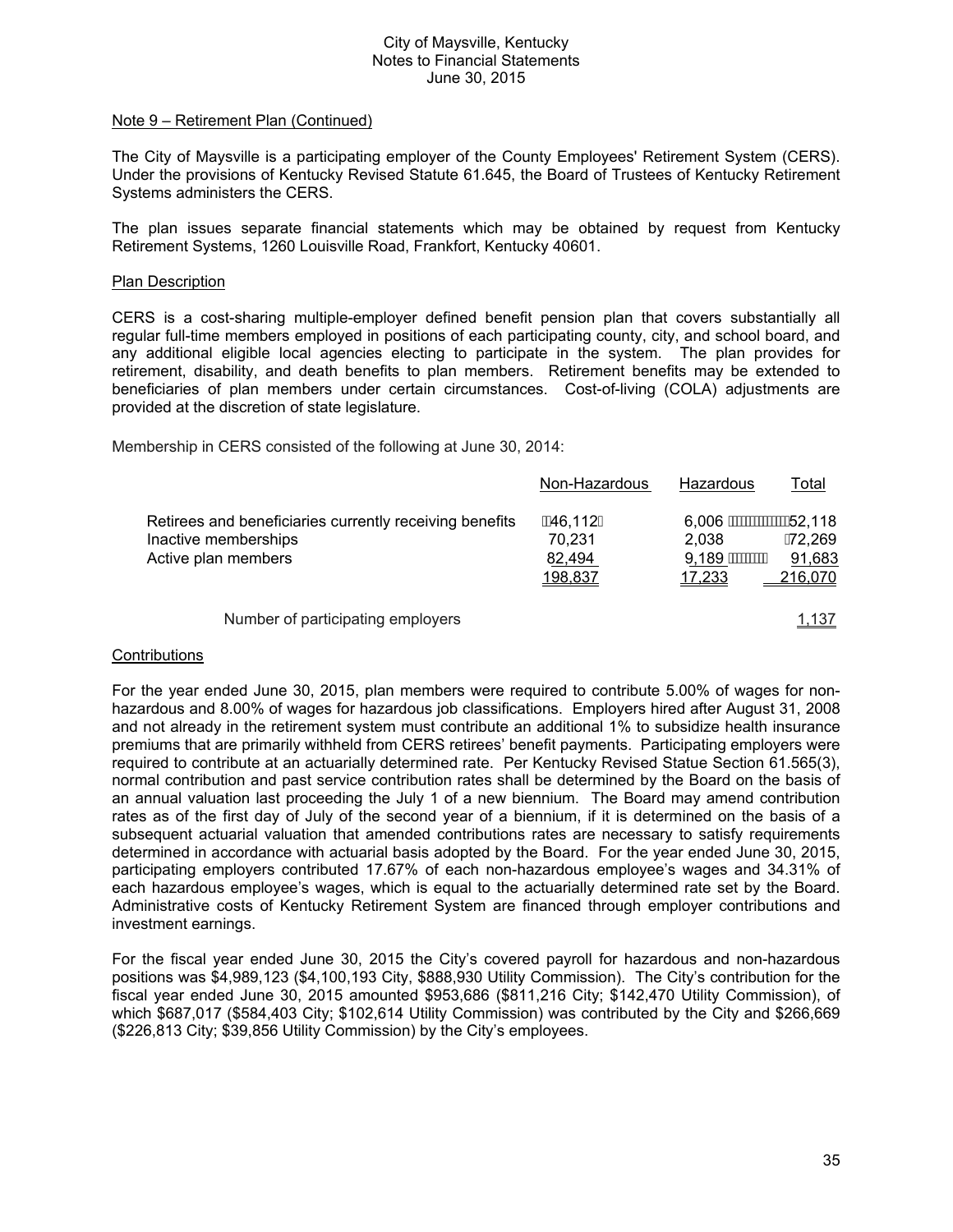# Note 9 – Retirement Plan (Continued)

*Pension Liabilities, Pension Expense, Deferred Outflows of Resources, and Deferred Inflows of Resources Related to Pensions* 

At June 30, 2015, the City reported a liability of \$7,761,000 for its proportionate share of the net pension liability. The net pension liability was measured as of June 30, 2014, and the total pension liability used to calculate the net pension liability was determined by an actuarial valuation as of that date. The City's proportion of the net pension liability was based on a projection of the City's long-term share of contributions to the pension plan relative to the projected contributions of all participating entities, actuarially determined. At June 30, 2014, the City's proportion was 0.003134 percent for hazardous and .000935 percent for non-hazardous. At June 30, 2014, the Utility Commission's proportion was .000357 percent for non-hazardous.

For the year ended June 30, 2015, the City recognized pension expense of \$176,085. At June 30, 2015, the City reported deferred outflows of resources and deferred inflows of resources related to pensions from the following sources:

|                                                         | Deferred Outflows of<br>Resources | Deferred Inflows of<br>Resources |
|---------------------------------------------------------|-----------------------------------|----------------------------------|
| Differences between expected and actual results         | S                                 | \$                               |
| Net difference between projected and actual earnings on |                                   |                                  |
| <b>Plan investments</b>                                 |                                   | 838,000                          |
| Amortization of deferred inflows from net difference    |                                   |                                  |
| between projected and actual earnings on Plan           |                                   |                                  |
| investments (5-years)                                   |                                   | (167,600)                        |
| City contributions subsequent to the measurement date   | 687,017                           |                                  |
| Total                                                   | \$687,017                         | \$670,400                        |

The \$687,017 of deferred outflows of resources resulting from the City's contributions subsequent to the measurement date will be recognized as a reduction of the net pension liability in the year ending June 30, 2016. Other amounts reported as deferred outflows of resources and deferred inflows of resources will be recognized in pension expense as follows:

| Year ending June 30, |             |
|----------------------|-------------|
| 2016                 | \$(167,600) |
| 2017                 | (167, 600)  |
| 2018                 | (167, 600)  |
| 2019                 | (167,600)   |

The Schedule of Deferred Inflows and Outflows, and Pension Expense include only certain categories of deferred outflows of resources and deferred inflows of resources. These include differences between expected and actual experience, changes of assumptions and differences between projected and actual earnings on plan investments. The Schedule does not include deferred outflows/inflows of resources for changes in the employer's proportionate share of contributions or employer contributions made subsequent to the measurement date. The net pension liability as of June 30, 2014, is based on the June 30, 2014, actuarial valuation for the first year of implementation. As a result, there are no differences between expected and actual experience or changes in assumptions subject to amortization.

Deferred outflows and inflows related to differences between projected and actual earnings on plan investments are netted and amortized over a closed five year period.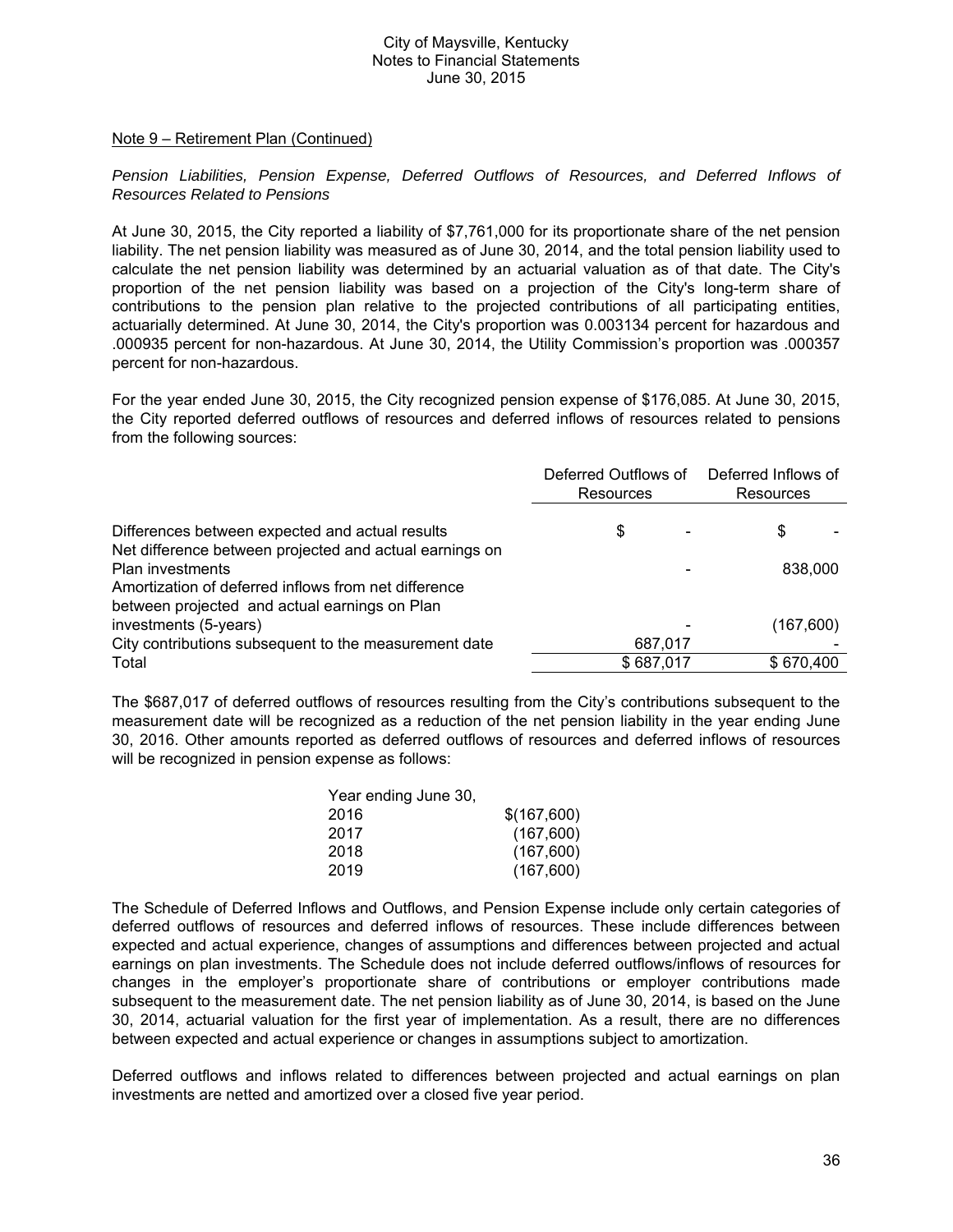# Note 9 – Retirement Plan (Continued)

### *Actuarial Methods and Assumptions*

The total pension liability for CERS was determined by applying procedures to the actuarial valuation as of June 30, 2014. The financial reporting actuarial valuation as of June 30, 2014, used the following actuarial methods and assumptions, applied to all prior periods included in the measurement:

| <b>Valuation Date</b>                | June 30, 2014                                                      |
|--------------------------------------|--------------------------------------------------------------------|
| <b>Experience Study</b>              | July 1, 2005 - June 30, 2008                                       |
| <b>Actuarial Cost Method</b>         | Entry Age Normal                                                   |
| Amortization Method                  | Level percentage of payroll, closed                                |
| <b>Remaining Amortization Period</b> | 30 years                                                           |
| <b>Asset Valuation Method</b>        | 5-year smoothed market                                             |
| Inflation                            | $3.5\%$                                                            |
| Salary Increase                      | 4.5%, average, including inflation                                 |
| Investment Rate of Return            | 7.75%, net of pension plan investment expense, including inflation |

The rates of mortality for the period after service retirement are according to the 1983 Group Annuity Mortality Table for all retired members and beneficiaries as of June 30, 2006 and the 1994 Group Annuity Mortality Table for all other members. The Group Annuity Mortality Table set forward five years is used for the period after disability retirement.

The long-term expected return on plan assets is reviewed as part of the regular experience studies prepared every five years for KRS. The most recent analysis, performed for the period covering fiscal years 2005 through 2008, is outlined in a report dated August 25, 2009. Several factors are considered in evaluating the long‐term rate of return assumption including long term historical data, estimates inherent in current market data, and a log‐ normal distribution analysis in which best-estimate ranges of expected future real rates of return (expected return, net of investment expense, and inflation) were developed by the investment consultant for each major asset class. These ranges were combined to produce the long‐term expected rate of return by weighting the expected future real rates of return by the target asset allocation percentage and then adding expected inflation. The capital market assumptions developed by the investment consultant are intended for use over a 10-year horizon and may not be useful in setting the long-term rate of return for funding pension plans which covers a longer timeframe. The assumption is intended to be a long term assumption and is not expected to change absent a significant change in the asset allocation, a change in the inflation assumption, or a fundamental change in the market that alters expected returns in future years.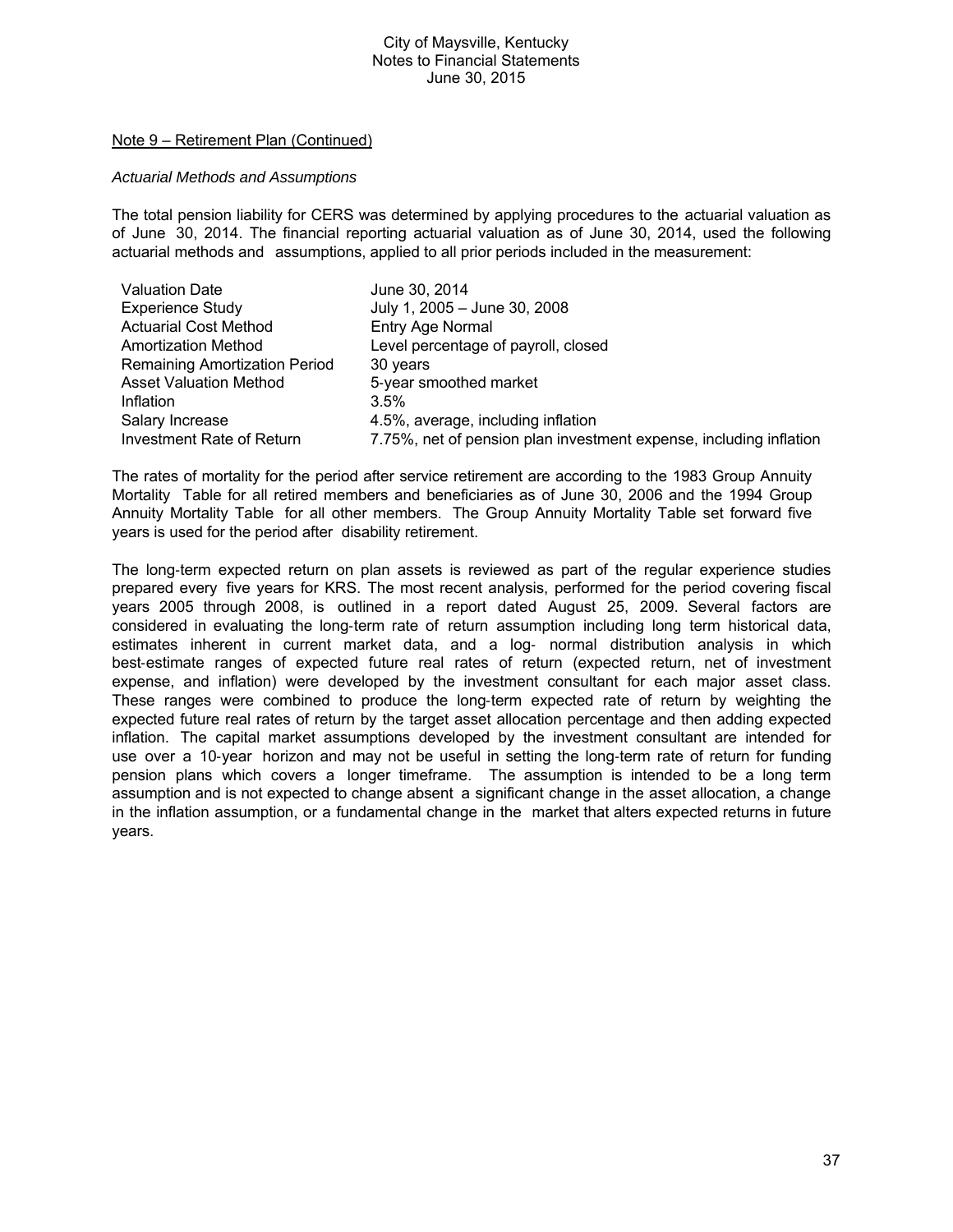# Note 9 – Retirement Plan (Continued)

The target allocation and best estimates of arithmetic real rates of return for each major asset class are summarized in the following table:

|     | Long-term<br>Expected |                             |
|-----|-----------------------|-----------------------------|
|     |                       |                             |
| 30  | 8.45                  | %                           |
| 22  | 8.85                  |                             |
|     |                       |                             |
| 5   | 10.5                  |                             |
| 7   | 11.25                 |                             |
| 5   | 4.5                   |                             |
| 10  | 5.25                  |                             |
| 5   | 7.25                  |                             |
|     |                       |                             |
| 5   | $5.5\,$               |                             |
| 5   | 5.9                   |                             |
| 5   | 7.75                  |                             |
| 1   | 3.25                  |                             |
| 100 |                       |                             |
|     | Target<br>Allocation  | Real Rate of<br>Return<br>% |

# *Discount Rate*

The discount rate used to measure the total pension liability was 7.75%. The projection of cash flows used to determine the discount rate assumed that contributions from plan members and employers will be made at statutory contribution rates. Projected inflows from investment earnings were calculated using the long‐term assumed investment return of 7.75%. The long‐term assumed investment rate of return was applied to all periods of projected of benefit payments to determine the total pension liability.

# *Sensitivity of the District's Proportionate Share of the Net Pension Liability to Changes in the Discount Rate*

The following presents the City's proportionate share of the net pension liability calculated using the discount rate of 7.75 percent, as well as what the City's proportionate share of the net pension liability would be if it were calculated using a discount rate that is 1-percentage-point lower (6.75 percent) or 1 percentage-point higher (8.75 percent) than the current rate:

|                       | Discount rate | City's proportionate<br>share of net pension<br>liability |
|-----------------------|---------------|-----------------------------------------------------------|
|                       |               |                                                           |
| 1% decrease           | 6.75%         | \$5,801,000                                               |
| Current discount rate | 7.75%         | \$7,961,000                                               |
| 1% increase           | 8.75%         | \$10,442,000                                              |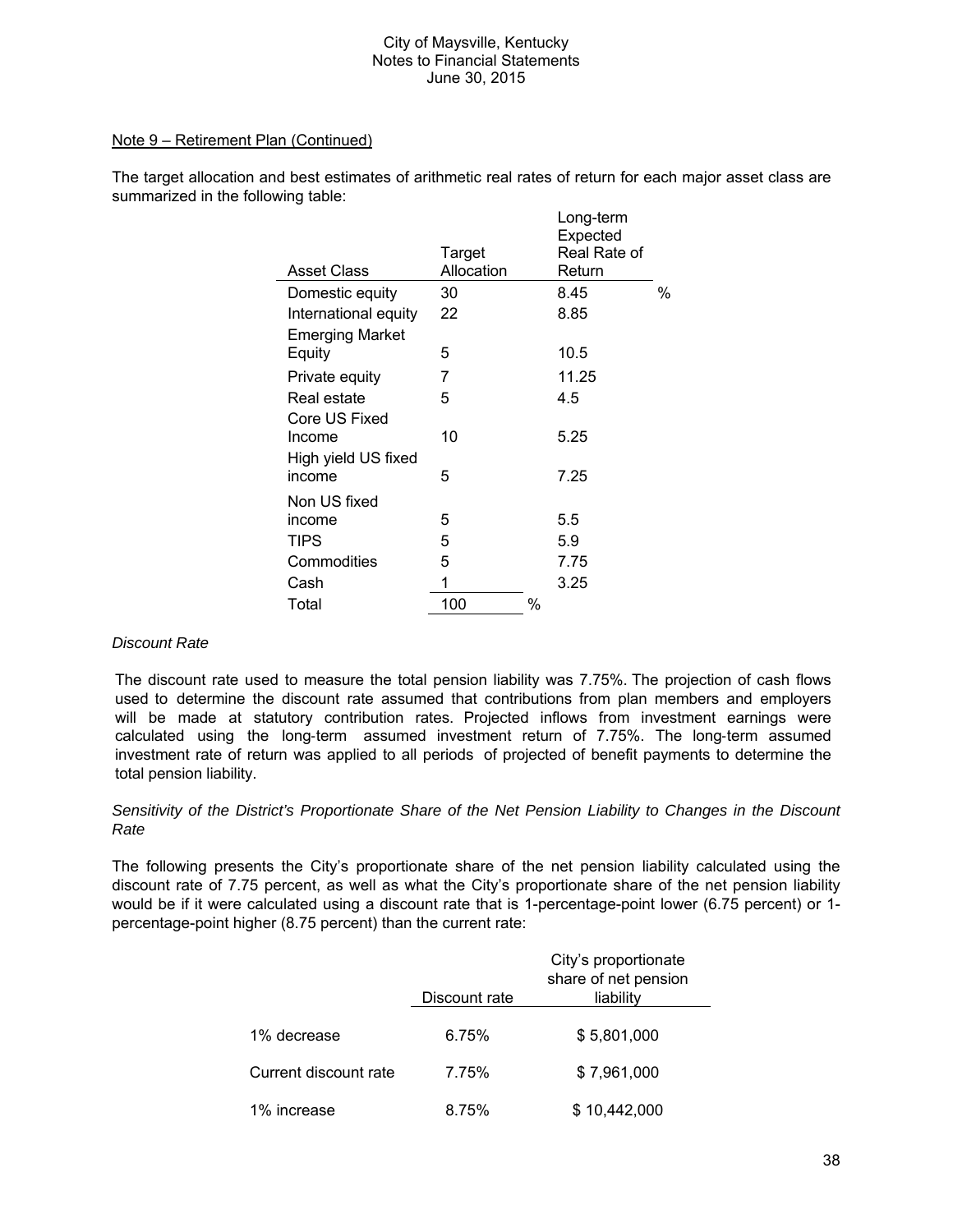Note 10 – Police and Firemen Retirement Fund

### Plan Description

The City contributes to the Police and Firefighters' Pension Fund, a single employer defined benefit retirement fund, which covers the City's policemen and firemen hired prior to 1976 that elected not to be covered by the Kentucky County Employees Retirement System. The plan was adopted pursuant to KRS 95.621 to KRS 95.629. In 1976, the City froze admission of new entrants into the plan, and all active members had the option to transfer to the Kentucky County Employees Retirement System. Members who had retired prior to 1976 remained in the Plan and continue to receive monthly benefits. The fund does not issue a stand alone financial report nor is one included in another entity's financial report. At June 30, 2015, the fund had 12 members or beneficiaries receiving monthly annuities. No active members of the plan are on the City's payroll.

Members receive 50% of their final salary plus 2% of final salary per year of service between 20 and 25 years, plus 3% of final salary per year of service between 25 and 30 years. The fund also provides death and disability benefits. In order to fund the Plan, the City transfers money, based on the results of the most recent actuarial study, from the General Fund to the Police and Fire Retirement Fund.

# Summary of Significant Accounting Policies and Plan Asset Matters

Basis of Accounting – The accrual basis of accounting is followed by the fund. Employer contributions to the fund are recognized when due and the employer has made a formal commitment to provide the contributions. Benefits and refunds are recognized when due and payable in accordance with the terms of the plan. The financial statements are presented in accordance with generally accepted accounting principles as promulgated by the Government Accounting Standards Board.

Investments – Investments are stated at fair value**.** Securities traded on a national exchange are valued at the last reported sales price. Gains or losses on the sale of fixed income securities are recognized using the completed transaction method. There are no significant investments (other than U.S. Government and U.S. Government Agencies & Instrumentalities) in any one organization that represents 5% or more of net assets available for benefits.

Rate of return**,** for the year ended June 30, 2015, the annual money-weighted rate of return on plan investments, net of investment expense, was 0.0 percent. The money-weighted rate of return expresses investment performance, net of investment expense, adjusted for the changing amounts actually invested.

#### **Contributions**

The contribution requirements for the current and two prior years ended June 30, were:

|      |                                    |              | Required     | Percentage   |
|------|------------------------------------|--------------|--------------|--------------|
|      | Required                           | Required     | Contribution | of Required  |
|      | Employee                           | Employer     | Actually     | Total        |
|      | Contribution                       | Contribution | Made         | Contribution |
| 2015 | \$<br>$\qquad \qquad \blacksquare$ | \$93,000     | \$93,000     | 100%         |
| 2014 | \$<br>$\qquad \qquad \blacksquare$ | \$93,000     | \$93,000     | 100%         |
| 2013 | \$<br>$\qquad \qquad \blacksquare$ | \$109,000    | \$109,000    | 100%         |

The "pension benefit obligation" is a standardized measure of the present value of pension benefits, adjusted for the effects of projected salary increases and step-rate benefits, estimated to be payable in the future as a result of employee service to date. The measure is intended to help users assess the economic status of the fund on a going-concern basis, assess progress made in accumulating sufficient assets to pay benefits when due, and to make comparisons among employers. The measure is the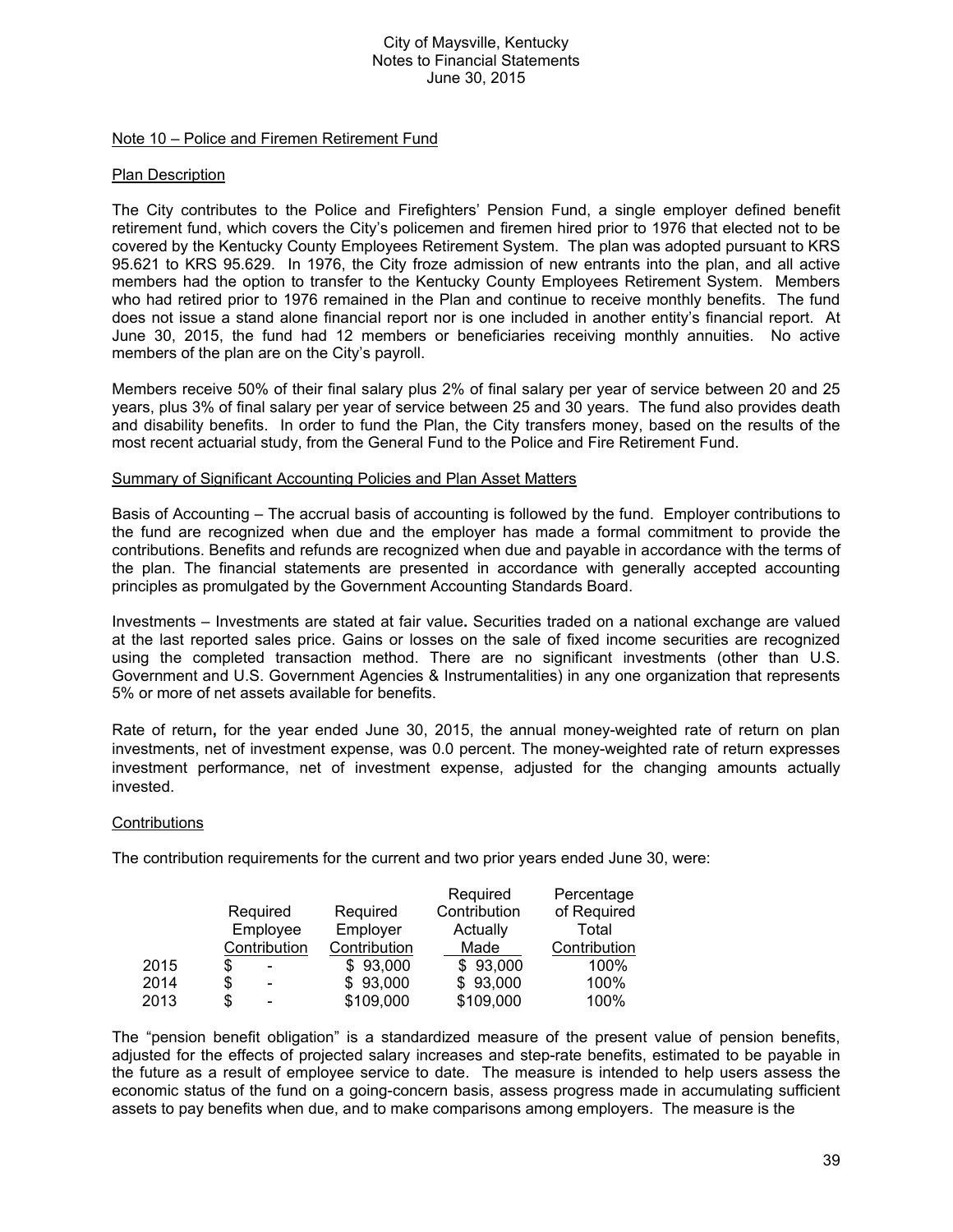# Note 10 – Police and Firemen Retirement Fund (Continued)

actuarial present value of credited projected benefits and is independent of the method used to determine Fund conditions. The pension benefit obligation, without future cost-of-living increases at June 30, 2014, the date of the latest actuarial valuation of the Plan was \$2,119,872.

The market value of the net assets available for benefits at June 30, 2015, was \$897,948. The total unfunded pension benefit obligation applicable to the participants of the Fund at June 30, 2015, was approximately \$1,221,924.

Significant actuarial assumptions used in determining the obligation include:

- a. The expected rate of earnings on any monies set aside under the fund of 4.5%
- b. The approximate number of years that a retired employee will live after retirement.
- c. The approximate number of years that a beneficiary will live after the death of the retired member.

The actuarial method of valuation used was the "entry age normal" cost method. Under this method, an annual service cost is established for each employee. This annual service cost is the level annual percent of pay, which should have been contributed each year from the date of a member's employment until his retirement date in order to fully fund his benefits at retirement. In addition, the actuarial valuation period to compute unfunded actuarial accrued liability was over 20 years. No projected salary increases or post retirement benefits were also assumed for the valuation. The actuarial study conducted at June 30, 2015, indicated that the annual contribution level needs to be approximately \$53,000 in order to support promised benefits with no future cost-of- living increases.

Mortality rates were used based on the RP-2000 Mortality Table projected to 2015 without collar adjustment. The long term expected rate of return on pension plan investments was determined based on the composition of the current portfolio and the projected return for different asset classes. The discount rate used to measure the total pension liability was 4.5 percent. The projection used to determine the discount rate assumed that contributions from the City will be made at contractually required rates, actuarially determined. Based on those assumptions, the plan's fiduciary net position was projected to be available to make all projected future benefit payments of current plan members. Therefore, the long-term expected rate of return on plan investments was applied to all periods of projected benefit payments to determine the total pension liability. The target allocation and best estimates of geometric real rates of return for each major asset class are summarized in the following table:

|                      | Target     |      | Long-term<br>Expected<br>Real Rate of |   |
|----------------------|------------|------|---------------------------------------|---|
| <b>Asset Class</b>   | Allocation |      | Return                                |   |
| Domestic equity      | 25         |      | $7.0 - 8.0$                           | % |
| Core US Fixed Income | 70         |      | $4.0 - 5.0$                           |   |
| Cash                 | 5          |      | $3.0 - 5.0$                           |   |
| Total                | 100        | $\%$ |                                       |   |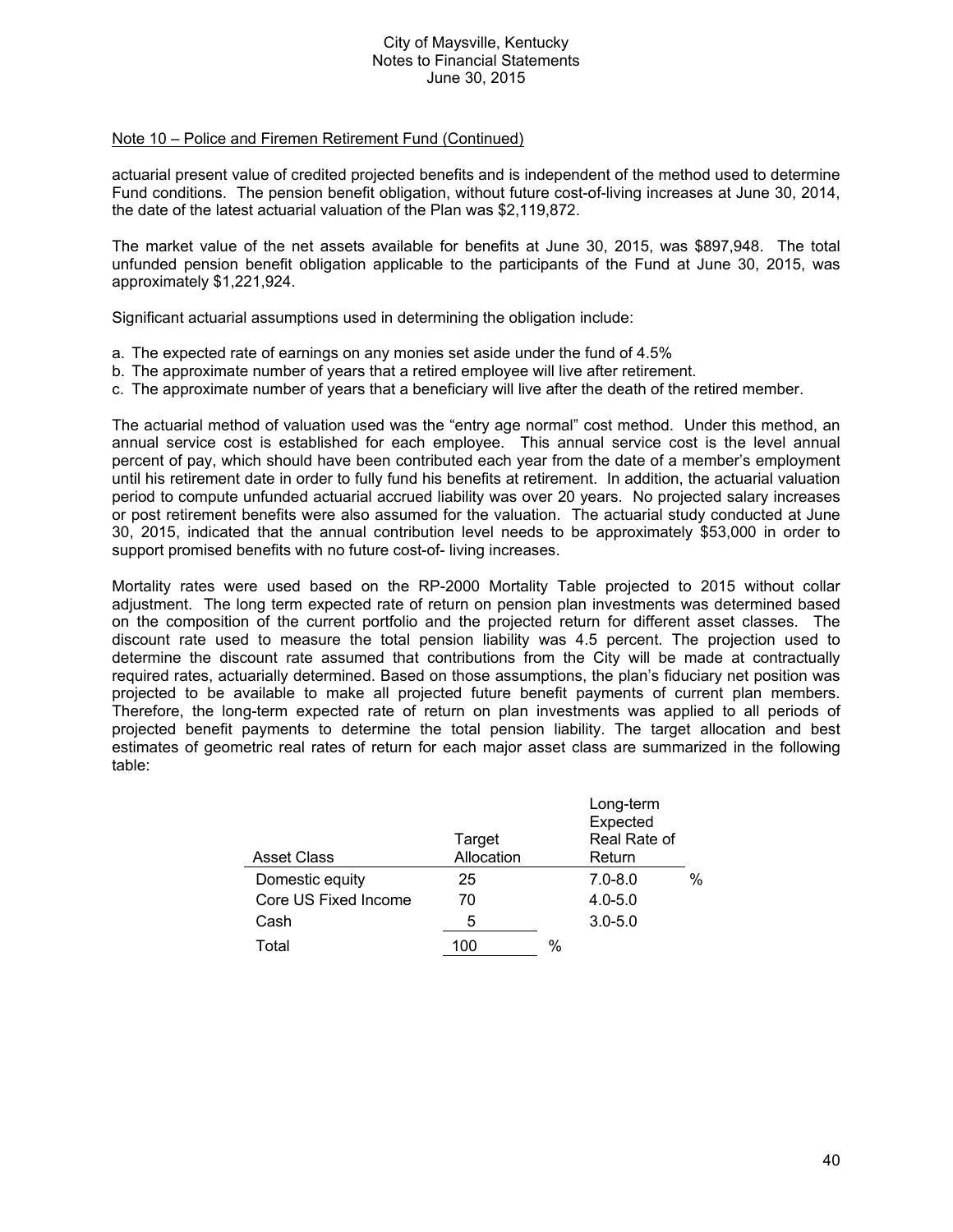# Note 10 – Police and Firemen Retirement Fund (Continued)

The components of the net pension liability of the fund at June 30, 2015, were as followings:

| Total pension liability                                            | 2.119.872 |
|--------------------------------------------------------------------|-----------|
| Plan net position                                                  | 897.948   |
| Fund's net pension liability                                       | 1.221.924 |
| Plan's net position as a percentage of the total pension liability | 42.4%     |

*Sensitivity of the net pension liability to changes in the discount rate.* The interest rate sensitivity for the total pension liability showing the impact of using a discount rate 1% higher and also 1% lower than the assumed valuation interest rate has been estimated as noted below. The calculation was based on the June 30, 2015 valuation liabilities at a discount rate 1% higher and 1% lower than the assumed valuation rate of 4.50%. The results of this estimate of total pension liability sensitivity to a 1% discount rate change are as follows:

| At June 30, 2015 valuation discount rate of 4.50% | \$2.119.872 |
|---------------------------------------------------|-------------|
| At discount rate 1% higher (i.e. 5.50%)           | 1.943.722   |
| At discount rate 1% lower (i.e. 3.50%)            | 2.325.750   |

# Note 11 – Property Tax Calendar

Property taxes for fiscal year 2015 were levied in September 2014 on the assessed valuation of property, located in the City as of the preceding January 1, the lien date. The assessments are determined by the County Property Valuation Administrator in accordance with Kentucky Revised Statutes. The due date and collection periods for all taxes, exclusive of vehicle taxes and local deposit franchise taxes, are as follows:

**Description Date Per K.R.S. 134.020** 

| Due date for payment of taxes   | Upon receipt              |
|---------------------------------|---------------------------|
| 2% discount period              | By November 30            |
| Face value amount payment dates | December 1 to December 31 |
| Delinguent date, 2% penalty     | January 1                 |
| 10% delinquent date             | February 1                |

Vehicle taxes are collected by the County Clerk of Mason County and are due and collected in the birth month of the vehicle's licensee.

#### Note 12 – Risk Management

The City of Maysville is exposed to various risks of loss related to torts; theft of, damage to, and destruction of assets; errors and omissions; injuries to employees; and natural disasters. In addition to its general liability insurance, the City also carries commercial insurance for all other risks of loss such as worker's compensation and accident insurance. Settled claims resulting from these risks have not exceeded commercial insurance coverage in any of the past three fiscal years.

#### Note 13 – Contingencies

The Maysville-Mason County Industrial Development Authority originally borrowed \$627,484 from the City for park improvements. These funds are to be repaid when the land is resold. As of June 30, 2014, it remained uncertain when the land would be sold. The balance of the note at June 30, 2015 was \$552,483 and classified as long-term.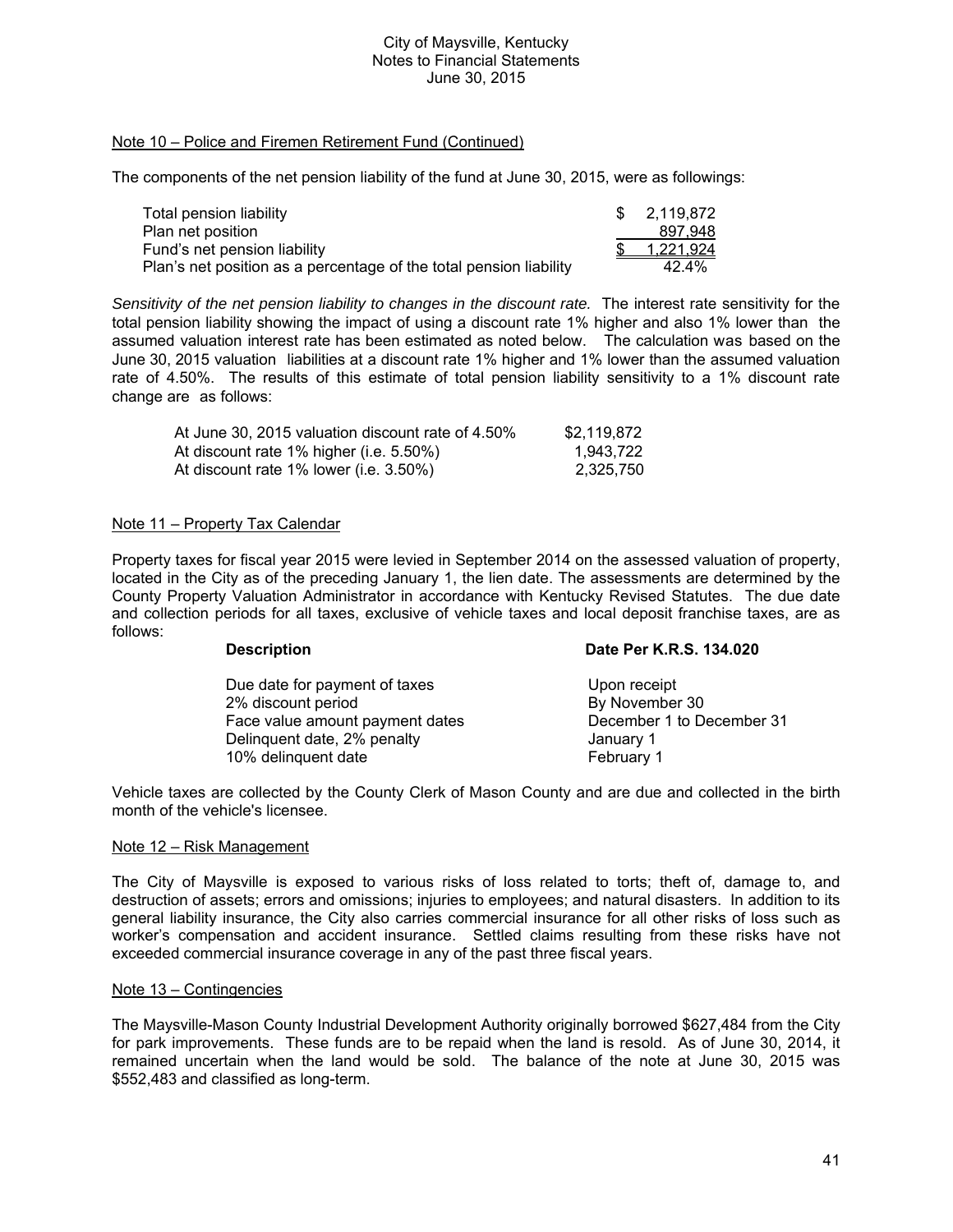# Note 14- Prior Period Adjustment

Government-wide net assets decreased by \$9,372,591 as a result of adjustments to the net pension liability. The adjustment impacted the net assets of governmental activities by \$8,173,591 and businesstype activities by \$1,199,000.

As described in Notes 9 and 10 regarding the City's participation in the County Employee's Retirement Plan and the Police and Firemen Retirement Fund, the Government Accounting Standards Board's Statement No. 68 became effective for fiscal year 2015. The new standard required the City to report its proportionate share of the net pension liability and related deferred outflows of resources and deferred inflows of resources. That amount was calculated to be \$8,173,591 for governmental activities and \$1,199,000 for business-type activities as of June 30, 2014.

# Note 15 – Interfund Receivables and Payables

Interfund Receivables and Payables as of June 30, 2015 are as follows:

|                              |    | Interfund   | Interfund       |
|------------------------------|----|-------------|-----------------|
|                              |    | Receivables | Payables        |
| <b>General Fund</b>          | S  | 760,345     | \$<br>1,103,296 |
| Rec. Park Fund               |    |             | 141,625         |
| Ambulance Fund               |    |             | 168,345         |
| Plannig Comm. Fund           |    |             | 3,676           |
| <b>Tourism Fund</b>          |    | 158,761     |                 |
| <b>Municipal Road Fund</b>   |    | 328,086     |                 |
| <b>LGEA Fund</b>             |    | 423,351     |                 |
| Maysville Utility Commission |    |             | 510,500         |
| Public Building Corp.        |    | 256,899     |                 |
|                              | \$ | 1,927,442   | \$<br>1,927,442 |

# Note 16 – Subsequent Events

The City has evaluated and considered the need to recognize or disclose subsequent events through January 4, 2016, which represents the date that these financial statements were available to be issued. Subsequent events past this date, as they pertain to the fiscal year ended June 30, 2015, have not been evaluated by the City.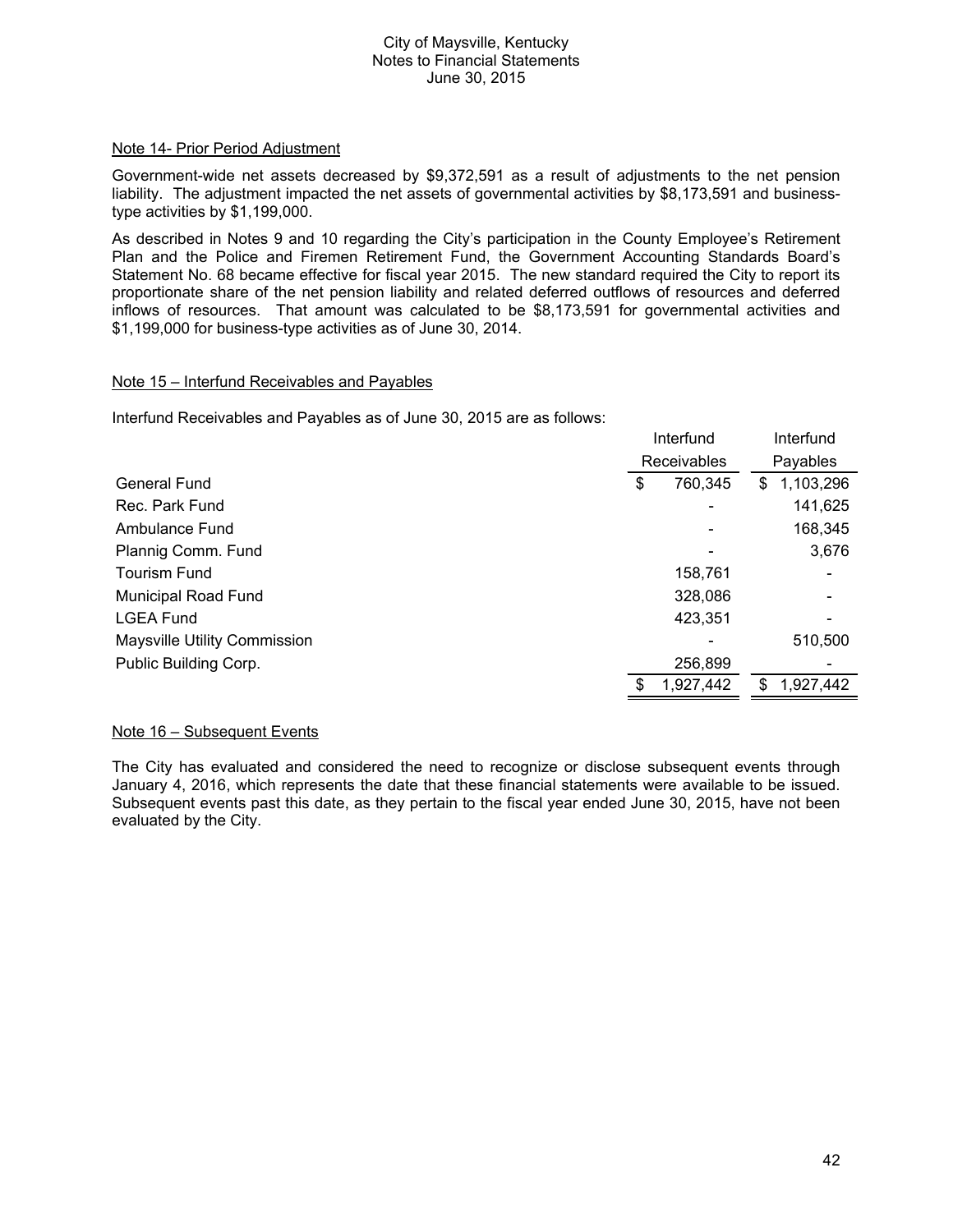#### City of Maysville, Kentucky General Fund Statement of Revenues, Expenditures and Changes in Fund Balance-Budget and Actual for the year ended June 30, 2015

|                                                                    |    | Original<br><b>Budget</b> | <b>Amended</b><br><b>Budget</b> | <b>Actual</b>    | Variance<br><b>Favorable</b><br>(Unfavorable) |
|--------------------------------------------------------------------|----|---------------------------|---------------------------------|------------------|-----------------------------------------------|
| <b>Revenues</b>                                                    |    |                           |                                 |                  |                                               |
| Taxes                                                              | \$ | 1,221,000                 | \$<br>1,221,000                 | \$<br>1,312,146  | \$<br>91,146                                  |
| Licenses and permits                                               |    | 7,447,000                 | 7,447,000                       | 7,559,401        | 112,401                                       |
| Intergovernmental revenue                                          |    | 807,500                   | 2,707,500                       | 440,290          | (2, 267, 210)                                 |
| Other                                                              |    | 165,100                   | 165,100                         | 183,457          | 18,357                                        |
| <b>Total revenues</b>                                              |    | 9,640,600                 | 11,540,600                      | 9,495,294        | (2,045,306)                                   |
| <b>Expenditures</b>                                                |    |                           |                                 |                  |                                               |
| General government                                                 |    | 2,802,000                 | 2,802,000                       | 2,539,594        | 262,406                                       |
| Police                                                             |    | 2,103,000                 | 2,103,000                       | 2,063,776        | 39,224                                        |
| Fire                                                               |    | 1,838,000                 | 1,838,000                       | 1,780,582        | 57,418                                        |
| Public works                                                       |    | 3,291,000                 | 3,291,000                       | 2,972,233        | 318,767                                       |
| Other                                                              |    | 80,000                    | 80,000                          | 75,000           | 5,000                                         |
| Parks and recreation                                               |    | 91,000                    | 91,000                          | 51,070           | 39,930                                        |
| Capital                                                            |    | 764,000                   | 2,664,000                       | 1,069,168        | 1,594,832                                     |
| Total expenditures                                                 |    | 10,969,000                | 12,869,000                      | 10,551,423       | 2,317,577                                     |
| Excess (deficiency) of revenues over                               |    |                           |                                 |                  |                                               |
| expenditures                                                       |    | (1,328,400)               | (1,328,400)                     | (1,056,129)      | 272,271                                       |
| Other financing sources (uses):                                    |    |                           |                                 |                  |                                               |
| Proceeds from insurance settlement                                 |    |                           |                                 | 50,625           | 50,625                                        |
| Proceeds from sale of property                                     |    |                           |                                 | 15.088           | 15,088                                        |
| Transfers (to) from other funds, net                               |    |                           |                                 | 200,654          | 200,654                                       |
| Total other financing sources (uses)                               |    |                           |                                 | 266,367          | 266,367                                       |
| Excess (deficiency) of revenues over<br>expenditures and transfers | S  | (1,328,400)               | \$<br>(1,328,400)               | (789, 762)       | \$<br>538,638                                 |
| Fund balance, beginning of year                                    |    |                           |                                 | 12,781,058       |                                               |
| FUND BALANCE, END OF YEAR                                          |    |                           |                                 | \$<br>11,991,296 |                                               |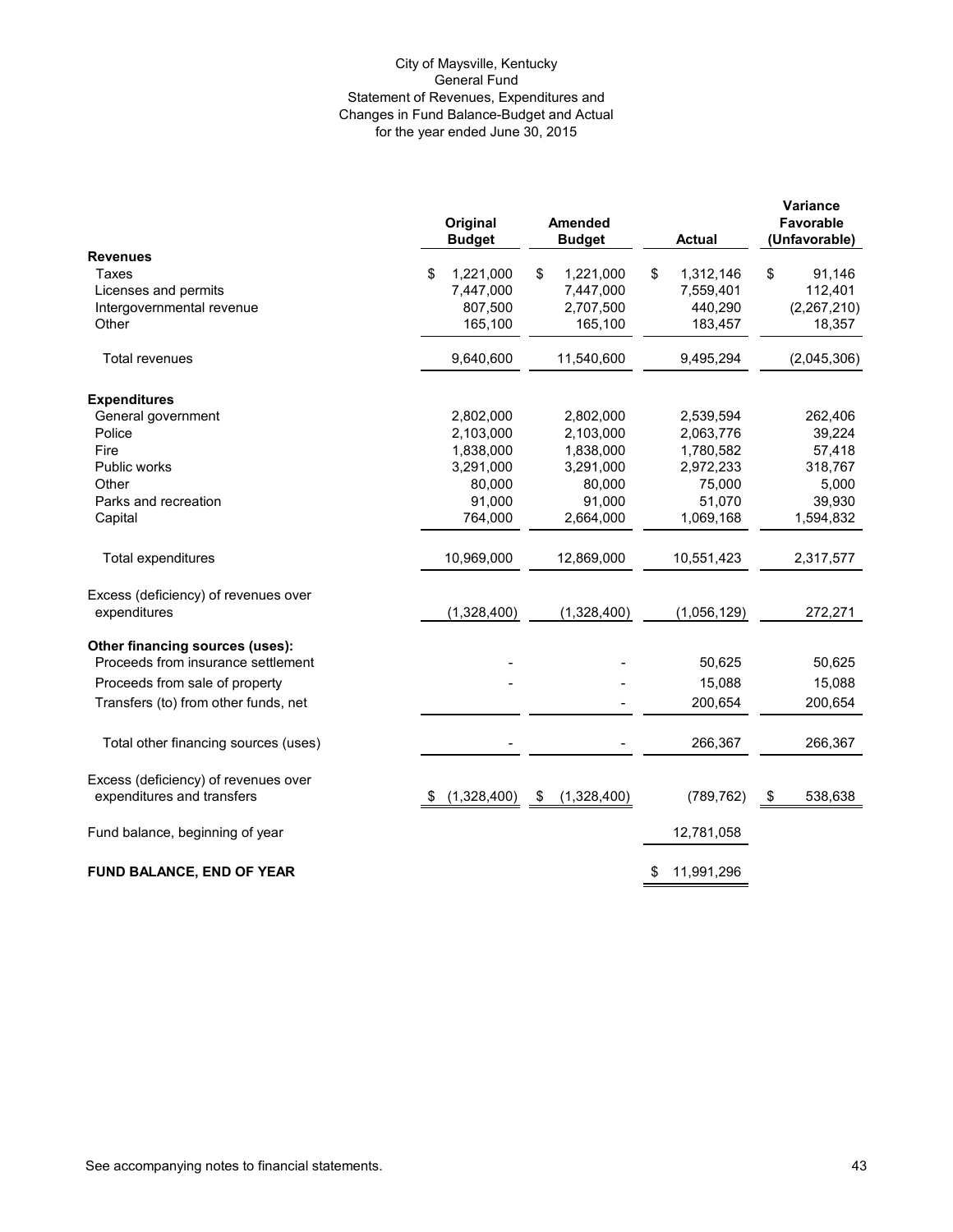#### City of Maysville, Kentucky Required Supplemental Information Schedule of Changes in Total Pension Liability Police and Firefighters' Pension Fund As of June 30, 2015

|                                                                               | July 1, 2014<br>to |     | July 1, 2013<br>to |     | July 1, 2012<br>to |      | July 1, 2011<br>to |     | July 1, 2010<br>to |    | July 1, 2009<br>to |               | July 1, 2008<br>to |      | July 1, 2007<br>to |     | July 1, 2006<br>to |      | July 1, 2005<br>to |
|-------------------------------------------------------------------------------|--------------------|-----|--------------------|-----|--------------------|------|--------------------|-----|--------------------|----|--------------------|---------------|--------------------|------|--------------------|-----|--------------------|------|--------------------|
|                                                                               | June 30, 2015      |     | June 30, 2014      |     | June 30, 2013      |      | June 30, 2012      |     | June 30, 2011      |    | June 30, 2010      |               | June 30, 2009      |      | June 30, 2008      |     | June 30, 2007      |      | June 30, 2006      |
| <b>Total pension liability</b>                                                |                    |     |                    |     |                    |      |                    |     |                    |    |                    |               |                    |      |                    |     |                    |      |                    |
| Service cost                                                                  | \$                 | \$. |                    | \$. |                    | \$   |                    | \$  |                    | \$ |                    | <sup>\$</sup> |                    | \$   |                    | S   |                    | \$   |                    |
| Interest                                                                      | 93,804             |     | 97,254             |     | 114,829            |      | 118,234            |     | 121,718            |    | 150,355            |               | 154,707            |      | 159,162            |     | 171,442            |      | 175,703            |
| Changes in benefit terms                                                      |                    |     |                    |     |                    |      |                    |     |                    |    |                    |               |                    |      |                    |     |                    |      |                    |
| Differences between expected<br>and actual experience                         | 13,053             |     | $\sim$             |     | (68, 273)          |      |                    |     |                    |    | (255, 321)         |               |                    |      |                    |     | 56,829             |      |                    |
| Changes in assumptions                                                        | 7,195              |     |                    |     | 203,824            |      |                    |     |                    |    | 205,963            |               |                    |      |                    |     | 306,097            |      |                    |
| Benefit payments                                                              | (171, 760)         |     | (176, 436)         |     | (177, 622)         |      | (183, 120)         |     | (187, 391)         |    | (217, 278)         |               | (226, 854)         |      | (228, 681)         |     | (228, 828)         |      | (229, 128)         |
| Net change in total pension liability                                         | (57, 708)          |     | (79, 182)          |     | 72,758             |      | (64, 886)          |     | (65, 673)          |    | (116, 281)         |               | (72, 147)          |      | (69, 519)          |     | 305,540            |      | (53, 425)          |
| <b>Total pension liability-beginning</b>                                      | 2,177,580          |     | 2,256,762          |     | 2,184,004          |      | 2,248,890          |     | 2,314,563          |    | 2,430,844          |               | 2,502,991          |      | 2,572,510          |     | 2,266,970          |      | 2,320,395          |
| <b>Total pension liability-ending</b>                                         | 2,119,872          |     | 2,177,580          |     | 2,256,762          |      | 2,184,004          |     | 2,248,890          | s  | 2,314,563          |               | 2,430,844          | S    | 2,502,991          | S.  | 2,572,510          |      | 2,266,970          |
| Plan fiduciary net position<br>Contrubution from City                         | \$<br>93,000       | \$  | 93,000             | \$  | 109,000            | \$   | 109,000            | \$  | 109,000            | \$ | 114,000            | \$            | 114,000            | \$   | 94,000             | \$  | 94,000             | \$   | 94,000             |
| Plan net investment income                                                    | 4,865              |     | 68,555             |     | 39,344             |      | 31,586             |     | 103,124            |    | 89,091             |               | (31, 894)          |      | 42,137             |     | 111,309            |      | 58,276             |
| Benefit payments                                                              | (171, 760)         |     | (176, 436)         |     | (177, 622)         |      | (183, 120)         |     | (187, 391)         |    | (217, 278)         |               | (226, 854)         |      | (228, 681)         |     | (228, 828)         |      | (229, 128)         |
| Plan administrative expense                                                   | (7, 146)           |     | (7, 242)           |     | (7, 318)           |      | (7, 323)           |     | (4,041)            |    | (2,980)            |               | (4, 161)           |      | (4,993)            |     | (5,093)            |      | (5,215)            |
| Other changes                                                                 |                    |     |                    |     |                    |      |                    |     |                    |    |                    |               |                    |      |                    |     |                    |      |                    |
| Net change in plan fiduciary net position                                     | (81,041)           |     | (22, 123)          |     | (36, 596)          |      | (49, 857)          |     | 20,692             |    | (17, 167)          |               | (148,909)          |      | (97, 537)          |     | (28, 612)          |      | (82,067)           |
| Plan fiduciary net position - beginning                                       | \$<br>978,989      | -\$ | 1,001,112          | \$  | 1,037,708          | - \$ | 1,087,565          | \$  | 1,066,873          | \$ | 1,084,040          | \$            | 1,232,949          | - \$ | 1,330,486          | -3  | 1,359,098          | - \$ | 1,441,165          |
| Plan fiduciary net position - ending                                          | 897,948            | -\$ | 978,989            | -\$ | 1,001,112          | - \$ | 1,037,708          | -\$ | 1,087,565          | \$ | 1,066,873          | -\$           | 1,084,040          | - \$ | 1,232,949          | -\$ | 1,330,486          | -\$  | 1,359,098          |
| City net pension liability                                                    | 1,221,924          |     | 1,198,591          |     | 1,255,650          |      | 1,146,296          |     | 1,161,325          |    | 1,247,690          |               | 1,346,804          |      | 1,270,042          |     | 1,242,024          |      | 907,872            |
| Plan fiduciary net position as a<br>percentage of the total pension liability | 42.4%              |     | 45.0%              |     | 44.4%              |      | 47.5%              |     | 48.4%              |    | 46.1%              |               | 44.6%              |      | 49.3%              |     | 51.7%              |      | 60.0%              |
| Annual money-weighted rate of return                                          | 0.00%              |     | 0.00%              |     | 0.00%              |      | 0.00%              |     | 0.07%              |    | 0.18%              |               | 0.25%              |      | 0.04%              |     | 0.04%              |      | 0.00%              |

The total pension liability is determined by means of an actuarial valuation of the pension plan. The past four actuarial valuations of the City's Police & Firefighters' Pension Fund in were prepared as of 6/30/15, 6/30/20 was estimated based on the following:

6/30/2003 liability was rolled forward to 6/30/2004 based on the assumptions used in the 2003 valuation. This roll forward generated an estimated liability as of 6/30/2004. This 6/30/2004 estimate was then rolled forward t 6/302005 estimate was rolled forward in this same fashion to 6/300200 to generat the estimat on tha date. The 6/302007 valuation liably was then rolled forward to 6/30/2011 using the 2010 valuation assumptions, and that 6/ using the 2013 valuation assumptions to generate the 6/30/2014 estimate.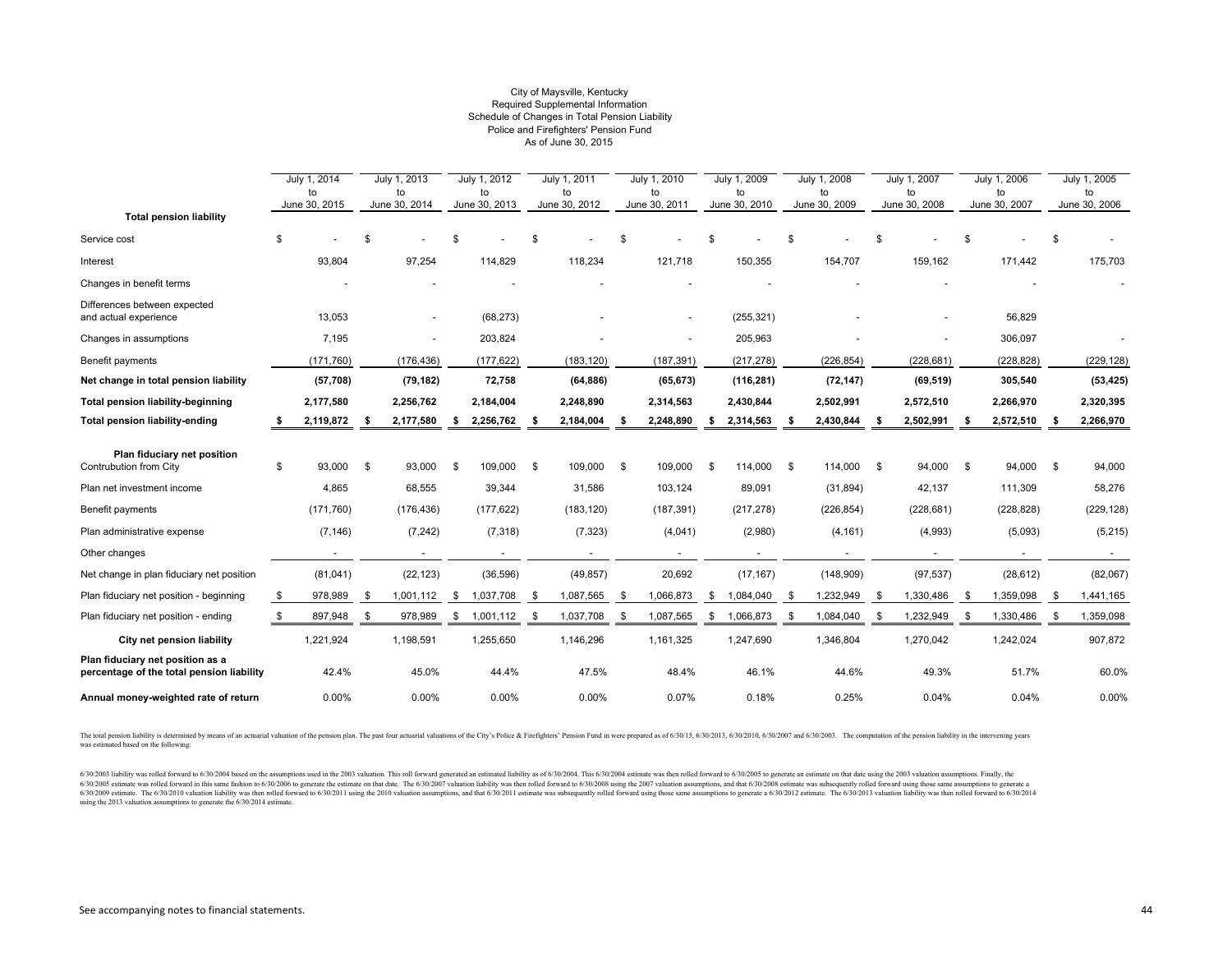# City of Maysville, Kentucky Schedule of the City's Proportionate Share of the Net Pension Liability County Employees' Retirement System

|                                                                                                          |                     | June 30, 2015               |                                     |
|----------------------------------------------------------------------------------------------------------|---------------------|-----------------------------|-------------------------------------|
|                                                                                                          | Hazardous<br>(City) | Non-<br>Hazardous<br>(City) | Non-<br>Hazardous<br>(Utility Comm) |
| City's proportion of the net pension liability                                                           | 0.313412%           | 0.093523%                   | 0.035739%                           |
| City's proportionate share of the net pension liability                                                  | \$<br>3,767,000     | \$<br>3,034,000             | \$<br>1,160,000                     |
| City's covered-employee payroll                                                                          | \$<br>2,480,617     | \$<br>1,619,576             | \$<br>888,930                       |
| City's proportionate share of the net pension liabilty<br>as a percentage of its covered-empoyee payroll | 151.86%             | 187.33%                     | 130.49%                             |
| Plan fiduciary net position as a percentage of the total<br>pension liability                            | 63.46%              | 66.80%                      | 66.80%                              |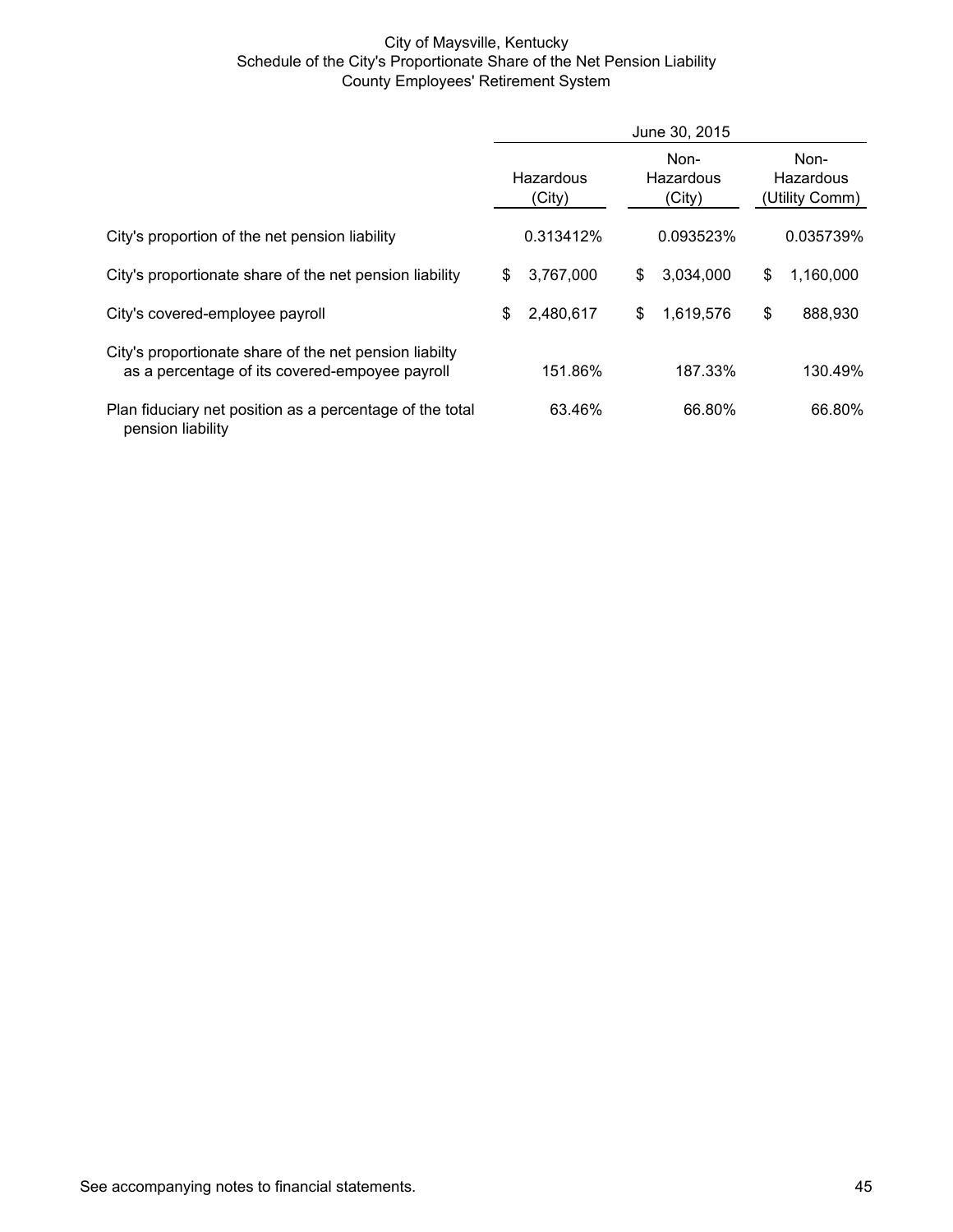# City of Maysville, Kentucky Schedule of the City's Contributions County Employees' Retirement System For the Year Ended June 30, 2015

|                                                                                       | 2015            |
|---------------------------------------------------------------------------------------|-----------------|
| Contractually required contribution (includes \$344,176 for<br>Health Insurance Fund) | \$<br>1,031,193 |
| Contributions in relation to the contractually required<br>contribution               | (1,031,193)     |
| Contribution deficiency (excess)                                                      |                 |
| City's covered-employee payroll                                                       | \$<br>4,989,123 |
| Contributions as a percentage of covered employee                                     | 20.67%          |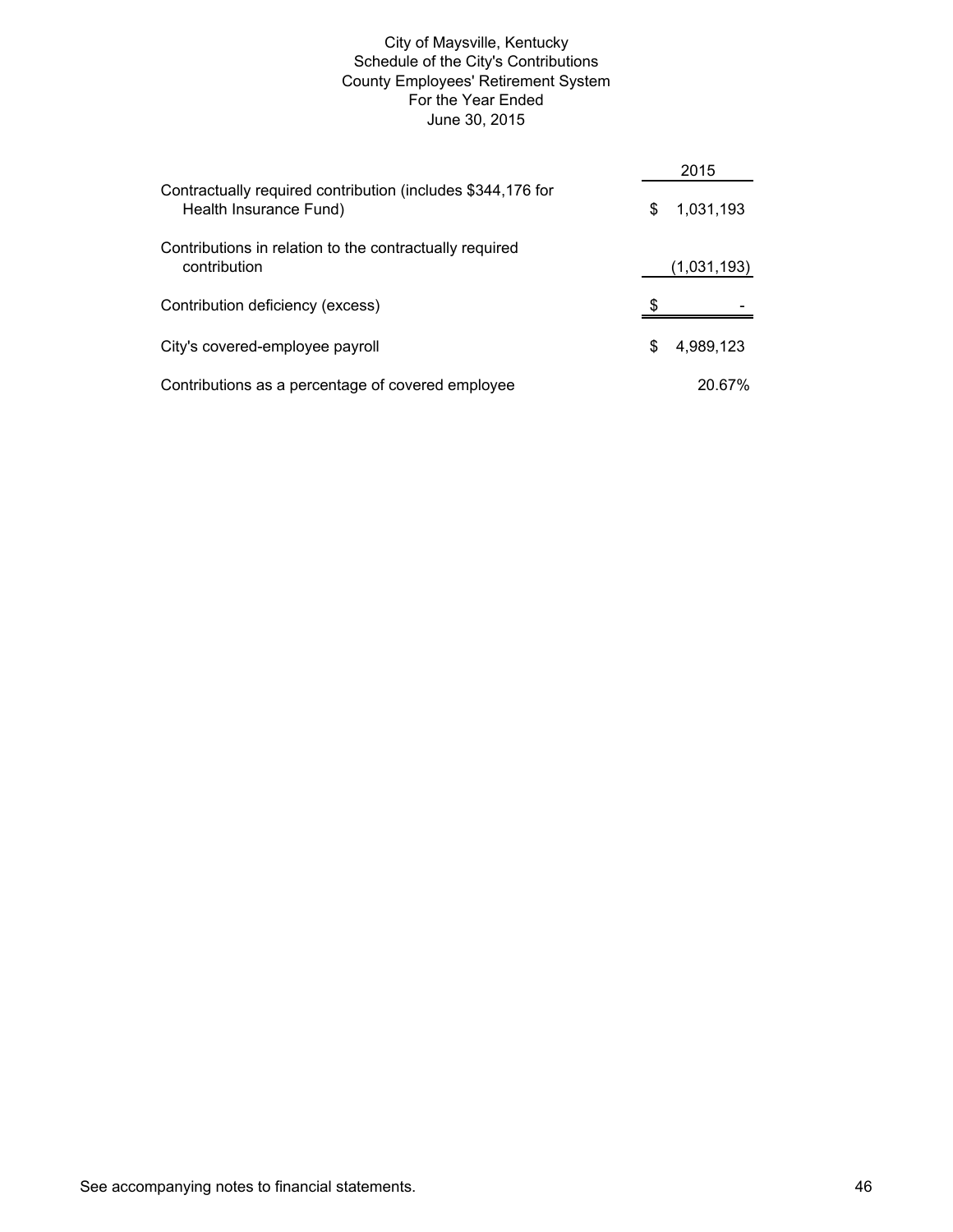#### City of Maysville, Kentucky Combining Balance Sheet Nonmajor Governmental Funds June 30, 2015

|                                                                                             |                                               | <b>PERMANENT</b><br><b>FUND</b>                 |                                                                |                                           |                                 |                                               |                         |                                |                           |
|---------------------------------------------------------------------------------------------|-----------------------------------------------|-------------------------------------------------|----------------------------------------------------------------|-------------------------------------------|---------------------------------|-----------------------------------------------|-------------------------|--------------------------------|---------------------------|
| <b>ASSETS</b>                                                                               | Maysville-<br>Mason Co.<br>Recreation<br>Park | Maysville-<br>Mason Co.<br>Ambulance<br>Service | Maysville-<br>Mason Co.<br><b>Joint Planning</b><br>Commission | <b>Maysville</b><br>Tourism<br>Commission | <b>Municipal</b><br>Road<br>Aid | Local<br>Government<br>Economic<br>Assistance | Total                   | Cementery<br><b>Trust Fund</b> | Total                     |
|                                                                                             |                                               |                                                 |                                                                |                                           |                                 |                                               |                         |                                |                           |
| Cash                                                                                        | \$                                            | \$ 275,507                                      | \$                                                             | \$                                        | \$                              | \$                                            | 275,507<br>\$           | \$                             | 275,507                   |
| Investments<br>Accounts receivable:                                                         |                                               |                                                 |                                                                |                                           |                                 |                                               |                         | 1,548,425                      | 1,548,425                 |
| Intergovernmental<br>User fees (net of ambulance service<br>allowance for doubtful accounts | 161,339                                       | $\overline{\phantom{a}}$                        | 4,726                                                          |                                           |                                 |                                               | 166,065                 |                                | 166,065                   |
| of \$89,102)                                                                                |                                               | 60,649                                          |                                                                |                                           |                                 |                                               | 60,649                  |                                | 60,649                    |
| Due from other funds                                                                        |                                               |                                                 |                                                                | 158,761                                   | 328,086                         | 423,351                                       | 910,198                 |                                | 910,198                   |
| <b>Total Assets</b>                                                                         | 161,339                                       | \$336,156                                       | 4,726<br>S                                                     | 158,761<br>\$                             | 328,086<br>S                    | 423,351                                       | 1,412,419               | 1,548,425<br>S                 | 2,960,844<br>- \$         |
| <b>LIABILITIES AND FUND BALANCE</b>                                                         |                                               |                                                 |                                                                |                                           |                                 |                                               |                         |                                |                           |
| Accounts payable<br>Due to other funds                                                      | 19,324<br>\$<br>141,624                       | \$<br>168,345                                   | \$<br>3,677                                                    |                                           | \$                              | \$                                            | 19,324<br>\$<br>313,646 | \$                             | 19,324<br>- \$<br>313,646 |
| <b>Total Liabilities</b>                                                                    | 160,948                                       | 168,345                                         | 3,677                                                          |                                           |                                 |                                               | 332,970                 |                                | 332,970                   |
| Fund Balance, restricted<br>Fund Balance, unassigned                                        | 391                                           | 167,811                                         | 1,049                                                          | 158,761                                   | 328,086                         | 423,351                                       | 751,437<br>328,012      | 1,548,425                      | 2,299,862<br>328,012      |
| <b>Total Fund Balance</b>                                                                   | 391                                           | 167,811                                         | 1,049                                                          | 158,761                                   | 328,086                         | 423,351                                       | 1,079,449               | 1,548,425                      | 2,627,874                 |
| <b>Total Liabilities and Fund Balance</b>                                                   | 161,339<br>\$                                 | \$336,156                                       | 4,726<br>- \$                                                  | \$158,761                                 | 328,086<br>\$                   | 423,351                                       | 1,412,419<br>\$         | 1,548,425<br>\$                | 2,960,844<br>\$           |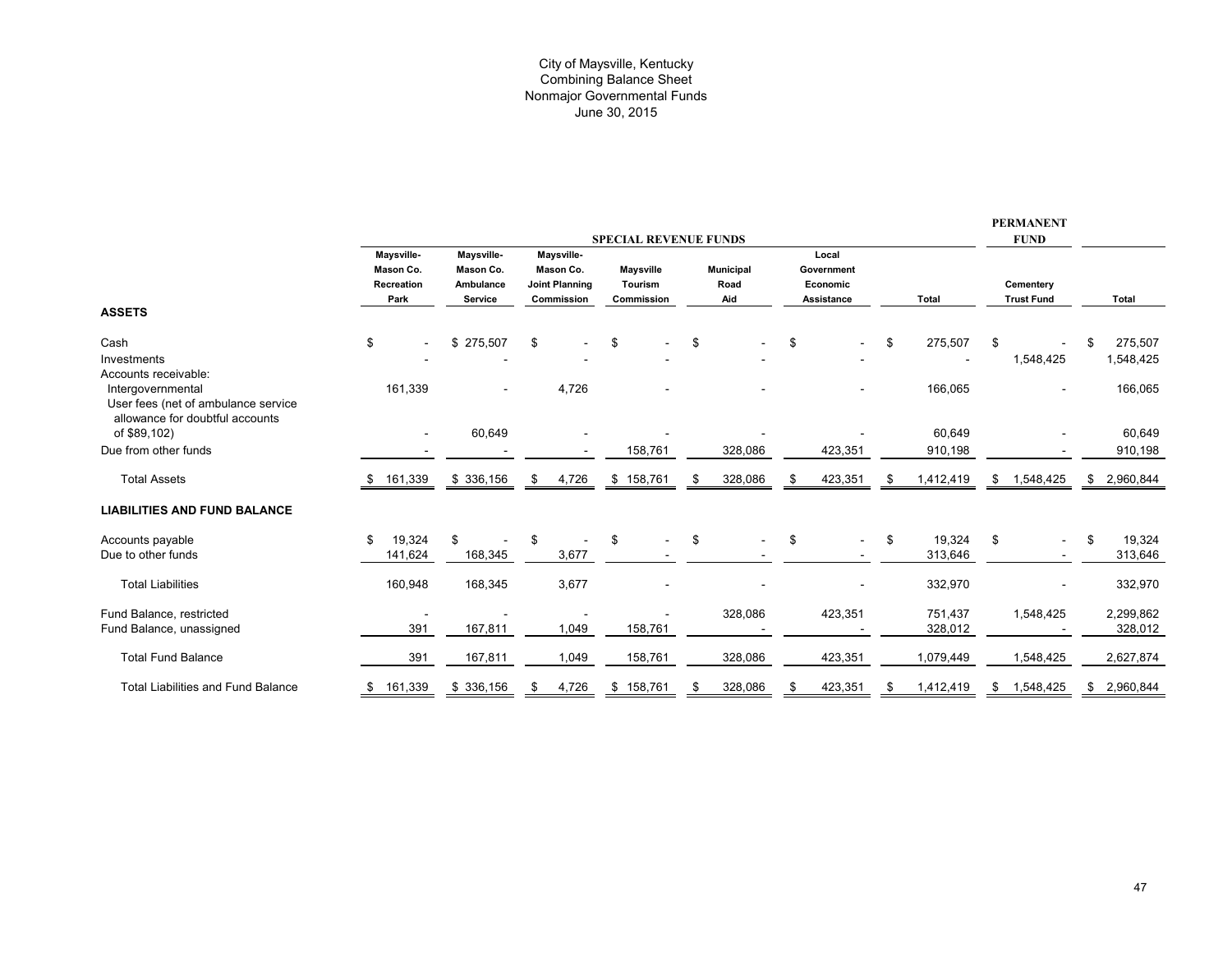#### City of Maysville, Kentucky Combining Statement of Revenues, Expenditures and Changes in Fund Balance Nonmajor Governmental Funds for the year ended June 30, 2015

|                                                                                          |                                               |                                                        |                                                                | <b>SPECIAL REVENUE FUNDS</b>              |                                 |                                                      |                                                    | <b>PERMANENT</b><br><b>FUND</b> |                                                        |
|------------------------------------------------------------------------------------------|-----------------------------------------------|--------------------------------------------------------|----------------------------------------------------------------|-------------------------------------------|---------------------------------|------------------------------------------------------|----------------------------------------------------|---------------------------------|--------------------------------------------------------|
|                                                                                          | Maysville-<br>Mason Co.<br>Recreation<br>Park | Maysville-<br>Mason Co.<br><b>Ambulance</b><br>Service | Maysville-<br>Mason Co.<br><b>Joint Planning</b><br>Commission | <b>Maysville</b><br>Tourism<br>Commission | <b>Municipal</b><br>Road<br>Aid | Local<br>Government<br>Economic<br><b>Assistance</b> | <b>Total</b>                                       | Cementery<br><b>Trust Fund</b>  | Total                                                  |
| <b>Revenues</b>                                                                          |                                               |                                                        |                                                                |                                           |                                 |                                                      |                                                    |                                 |                                                        |
| Intergovernmental revenue<br>Charges for services<br>Taxes<br>Investment income<br>Other | 161,339<br>\$<br>15,207<br>3,765              | \$<br>10,000<br>534,888<br>36                          | 4,726<br>\$<br>3,120                                           | \$<br>5,049<br>84,162<br>146,236          | \$<br>201.831                   | 1,275<br>\$                                          | 384,220<br>\$<br>637,377<br>146,236<br>36<br>3,765 | \$<br>19,407                    | \$<br>384,220<br>637,377<br>146,236<br>19,443<br>3,765 |
| Total revenues                                                                           | 180,311                                       | 544,924                                                | 7,846                                                          | 235,447                                   | 201,831                         | 1,275                                                | 1,171,634                                          | 19,407                          | 1,191,041                                              |
| <b>Expenditures</b>                                                                      |                                               |                                                        |                                                                |                                           |                                 |                                                      |                                                    |                                 |                                                        |
| Parks and Recreation<br>Ambulance Service<br><b>General Government</b>                   | 329,948                                       | 120,720                                                | 12,572                                                         |                                           |                                 |                                                      | 329,948<br>120,720<br>12,572                       | 3,550                           | 329,948<br>120,720<br>16,122                           |
| Tourism                                                                                  |                                               |                                                        |                                                                | 197,891                                   |                                 |                                                      | 197,891                                            |                                 | 197,891                                                |
| Public Safety - Police<br>Capital Outlay                                                 | 11,702                                        |                                                        |                                                                |                                           |                                 | ٠                                                    | 11,702                                             | $\overline{\phantom{a}}$        | 11,702                                                 |
| Total expenditures                                                                       | 341,650                                       | 120,720                                                | 12,572                                                         | 197,891                                   |                                 |                                                      | 672,833                                            | 3,550                           | 676,383                                                |
| Excess (deficiency) of revenues over<br>expenditures                                     | (161, 339)                                    | 424,204                                                | (4, 726)                                                       | 37,556                                    | 201,831                         | 1,275                                                | 498,801                                            | 15,857                          | 514,658                                                |
| Other Financing Sources (Uses)<br>Contributions                                          |                                               |                                                        |                                                                |                                           |                                 |                                                      |                                                    |                                 |                                                        |
| Transfers (to) from other funds                                                          | 161,339                                       | (424, 204)                                             | 4,726                                                          | 5,000                                     |                                 |                                                      | (253, 139)                                         | (61, 186)                       | (314, 325)                                             |
| Total Other Financing Sources (Uses)                                                     | 161,339                                       | (424, 204)                                             | 4,726                                                          | 5,000                                     |                                 |                                                      | (253, 139)                                         | (61, 186)                       | (314, 325)                                             |
| Excess (deficiency) of revenues over<br>expenditures and transfers                       |                                               |                                                        |                                                                | 42,556                                    | 201,831                         | 1,275                                                | 245,662                                            | (45, 329)                       | 200,333                                                |
| Fund balance, beginning of year                                                          | 391                                           | 167,811                                                | 1,049                                                          | 116,205                                   | 126,255                         | 422,076                                              | 833,787                                            | 1,593,754                       | 2,427,541                                              |
| Fund balance, end of year                                                                | \$<br>391                                     | 167,811<br>\$                                          | 1,049<br>\$                                                    | \$158,761                                 | 328,086<br>\$                   | 423,351<br>\$                                        | \$1,079,449                                        | \$1,548,425                     | \$ 2,627,874                                           |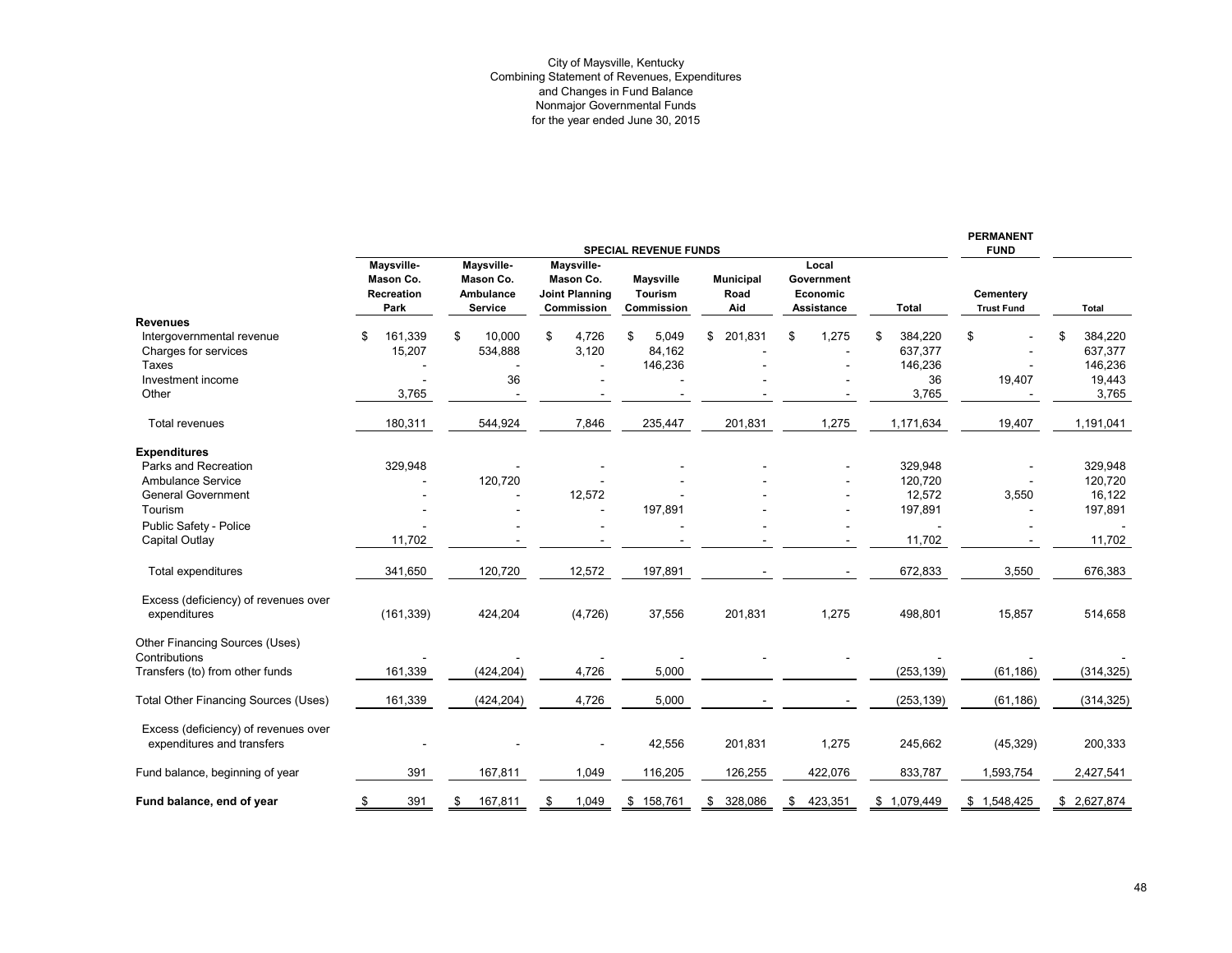# City of Maysville, Kentucky Special Revenue Funds Schedule of Revenues, Expenditures and Changes in Fund Balance - Budget and Actual for the year ended June 30, 2015

|                                                   | Original<br><b>Budget</b> | <b>Amended</b><br><b>Budget</b> | <b>Actual</b> | Variance<br><b>Favorable</b><br>(Unfavorable) |
|---------------------------------------------------|---------------------------|---------------------------------|---------------|-----------------------------------------------|
| <b>Revenues:</b>                                  |                           |                                 |               |                                               |
| Intergovernmental revenue                         | \$<br>723,700             | \$<br>723,700                   | \$<br>384,220 | \$<br>(339, 480)                              |
| Charges for services                              | 514,100                   | 514,100                         | 637,377       | 123,277                                       |
| Taxes                                             | 130,000                   | 130,000                         | 146,236       | 16,236                                        |
| Other                                             | 87,000                    | 87,000                          | 3,801         | (83, 199)                                     |
| <b>Total revenues</b>                             | 1,454,800                 | 1,454,800                       | 1,171,634     | (283, 166)                                    |
| <b>Expenditures:</b>                              |                           |                                 |               |                                               |
| Parks and Recreation                              | 294,500                   | 294,500                         | 329,948       | (35, 448)                                     |
| Ambulance service                                 | 127,000                   | 127.000                         | 120,720       | 6,280                                         |
| <b>General Government</b>                         | 22,000                    | 22,000                          | 12,572        | 9,428                                         |
| Tourism commission                                | 225,000                   | 225,000                         | 197,891       | 27,109                                        |
| <b>Public Safety</b>                              | 300,000                   | 300,000                         |               | 300,000                                       |
| Capital Outlay                                    |                           |                                 | 11,702        | (11, 702)                                     |
| Total expenditures                                | 968,500                   | 968,500                         | 672,833       | 295,667                                       |
| Excess (deficiency) of revenues over expenditures | 486,300                   | 486,300                         | 498,801       | 12,501                                        |
| Transfers (to) from other funds                   |                           |                                 | (253, 139)    | (253, 139)                                    |
| Excess (deficiency) of revenues over              |                           |                                 |               |                                               |
| expenditures and transfers                        | 486,300                   | 486,300                         | 245,662       | (240, 638)                                    |
| Fund balance, beginning of year                   | 833,787                   | 833,787                         | 833,787       |                                               |
| Fund balance, end of year                         | \$1,320,087               | \$1,320,087                     | \$1,079,449   | \$<br>(240, 638)                              |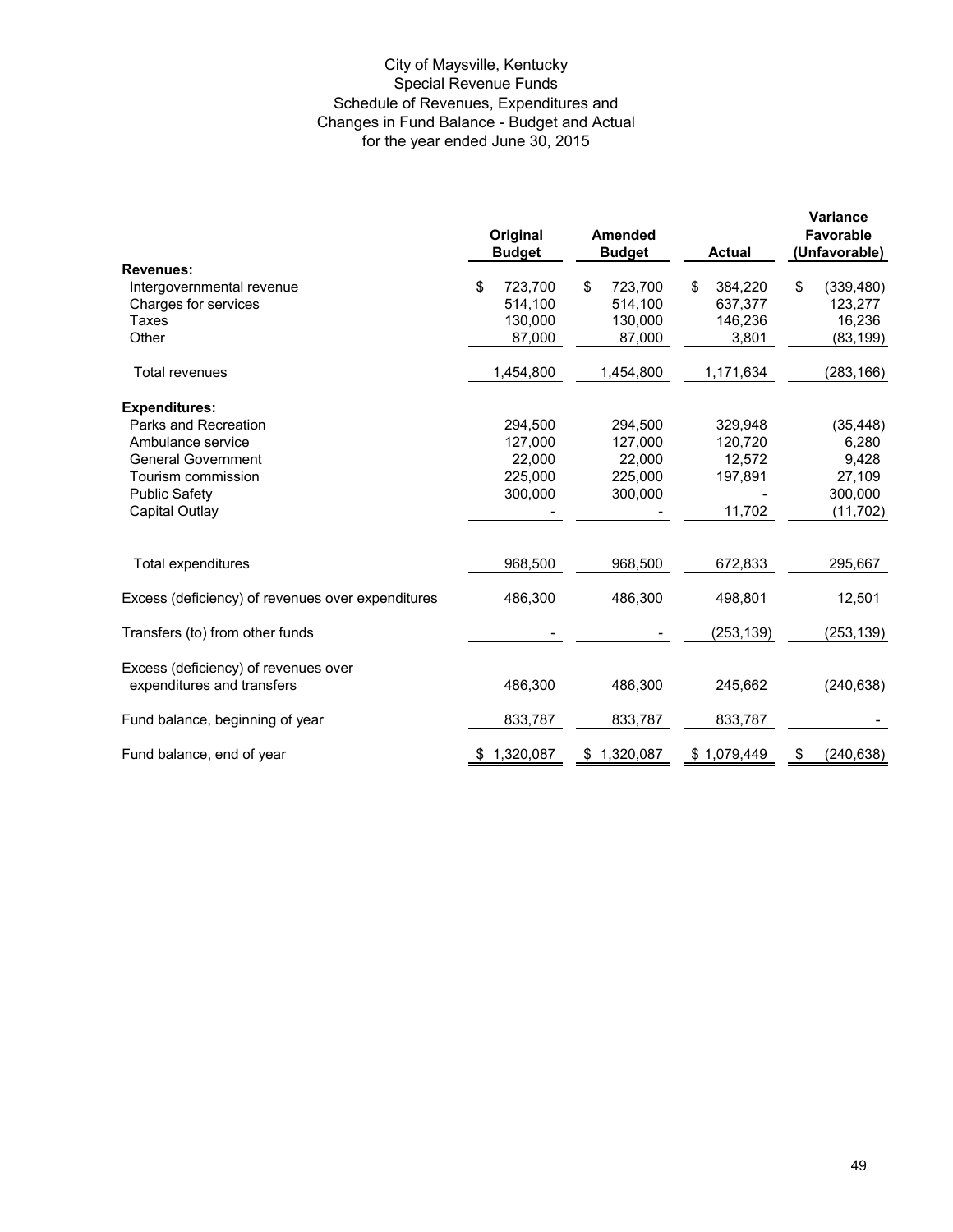# City of Maysville, Kentucky Maysville - Mason County Recreation Park Schedule of Revenues, Expenditures and Changes in Fund Balance - Budget and Actual for the year ended June 30, 2015

|                                                                    | <b>Budget</b> | <b>Actual</b> | Variance<br><b>Favorable</b><br>(Unfavorable) |
|--------------------------------------------------------------------|---------------|---------------|-----------------------------------------------|
| <b>Revenues</b>                                                    |               |               |                                               |
| Intergovernmental                                                  | \$<br>137,700 | \$<br>161,339 | \$<br>23,639                                  |
| Golf course                                                        | 14,100        | 15,207        | 1,107                                         |
| Miscellaneous                                                      | 5,000         | 3,765         | (1, 235)                                      |
| <b>Total revenues</b>                                              | 156,800       | 180,311       | 23,511                                        |
| <b>Expenditures</b>                                                |               |               |                                               |
| Personnel                                                          | 99,000        | 104,724       | (5, 724)                                      |
| Contractual                                                        | 35,000        | 43,066        | (8,066)                                       |
| Material and supplies                                              | 54,500        | 62,004        | (7,504)                                       |
| Other                                                              | 81,000        | 120,152       | (39, 152)                                     |
| Capital outlay                                                     | 25,000        | 11,702        | 13,298                                        |
| <b>Total expenditures</b>                                          | 294,500       | 341,648       | (47, 148)                                     |
| Excess (deficiency) of revenues over expenditures                  | (137,700)     | (161, 337)    | (23, 637)                                     |
| Transfers (to) from other funds                                    | 137,700       | 161,339       | 23,639                                        |
| Excess (deficiency) of revenues over<br>expenditures and transfers |               | 2             | 2                                             |
| Fund balance, beginning of year                                    | 391           | 391           |                                               |
| Fund balance, end of year                                          | \$<br>391     | \$<br>393     | \$<br>$\overline{c}$                          |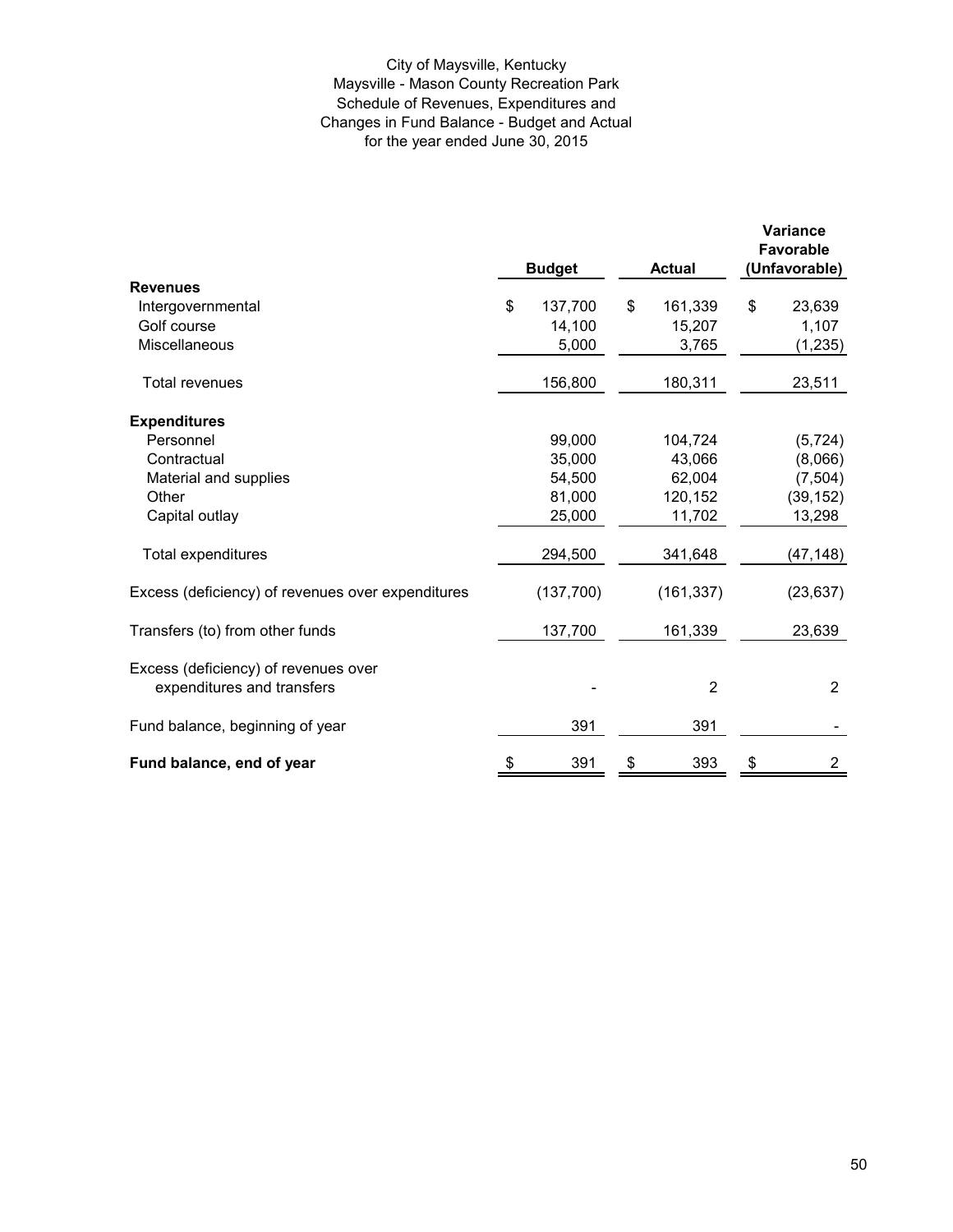# City of Maysville, Kentucky Maysville - Mason County Ambulance Service Schedule of Revenues, Expenditures and Changes in Fund Balance - Budget and Actual for the year ended June 30, 2015

|                                                                    | <b>Budget</b>           | <b>Actual</b>           | Variance<br><b>Favorable</b><br>(Unfavorable) |
|--------------------------------------------------------------------|-------------------------|-------------------------|-----------------------------------------------|
| <b>Revenues</b>                                                    |                         |                         |                                               |
| Charges for service<br>Intergovernmental Revenue                   | \$<br>500,000<br>10,000 | \$<br>534,888<br>10,000 | \$<br>34,888                                  |
| Other                                                              |                         | 36                      | 36                                            |
| <b>Total revenue</b>                                               | 510,000                 | 544,924                 | 34,924                                        |
| <b>Expenditures</b>                                                |                         |                         |                                               |
| Contractual                                                        | 42,000                  | 49,975                  | (7, 975)                                      |
| Material and supplies                                              | 85,000                  | 70,745                  | 14,255                                        |
| Capital                                                            |                         |                         |                                               |
| Total expenditures                                                 | 127,000                 | 120,720                 | 6,280                                         |
| Excess (deficiency) of revenues over expenditures                  | 383,000                 | 424,204                 | 41,204                                        |
| Transfers (to) from other funds                                    | (383,000)               | (424, 204)              | (41, 204)                                     |
| Excess (deficiency) of revenues over<br>expenditures and transfers |                         |                         |                                               |
| Fund balance, beginning of year                                    | 167,810                 | 167,811                 | 1                                             |
| Fund balance, end of year                                          | \$<br>167,810           | \$<br>167,811           | \$                                            |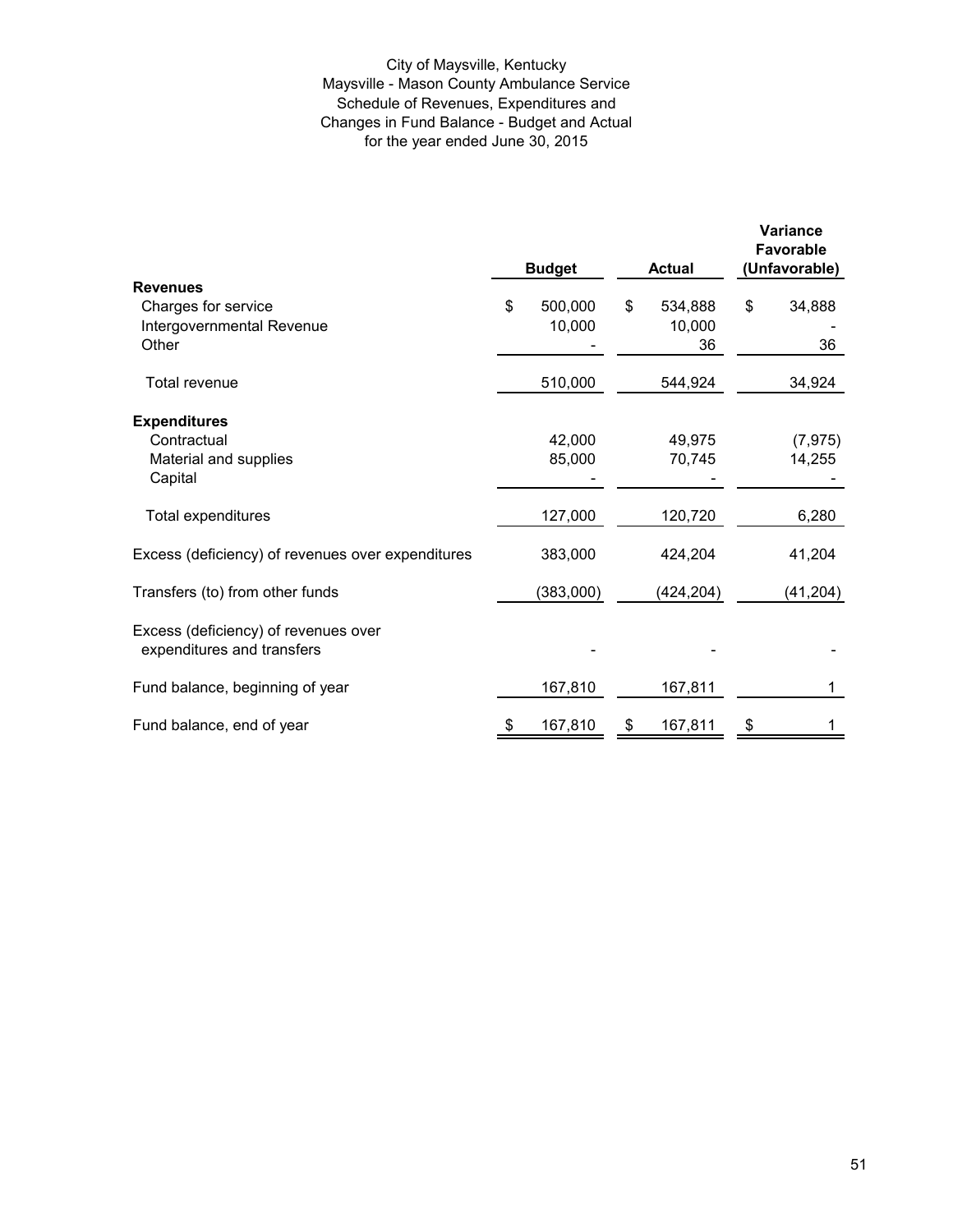# City of Maysville, Kentucky Maysville - Mason County Joint Planning Commission Schedule of Revenues, Expenditures and Changes in Fund Balance - Budget and Actual for the year ended June 30, 2015

|                                                                    | <b>Budget</b> | <b>Actual</b> | Variance<br><b>Favorable</b><br>(Unfavorable) |
|--------------------------------------------------------------------|---------------|---------------|-----------------------------------------------|
| <b>Revenues</b>                                                    |               |               |                                               |
| Intergovernmental                                                  | \$<br>3,000   | \$<br>4,726   | \$<br>1,726                                   |
| Charges for service<br>Other                                       | 3,000         | 3,120         | 120                                           |
| <b>Total revenues</b>                                              | 6,000         | 7,846         | 1,846                                         |
| <b>Expenditures</b>                                                |               |               |                                               |
| Contractual                                                        | 15,000        | 10,229        | 4,771                                         |
| Material and supplies                                              | 7,000         | 2,343         | 4,657                                         |
| Total expenditures                                                 | 22,000        | 12,572        | 9,428                                         |
| Excess (deficiency) of revenues over expenditures                  | (16,000)      | (4, 726)      | 11,274                                        |
| Transfers (to) from other funds                                    | 16,000        | 4,726         | (11, 274)                                     |
| Excess (deficiency) of revenues over<br>expenditures and transfers |               |               |                                               |
| Fund balance, beginning of year                                    | 1,049         | 1,049         |                                               |
| Fund balance, end of year                                          | \$<br>1,049   | \$<br>1,049   | \$                                            |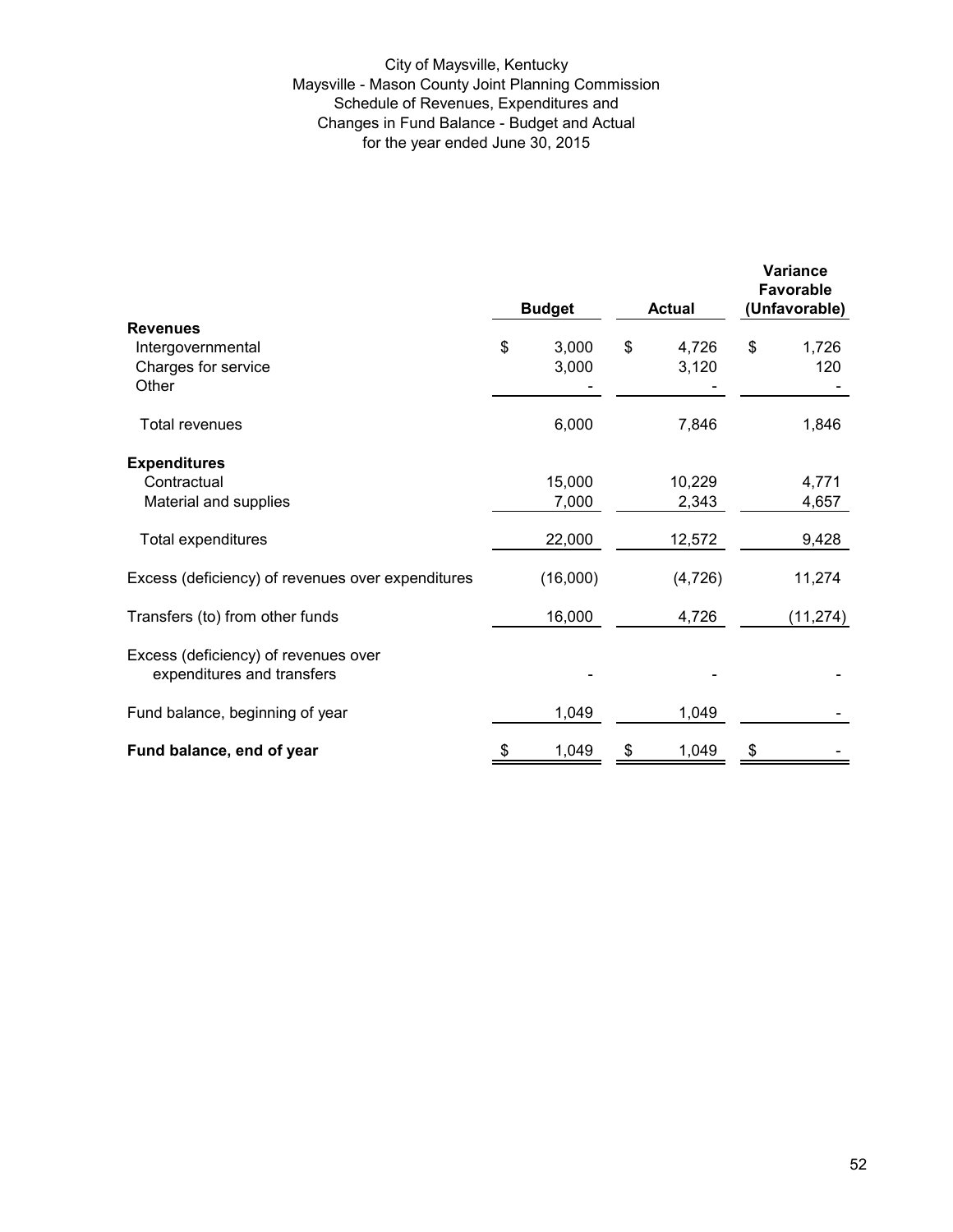# City of Maysville, Kentucky Maysville Tourism Commission Schedule of Revenues, Expenditures and Changes in Fund Balance - Budget and Actual for the year ended June 30, 2015

|                                                   | <b>Budget</b> | <b>Actual</b> | Variance<br><b>Favorable</b><br>(Unfavorable) |
|---------------------------------------------------|---------------|---------------|-----------------------------------------------|
| <b>Revenues</b>                                   |               |               |                                               |
| Taxes                                             | \$<br>130,000 | \$<br>146,236 | \$<br>16,236                                  |
| Intergovernmental                                 | 13,000        | 5,049         | (7, 951)                                      |
| Other                                             | 82,000        | 84,162        | 2,162                                         |
| Total revenues                                    | 225,000       | 235,447       | 10,447                                        |
| <b>Expenditures</b>                               |               |               |                                               |
| Personnel                                         | 125,400       | 110,836       | 14,564                                        |
| Contractual                                       | 54,500        | 40,345        | 14,155                                        |
| Material and supplies                             | 2,500         | 3,297         | (797)                                         |
| Other                                             | 42,600        | 43,413        | (813)                                         |
| Total expenditures                                | 225,000       | 197,891       | 27,109                                        |
| Excess (deficiency) of revenues over expenditures |               | 37,556        | 37,556                                        |
| Transfers (to) from other funds                   | 5,000         | 5,000         |                                               |
| Excess (deficiency) of revenues over              |               |               |                                               |
| expenditures and transfers                        | 5,000         | 42,556        | 37,556                                        |
| Fund balance, beginning of year                   | 116,205       | 116,205       |                                               |
| Fund balance, end of year                         | \$<br>121,205 | \$<br>158,761 | \$<br>37,556                                  |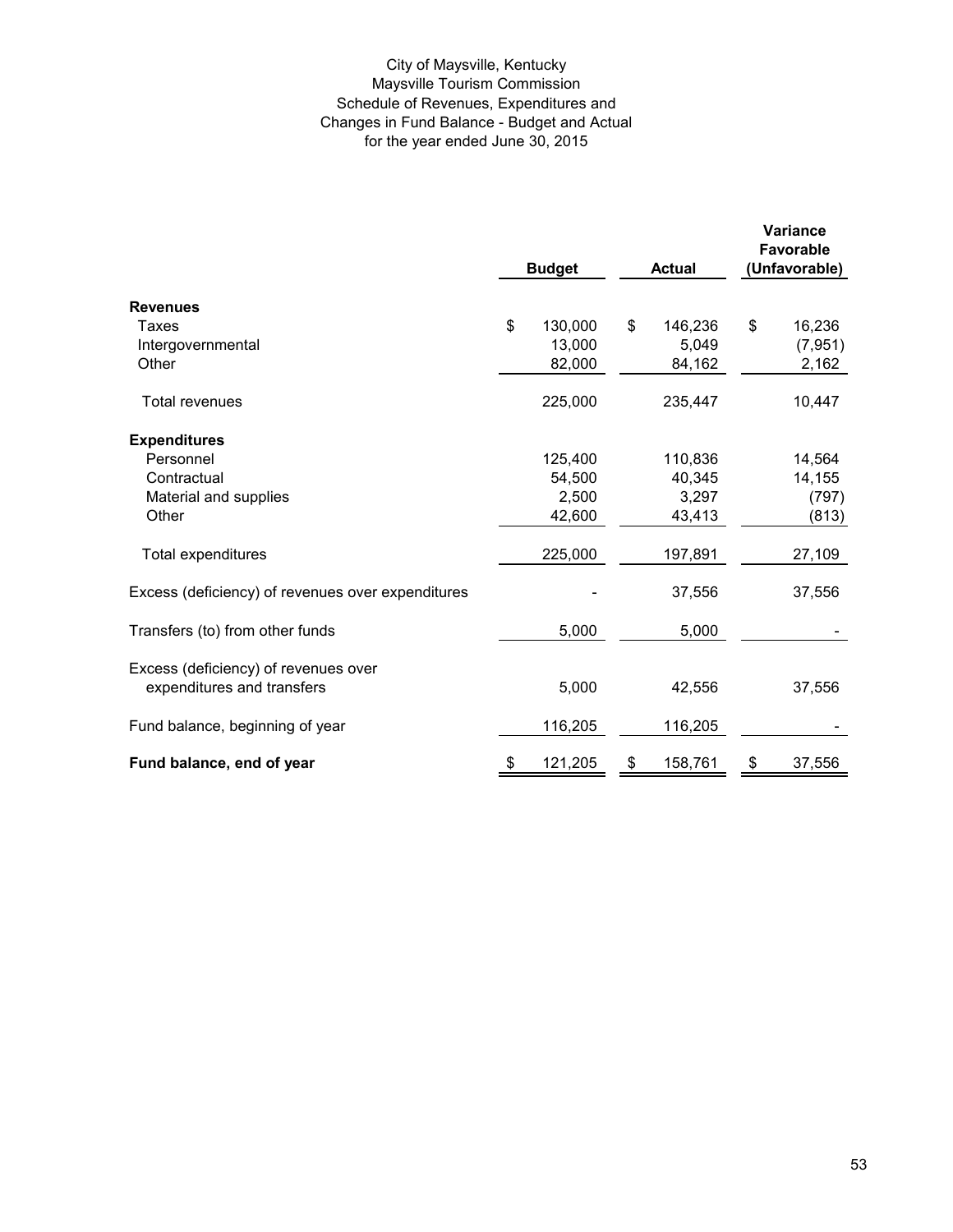# City of Maysville, Kentucky Municipal Road Aid Schedule of Revenues, Expenditures and Changes in Fund Balance - Budget and Actual for the year ended June 30, 2015

|                                                                                                                                  | <b>Budget</b> | <b>Actual</b> |    | Variance<br>Favorable<br>(Unfavorable) |
|----------------------------------------------------------------------------------------------------------------------------------|---------------|---------------|----|----------------------------------------|
| <b>Revenues</b><br>Intergovernmental<br>Other                                                                                    | \$<br>200,000 | \$<br>201,831 | \$ | 1,831                                  |
| <b>Total revenues</b>                                                                                                            | 200,000       | 201,831       |    | 1,831                                  |
| <b>Expenditures</b><br>Personnel<br>Congressional grant expenditures<br>Material and supplies<br>Other<br>Contractual<br>Capital |               |               |    |                                        |
| Total expenditures                                                                                                               |               |               |    |                                        |
| Excess (deficiency) of revenues over expenditures                                                                                | 200,000       | 201,831       |    | 1,831                                  |
| Transfers (to) from other funds                                                                                                  |               |               |    |                                        |
| Excess (deficiency) of revenues over<br>expenditures and transfers                                                               | 200,000       | 201,831       |    | 1,831                                  |
| Fund balance, beginning of year                                                                                                  | 126,255       | 126,255       |    |                                        |
| Fund balance, end of year                                                                                                        | 326,255       | \$<br>328,086 | S. | 1,831                                  |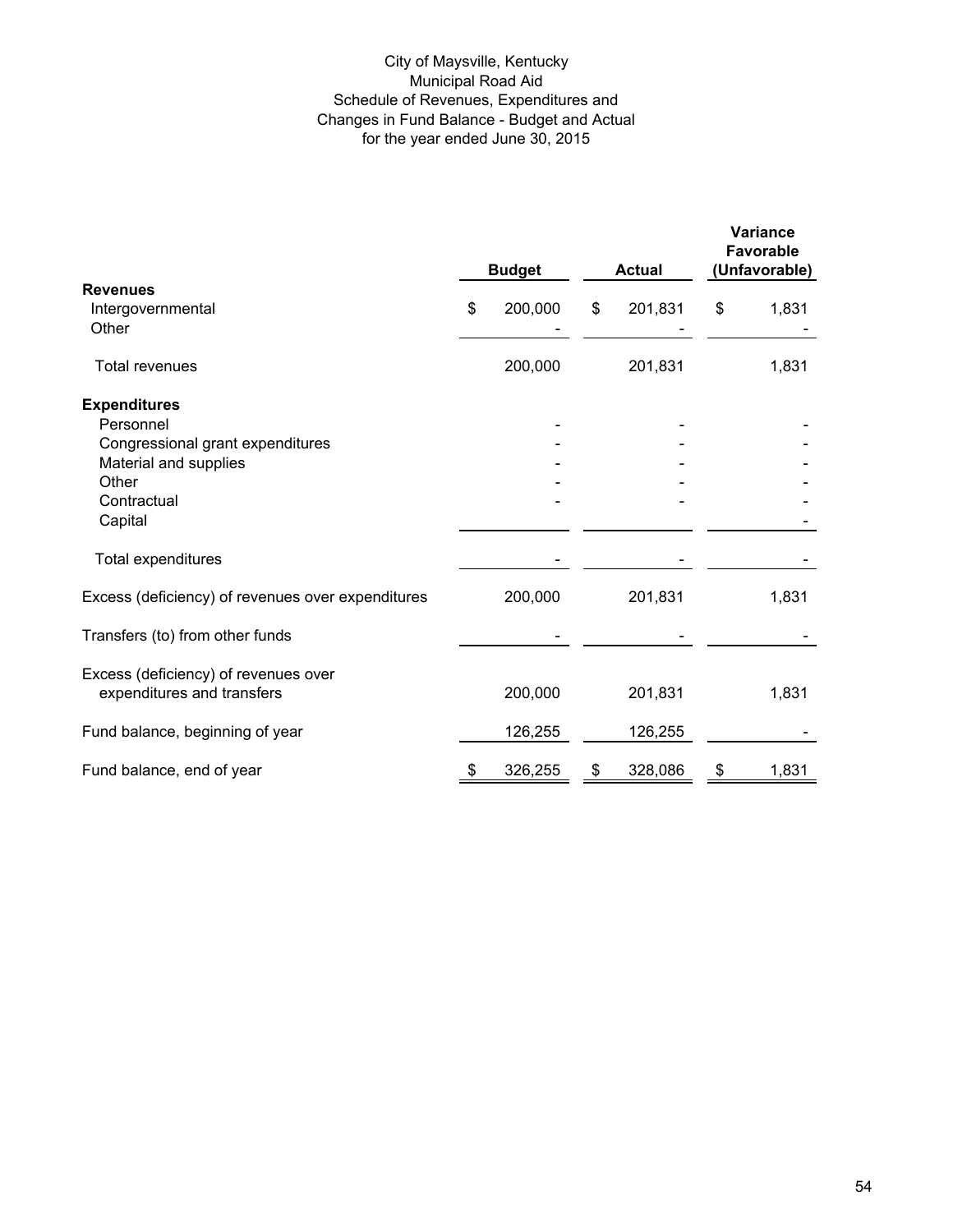# City of Maysville, Kentucky Local Governmental Economic Assistance Schedule of Revenues, Expenditures and Changes in Fund Balance - Budget and Actual for the year ended June 30, 2015

|                                                   | <b>Budget</b> | <b>Actual</b> | Variance<br><b>Favorable</b><br>(Unfavorable) |
|---------------------------------------------------|---------------|---------------|-----------------------------------------------|
| <b>Revenues</b>                                   |               |               |                                               |
| Intergovernmental                                 | \$<br>360,000 | \$<br>1,275   | \$<br>(358, 725)                              |
| Other                                             |               |               |                                               |
| <b>Total revenues</b>                             | 360,000       | 1,275         | (358, 725)                                    |
| <b>Expenditures</b>                               |               |               |                                               |
| Police                                            | 100,000       |               | 100,000                                       |
| Fire                                              | 100,000       |               | 100,000                                       |
| <b>Public Works</b>                               | 100,000       |               | 100,000                                       |
| Total expenditures                                | 300,000       |               | 300,000                                       |
| Excess (deficiency) of revenues over expenditures | 60,000        | 1,275         | (58, 725)                                     |
| Transfers (to) from other funds                   |               |               |                                               |
| Excess (deficiency) of revenues over              |               |               |                                               |
| expenditures and transfers                        | 60,000        | 1,275         | (58, 725)                                     |
| Fund balance, beginning of year                   | 422,076       | 422,076       |                                               |
| Fund balance, end of year                         | \$<br>482,076 | \$<br>423,351 | \$<br>(58, 725)                               |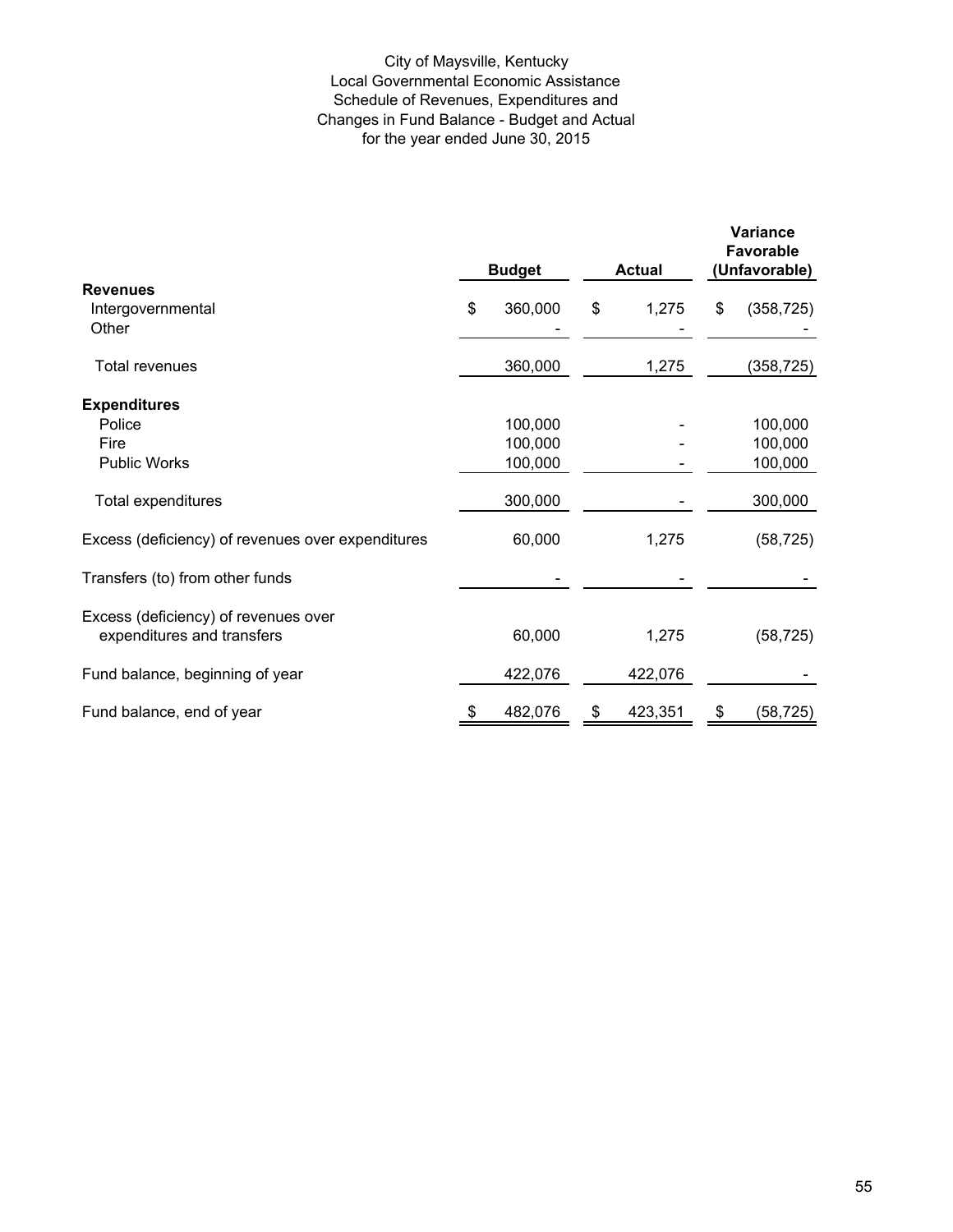# City of Maysville, Kentucky Maysville Utility Commission Schedule of Utility Operating Expenses for the year ended June 30, 2015

|                                             | <b>Water</b>    | <b>Sewer</b>    | <b>Total</b>    |
|---------------------------------------------|-----------------|-----------------|-----------------|
| <b>Pumping Expense</b>                      |                 |                 |                 |
| Personnel                                   | \$              | 60,599          | \$<br>60,599    |
| Power                                       | 234,364         | 280,279         | 514,643         |
| Maintenance                                 | 47,483          | 70,860          | 118,343         |
|                                             | 281,847         | 411,738         | 693,585         |
| <b>Treatment Expense</b>                    |                 |                 |                 |
| Personnel                                   | 174,462         | 88,683          | 263,145         |
| Chemicals and supplies                      | 352,221         | 25,044          | 377,265         |
| Maintenance                                 | 24,610          | 33,261          | 57,871          |
|                                             | 551,293         | 146,988         | 698,281         |
| <b>Transmission Expense</b>                 |                 |                 |                 |
| Personnel                                   | 134,994         | 115,868         | 250,862         |
| Supplies                                    | 6,778           | 6,619           | 13,397          |
| Maintenance                                 | 169,527         | 13,957          | 183,484         |
|                                             | 311,299         | 136,444         | 447,743         |
| <b>Customer Accounts Expense</b>            |                 |                 |                 |
| Personnel                                   | 99,591          | 49,455          | 149,046         |
| Supplies and other                          | 8,552           | 7,484           | 16,036          |
| Uncollectible accounts                      | 6,707           | 6,036           | 12,743          |
|                                             | 114,850         | 62,975          | 177,825         |
| <b>Administrative &amp; General Expense</b> |                 |                 |                 |
| Personnel                                   | 52,806          | 52,806          | 105,612         |
| Fringe benefits                             | 301,843         | 160,341         | 462,184         |
| Insurance                                   | 62,812          | 62,811          | 125,623         |
| Transportation                              | 55,515          | 52,614          | 108,129         |
| Water purchase                              | 5,629           |                 | 5,629           |
| Other expenses                              | 147,557         | 41,741          | 189,298         |
|                                             | 626,162         | 370,313         | 996,475         |
| Total operating expenses                    | \$<br>1,885,451 | 1,128,458<br>\$ | \$<br>3,013,909 |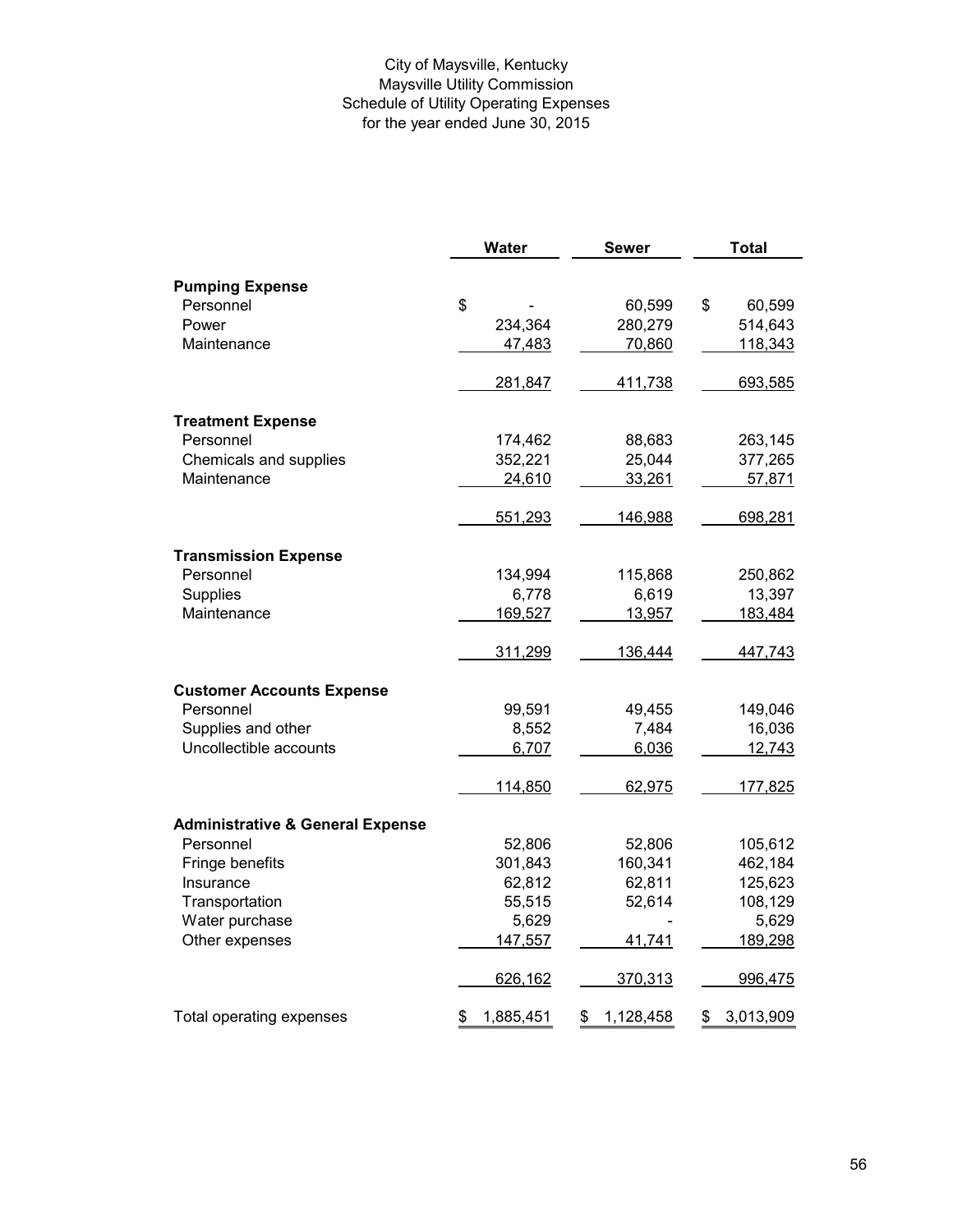#### City of Maysville, Kentucky Schedule of Expenditures of Federal Awards for the year ended June 30, 2015

| <b>GRANTOR/PROGRAM TITLE</b>                                | Federal<br><b>CFDA</b><br><b>Number</b> | Pass/Through<br>Contract<br><b>Number</b> |   | Award<br>Amount | <b>Expenditures</b> |  |
|-------------------------------------------------------------|-----------------------------------------|-------------------------------------------|---|-----------------|---------------------|--|
| <b>ENVIRONMENTAL PROTECTION AGENCY</b>                      |                                         |                                           |   |                 |                     |  |
| Passed through Kentucky Infrastructure Authority            |                                         |                                           |   |                 |                     |  |
| Capitalization Grants for Clean Water - Revolving Loan Fund | 66.458                                  |                                           | S | 11,000,000 \$   | 487,045             |  |
| <b>DEPARTMENT OF TRANSPORTATION</b>                         |                                         |                                           |   |                 |                     |  |
| Passed through Kentucky Transportation Cabinet              |                                         |                                           |   |                 |                     |  |
| Formula Grants for Rural Areas                              | 20.509                                  |                                           |   | 124.017         | 124.017             |  |
| Sidewalk Replacement                                        | 20.205                                  | P02-628-110000-4809                       |   | 114.200         | 31.582              |  |
| Highway Safety Cluster; Alcohol Impaired Driving Counter    |                                         |                                           |   |                 |                     |  |
| <b>Measures Incentive Grants</b>                            | 20.601                                  | P02-625-15000005351                       |   | 7.100           | 5.635               |  |
| <b>DEPARTMENT OF COMMERCE</b>                               |                                         |                                           |   |                 |                     |  |
| Economic Adjustment Assistance                              | 11.307                                  | 04-01-06944                               |   | 1,152,000       | 81,060              |  |
| Total                                                       |                                         |                                           | S | 12.397.317      | 729.339<br>- \$     |  |

Basis of Presentation

 The accompanying schedule of expenditures of federal awards includes the federal grant activity of the City of Maysville, Kentucky and is presented on the accrual basis of accounting. The information in this schedule is presented in accordance with the requirements of **OMB Circular A-133, Audits of States, Local Governments, and Non-Profit Organizations.** Therefore, some amounts presented in, or used in the preparation of, the basic financial statements may differ from these numbers.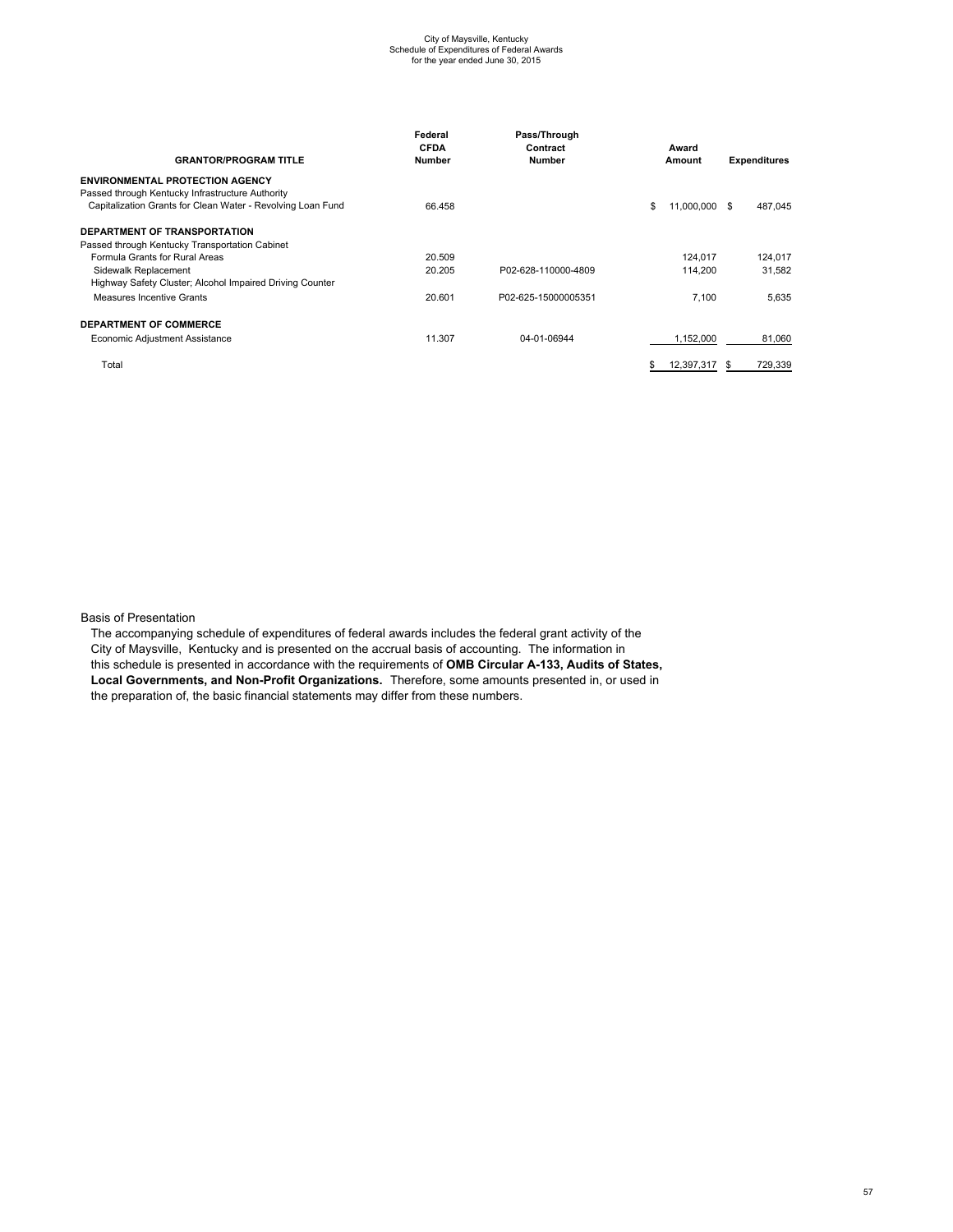

# **INDEPENDENT AUDITOR'S REPORT ON INTERNAL CONTROL OVER FINANCIAL REPORTING AND ON COMPLIANCE AND OTHER MATTERS BASED ON AN AUDIT OF FINANCIAL STATEMENTS PERFORMED IN ACCORDANCE WITH** *GOVERNMENT AUDITING STANDARDS*

The Honorable David Cartmell, Mayor City Commission City of Maysville, Kentucky

We have audited, in accordance with the auditing standards generally accepted in the United States of America and the standards applicable to financial audits contained in *Government Auditing Standards* issued by the Comptroller General of the United States, the financial statements of the governmental activities, the business-type activities, each major fund, and the aggregate remaining fund information of the City of Maysville, Kentucky ("City"), as of and for the year ended June 30, 2015, and the related notes to the financial statements, which collectively comprise the City of Maysville, Kentucky's basic financial statements, and have issued our report thereon dated January 4, 2016.

# **Internal Control Over Financial Reporting**

In planning and performing our audit of the financial statements, we considered City's internal control over financial reporting (internal control) to determine the audit procedures that are appropriate in the circumstances for the purpose of expressing our opinions on the financial statements, but not for the purpose of expressing an opinion on the effectiveness of City's internal control. Accordingly, we do not express an opinion on the effectiveness of City's internal control.

Our consideration of internal control was for the limited purpose described in the preceding paragraph and was not designed to identify all deficiencies in internal control that might be material weaknesses or significant deficiencies. Given these limitations, during our audit we did not identify any deficiencies in internal control that we consider to be material weaknesses. However, material weaknesses may exist that have not been identified.

A *deficiency in internal control* exists when the design or operation of a control does not allow management or employees, in the normal course of performing their assigned functions, to prevent, or detect and correct, misstatements on a timely basis. A *material weakness* is a deficiency, or a combination of deficiencies, in internal control such that there is a reasonable possibility that a material misstatement of the entity's financial statements will not be prevented, or detected and corrected on a timely basis. A *significant deficiency* is a deficiency, or a combination of deficiencies, in internal control that is less severe than a material weakness, yet important enough to merit attention by those charged with governance.

# **Compliance and Other Matters**

As part of obtaining reasonable assurance about whether City's financial statements are free from material misstatement, we performed tests of its compliance with certain provisions of laws, regulations, contracts, and grant agreements, noncompliance with which could have a direct and material effect on the determination of financial statement amounts. However, providing an opinion on compliance with those provisions was not an objective of our audit, and accordingly, we do not express such an opinion. The results of our tests disclosed no instances of noncompliance or other matters that are required to be reported under *Government Auditing Standards*.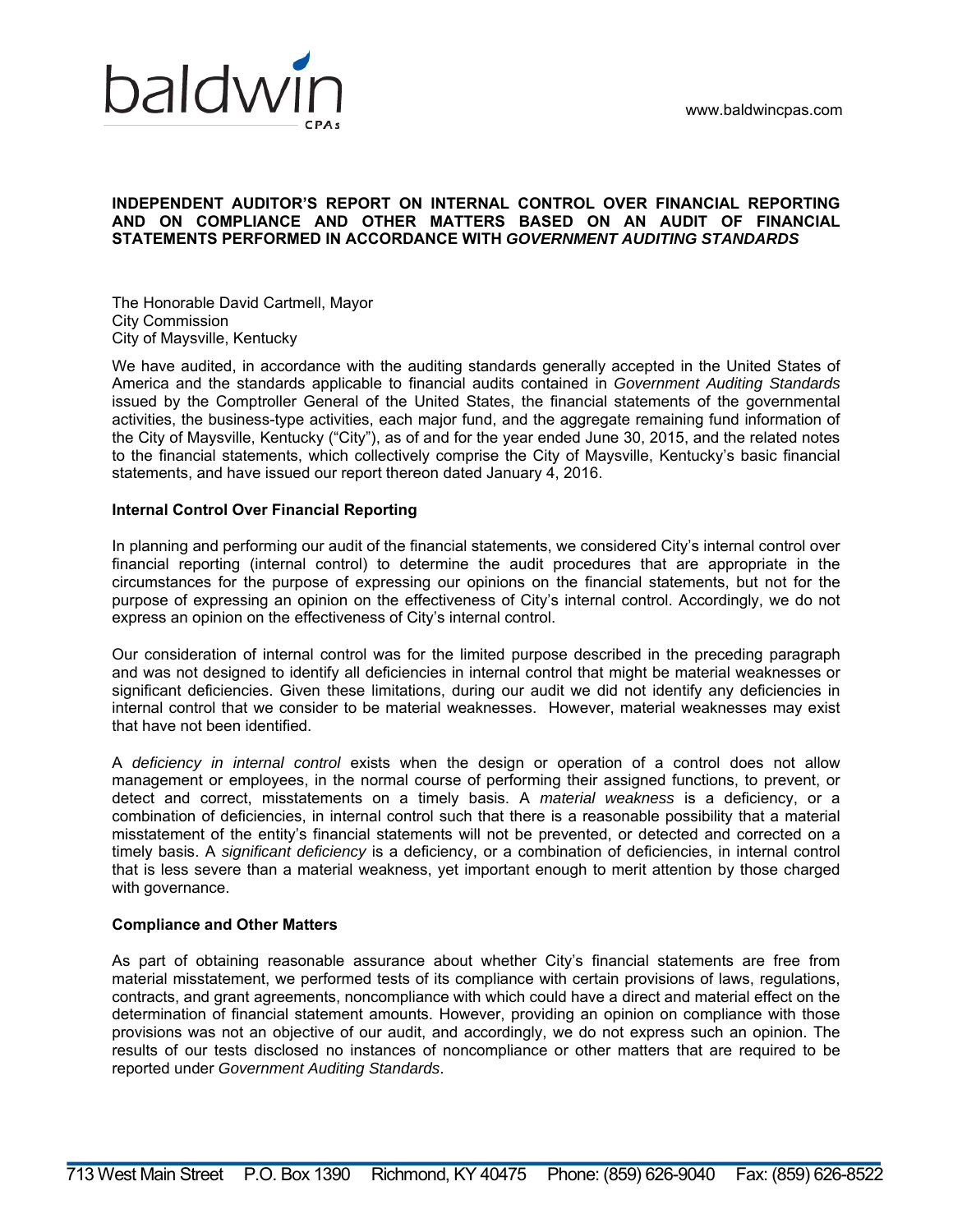We noted certain matters that we reported to management of the City of Maysville, Kentucky in a separate letter dated January 4, 2016.

# **City of Maysville, Kentucky's Response to Findings**

City of Maysville, Kentucky's responses to the findings identified in our audit is described in the accompanying schedule of findings and questioned costs. The City's responses were not subjected to the auditing procedures applied in the audit of the financial statements and, accordingly, we express no opinion on it.

# **Purpose of this Report**

The purpose of this report is solely to describe the scope of our testing of internal control and compliance and the results of that testing, and not to provide an opinion on the effectiveness of the City's internal control or on compliance. This report is an integral part of an audit performed in accordance with *Government Auditing Standards* in considering the City's internal control and compliance. Accordingly, this communication is not suitable for any other purpose.

*Baldwin CPA's, PLLC*  Baldwin CPA's, PLLC January 4, 2016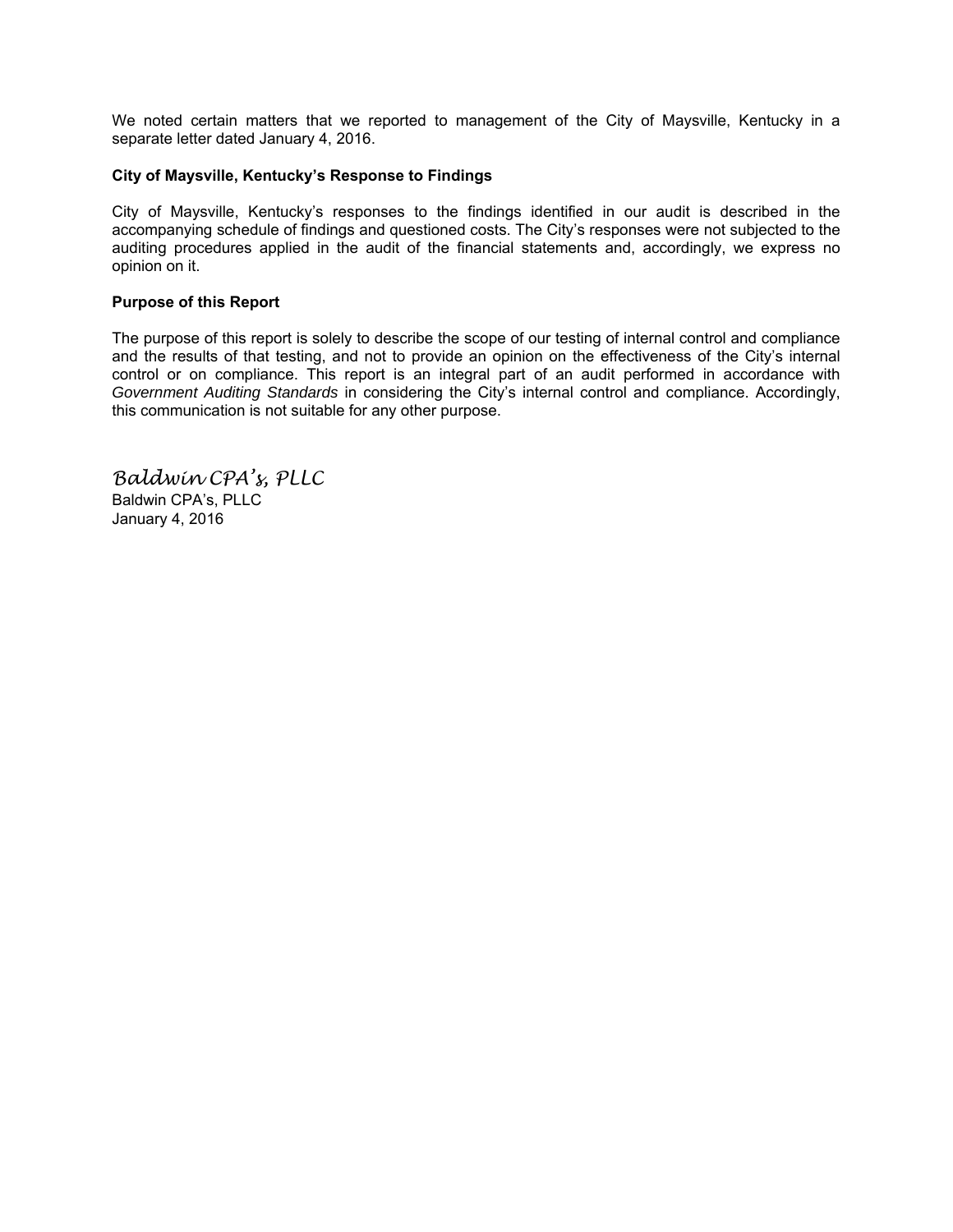

# **INDEPENDENT AUDITORS' REPORT ON COMPLIANCE FOR EACH MAJOR PROGRAM AND ON INTERNAL CONTROL OVER COMPLIANCE REQUIRED BY OMB CIRCULAR A-133**

The Honorable David Cartmell, Mayor City Commission City of Maysville, Kentucky

#### **Report on Compliance for Each Major Federal Program**

We have audited City of Maysville, Kentucky's compliance with the types of compliance requirements described in the *OMB Circular A-133 Compliance Supplement* that could have a direct and material effect on each of City of Maysville, Kentucky's major federal programs for the year ended June 30, 2015. City of Maysville, Kentucky's major federal programs are identified in the summary of auditor's results section of the accompanying schedule of findings and questioned costs.

#### **Management's Responsibility**

Management is responsible for compliance with the requirements of laws, regulations, contracts, and grants applicable to its federal programs.

#### **Auditors' Responsibility**

Our responsibility is to express an opinion on compliance for each of City's major federal programs based on our audit of the types of compliance requirements referred to above. We conducted our audit of compliance in accordance with auditing standards generally accepted in the United States of America; the standards applicable to financial audits contained in *Government Auditing Standards*, issued by the Comptroller General of the United States; and OMB Circular A-133, *Audits of States, Local Governments, and Non-Profit Organizations*. Those standards and OMB Circular A-133 require that we plan and perform the audit to obtain reasonable assurance about whether noncompliance with the types of compliance requirements referred to above that could have a direct and material effect on a major federal program occurred. An audit includes examining, on a test basis, evidence about City's compliance with those requirements and performing such other procedures as we considered necessary in the circumstances.

We believe that our audit provides a reasonable basis for our opinion on compliance for each major federal program. However, our audit does not provide a legal determination of City's compliance.

# **Opinion on Each Major Federal Program**

In our opinion, City complied, in all material respects, with the types of compliance requirements referred to above that could have a direct and material effect on each of its major federal programs for the year ended June 30, 2015.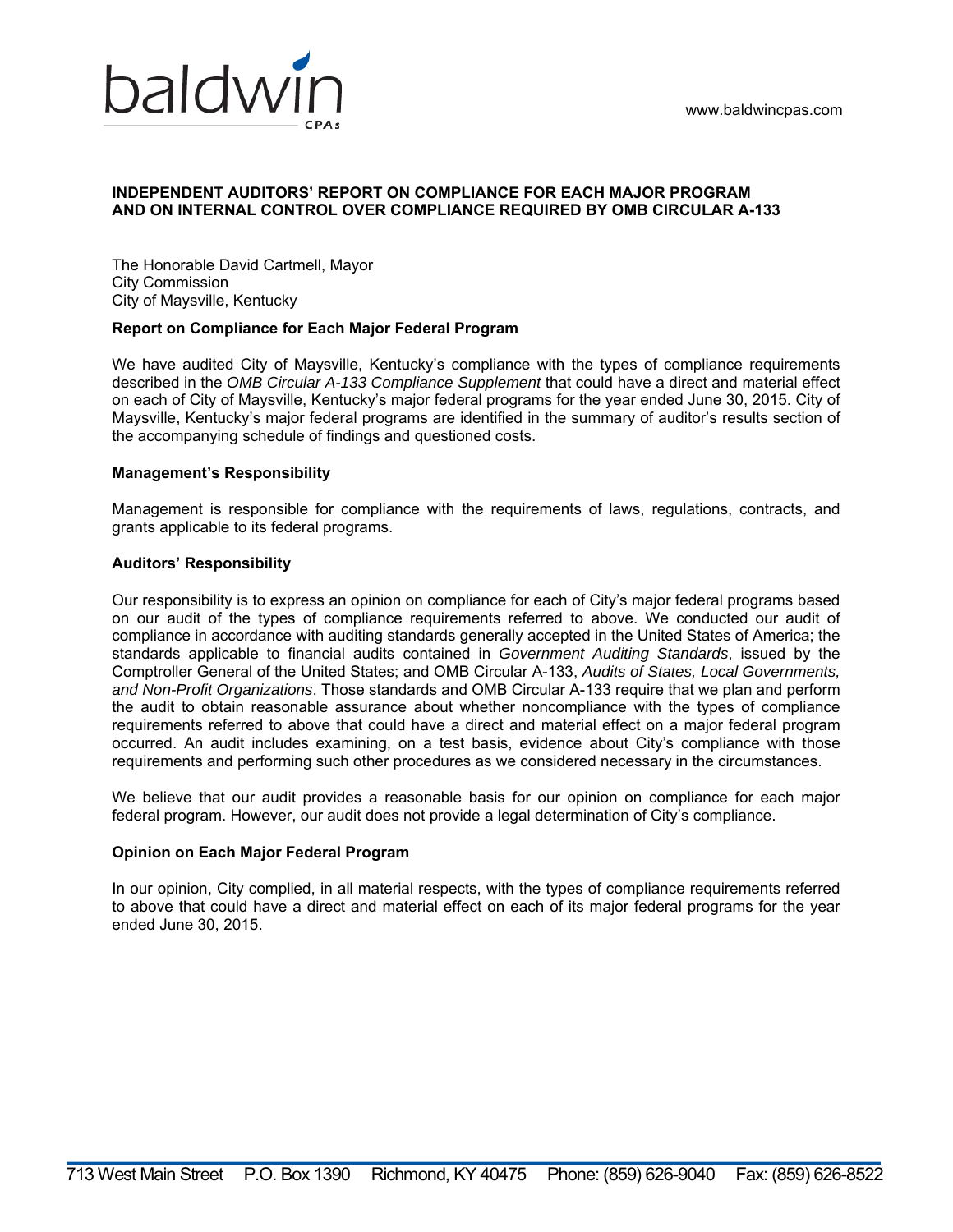### **Report on Internal Control over Compliance**

Management of City is responsible for establishing and maintaining effective internal control over compliance with the types of compliance requirements referred to above. In planning and performing our audit of compliance, we considered City's internal control over compliance with the types of requirements that could have a direct and material effect on each major federal program to determine the auditing procedures that are appropriate in the circumstances for the purpose of expressing an opinion on compliance for each major federal program and to test and report on internal control over compliance in accordance with OMB Circular A-133, but not for the purpose of expressing an opinion on the effectiveness of internal control over compliance. Accordingly, we do not express an opinion on the effectiveness of City's internal control over compliance.

A *deficiency in internal control over compliance* exists when the design or operation of a control over compliance does not allow management or employees, in the normal course of performing their assigned functions, to prevent, or detect and correct, noncompliance with a type of compliance requirement of a federal program on a timely basis. A *material weakness in internal control over compliance* is a deficiency, or combination of deficiencies, in internal control over compliance, such that there is a reasonable possibility that material noncompliance with a type of compliance requirement of a federal program will not be prevented, or detected and corrected, on a timely basis. A *significant deficiency in internal control over compliance* is a deficiency, or a combination of deficiencies, in internal control over compliance with a type of compliance requirement of a federal program that is less severe than a material weakness in internal control over compliance, yet important enough to merit attention by those charged with governance.

Our consideration of internal control over compliance was for the limited purpose described in the first paragraph of this section and was not designed to identify all deficiencies in internal control over compliance that might be material weaknesses or significant deficiencies and therefore, material weaknesses or significant deficiencies may exist that were not identified. We did not identify any deficiencies in internal control over compliance that we consider to be material weaknesses.

The purpose of this report on internal control over compliance is solely to describe the scope of our testing of internal control over compliance and the results of that testing based on the requirements of OMB Circular A-133. Accordingly, this report is not suitable for any other purpose.

# *Baldwin CPAs, PLLC*

Baldwin CPAs, PLLC January 4, 2016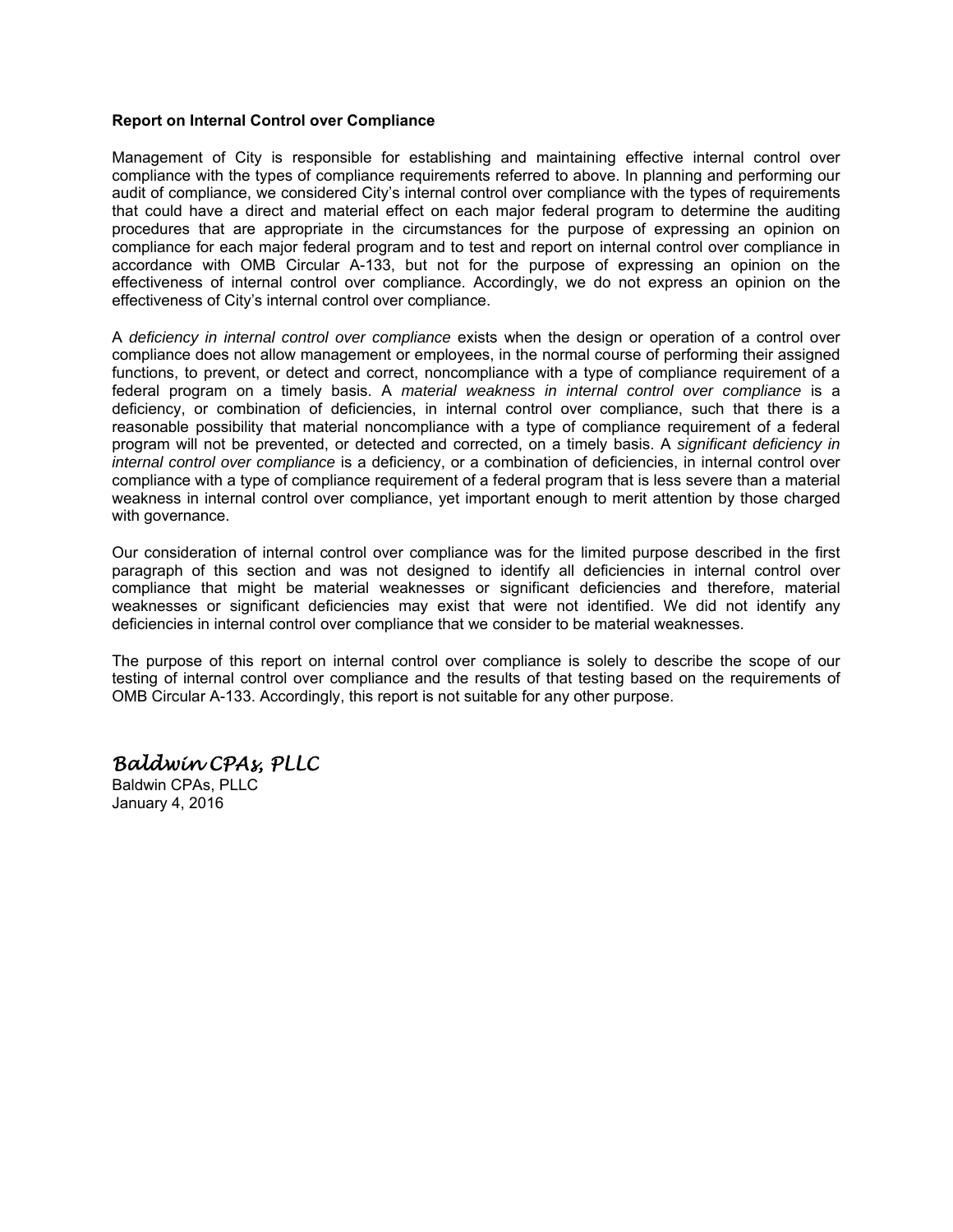# City of Maysville, Kentucky Schedule of Findings and Questioned Costs For the year ended June 30, 2015

# **A. Summary of Audit Results**

- 1. The auditors' report expresses an unmodified opinion on the financial statements of the City of Maysville, Kentucky.
- 2. No significant deficiencies were disclosed during the audit of the financial statements.
- 3. No instances of noncompliance material to the financial statements of the City of Maysville, Kentucky, which would be required to be reported in accordance with *Government Auditing Standards*, were disclosed during the audit.
- 4. No significant deficiencies in internal control over major federal award programs were disclosed during the audit.
- 5. The auditors' report on compliance for the major federal awards programs for the City of Maysville, Kentucky expresses an unmodified opinion on all major federal programs.
- 6. No audit findings were required to be reported in accordance with Section 510(a) of OMB Circular A-133.

| The programs tested as major programs included: | CFDA#  |
|-------------------------------------------------|--------|
| United States Environmental Protection Agency   |        |
| Capitalization Grants for Clean Water           | 66.458 |

- 8. The threshold for distinguishing Types A and B Programs was \$300,000.
- 9. The City of Maysville, Kentucky did not qualify to be a low risk auditee.

# **B. Financial Statement Findings**

No matters were reported.

# **C. Major Federal Award Findings and Questioned Costs**

No matters were reported.